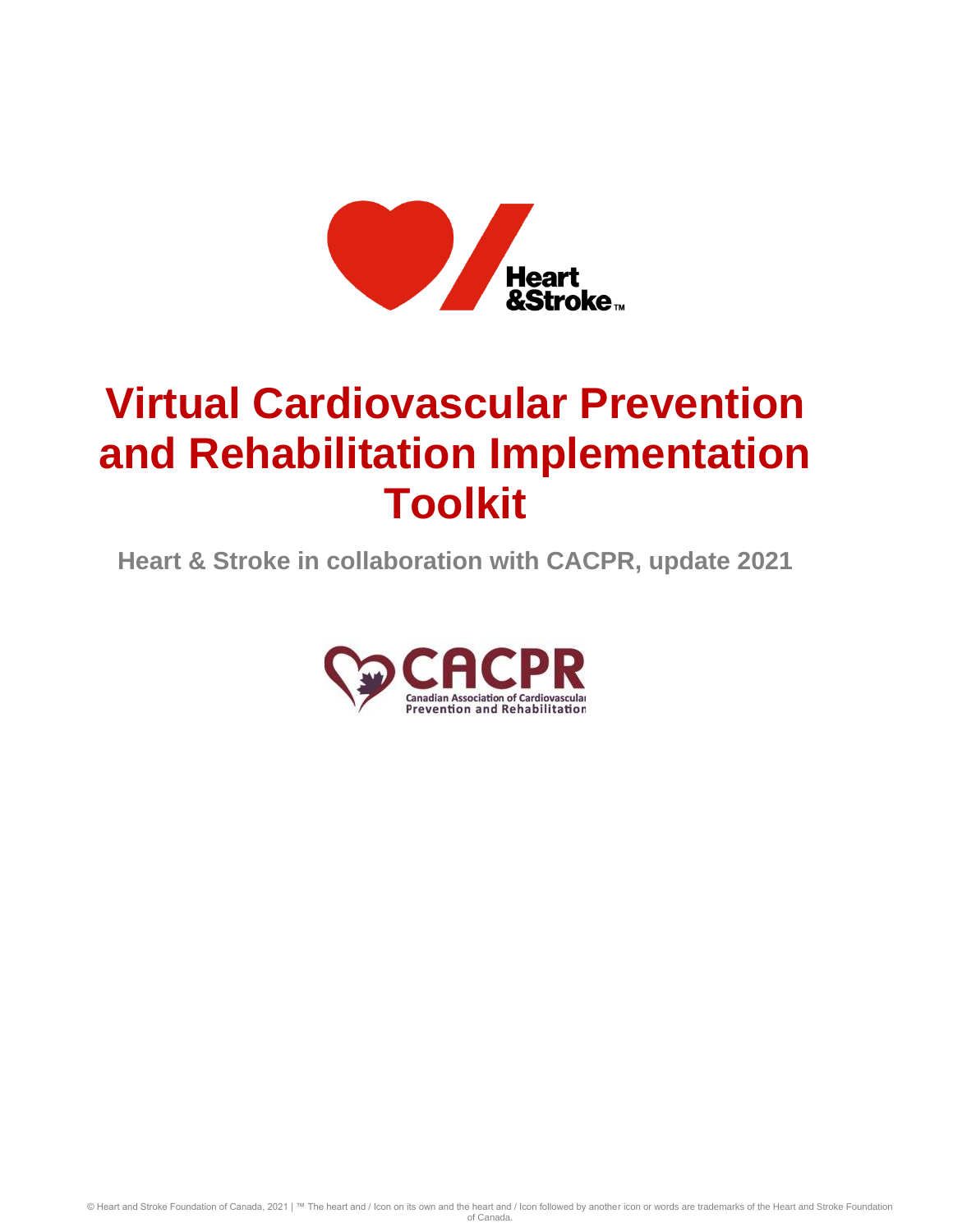# **Virtual Cardiovascular Prevention and Rehabilitation Implementation Toolkit**

# **Table of Contents**

| Tips for effective consultations for individuals participating in virtual healthcare session 14 5                                                                       |  |
|-------------------------------------------------------------------------------------------------------------------------------------------------------------------------|--|
|                                                                                                                                                                         |  |
| Checklists for Virtual Cardiovascular Prevention and Rehabilitation Services 7                                                                                          |  |
|                                                                                                                                                                         |  |
| Referral Management: Mechanism in place to support referral management and coordinate virtual                                                                           |  |
| Contingency plans for individuals requiring medical management during session 22<br>Reassessment at Program Completion and Transitioning to Maintenance Phase/Long Term |  |
|                                                                                                                                                                         |  |
|                                                                                                                                                                         |  |
|                                                                                                                                                                         |  |
|                                                                                                                                                                         |  |
|                                                                                                                                                                         |  |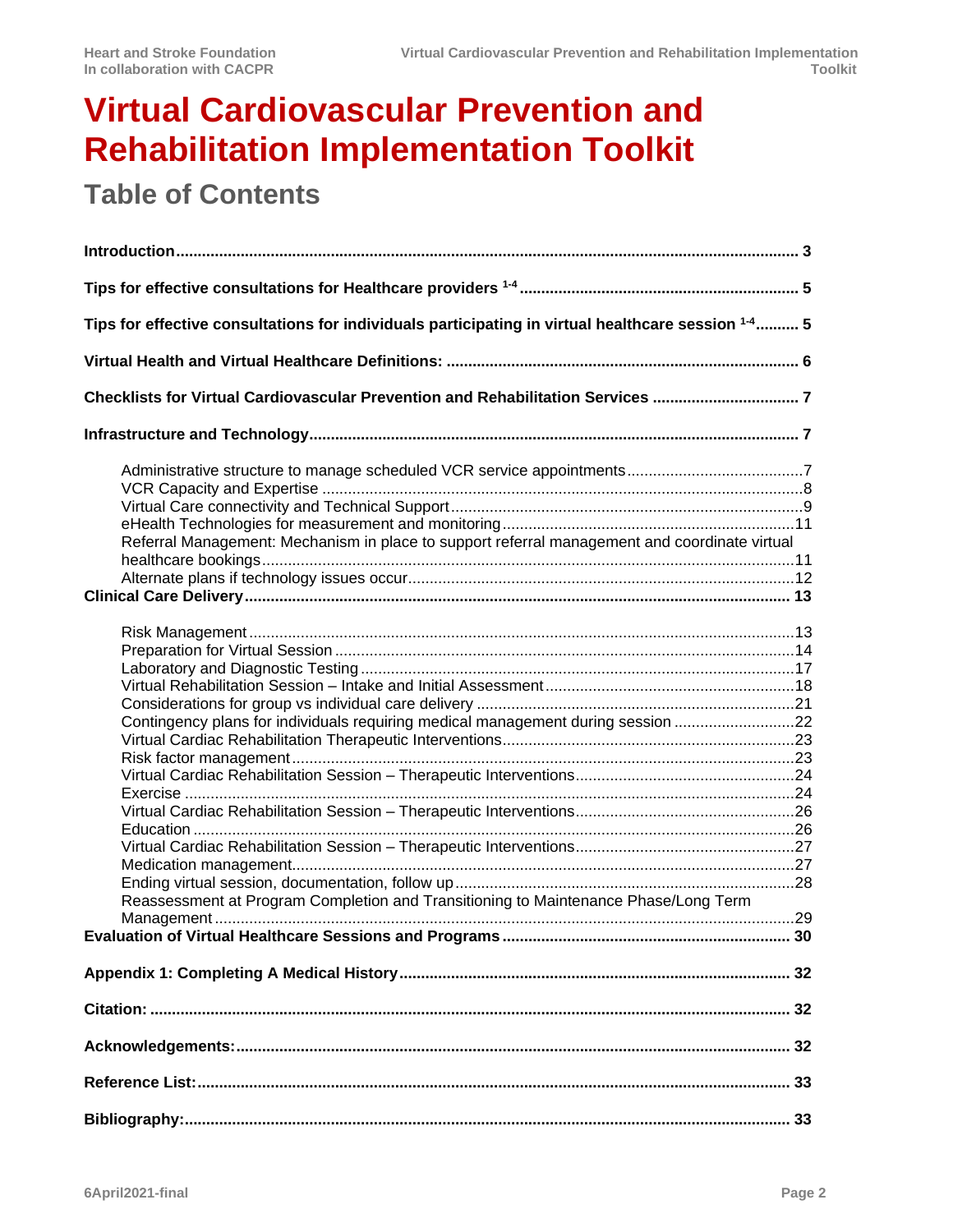### <span id="page-2-0"></span>**Introduction**

The *Heart and Stroke Foundation of Canada aims* to provide up-to-date evidence-based information for the prevention and management of stroke and cardiovascular conditions, and to promote optimal recovery and reintegration for people who have experienced these conditions (patients, families, and informal caregivers).

**Background**: Virtual care has become a global priority and is expected to continue beyond the pandemic as part of an integrated approach to clinical practice that will include a hybrid model of in-person and virtual care. Heart and Stroke is supporting this transformational shift in healthcare delivery by creating virtual care toolkits for health professionals that provide information, guidance and practical tips across clinical areas, that can be applied as they plan and deliver virtual care. This toolkit builds on extensive work done by the *Heart and Stroke Foundation of Canada* to support the rapid uptake of digital modalities, ensuring effective and comprehensive assessment, diagnosis, and management of individuals with stroke, across acute care, secondary prevention services and rehabilitation.

**This newest addition to our set of virtual care toolkits focuses on cardiovascular prevention, rehabilitation, and ongoing management for people with a range of heartrelated conditions.** The Virtual Cardiovascular Prevention and Rehabilitation toolkit was developed using an iterative and consultative process in collaboration with The Canadian Association of Cardiovascular Prevention and Rehabilitation (CACPR), and an external group of multidisciplinary expert reviewers.

**Purpose:** This toolkit aims to support the delivery of cardiovascular rehabilitation and secondary prevention via virtual modalities by providing guidance and practical tips as health professionals integrate *teleconferencing, videoconferencing, secure messaging, or audio digital tools into their practice.* This is **not a guideline document**, but rather a complementary toolkit to support virtual care. The toolkit highlights areas and components of cardiovascular rehabilitation and secondary prevention, such as infrastructure and technology, clinical care delivery and evaluation, that will require modifications or adaptations for a virtual environment. It also provides expert suggestions and considerations to support clinical judgement and establish local policies and procedures. It does not include all aspects of cardiovascular rehabilitation but rather is meant to be used to help implement appropriate guidelines in a virtual world. For cardiovascular rehabilitation and secondary prevention guidelines, please review appropriate source documents. This toolkit will be updated as evidence becomes available.

**How to Use:** The intended use of this toolkit is to provide structure to planning and delivering virtual care at the levels of system, program, provider and individual patient encounter. The content of this toolkit will enable clinicians to effectively participate in virtual cardiovascular secondary prevention and rehabilitation visits, after the individual or group members involved have been determined appropriate for virtual care. H&S has also developed a Virtual Care decision framework to provide structure and guidance to health professionals and system leaders across disciplines and across the continuum of healthcare as they plan, develop and implement sustainable and scalable systems and processes that fully integrate virtual modalities for delivering a range of healthcare services. The framework serves as a companion document to complement this toolkit and existing evidence-based clinical practice guidelines.

This toolkit is divided up into sections with key elements that align to the care journey. The reader is encouraged to use the toolkit document in its entirety but can focus on specific areas of interest or relevance to their clinical practice. There are considerations provided for the healthcare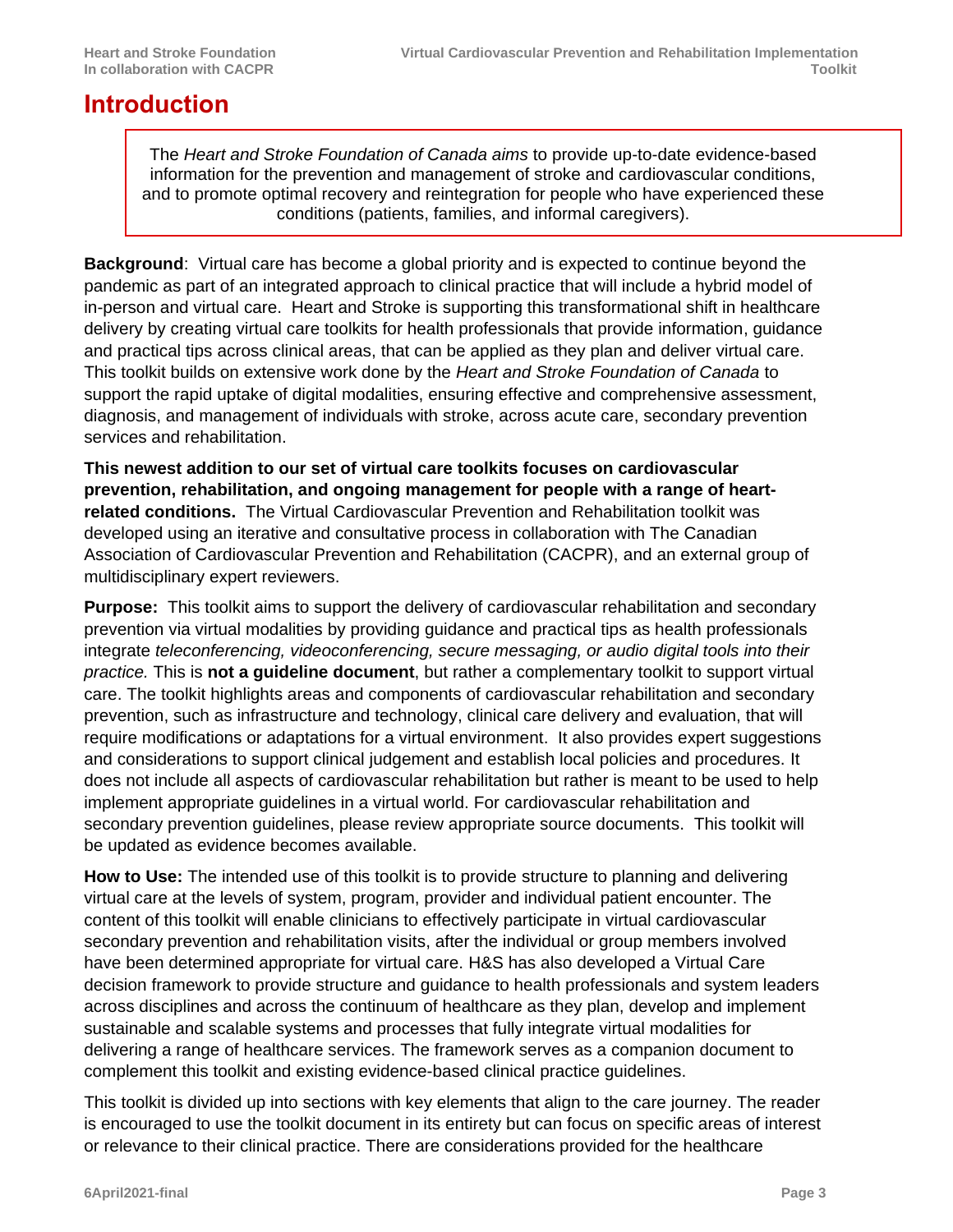provider, as well as corresponding considerations for the individual receiving care. The healthcare provider is encouraged to use both columns of information to help plan and deliver care for each key element.

**It is acknowledged that virtual care does have some limitations, and that some clinical care will not be possible or, if possible, not as effective through virtual formats.** This may include the ability to conduct certain assessments (e.g., heart sounds, JVP), reading body language, and establishing a personal connection. This toolkit does not replace clinical judgement. Healthcare providers should use clinical judgement and follow all discipline-specific and organizational virtual care guidelines as well as those established by their professional regulatory colleges and applicable mandated polices or legislations of their organization.

*Note: Healthcare professionals are encouraged to be aware of required professional college and local licensing, permissions, and training required for valid and reliable use of tools and assessments that may be listed within this toolkit. Naming of specific tools and assessments are for example purposes only and does not indicate endorsement or evidence-based recommendations unless specifically stated.*

*This publication Virtual Cardiovascular Prevention and Rehabilitation Implementation Toolkit is for informational purposes only and is not intended to be considered or relied upon as medical advice or a substitute for medical advice, a medical diagnosis or treatment from a physician or qualified healthcare professional. You are responsible for obtaining appropriate medical advice from a physician or other qualified healthcare professional prior to acting upon any information available through this publication.*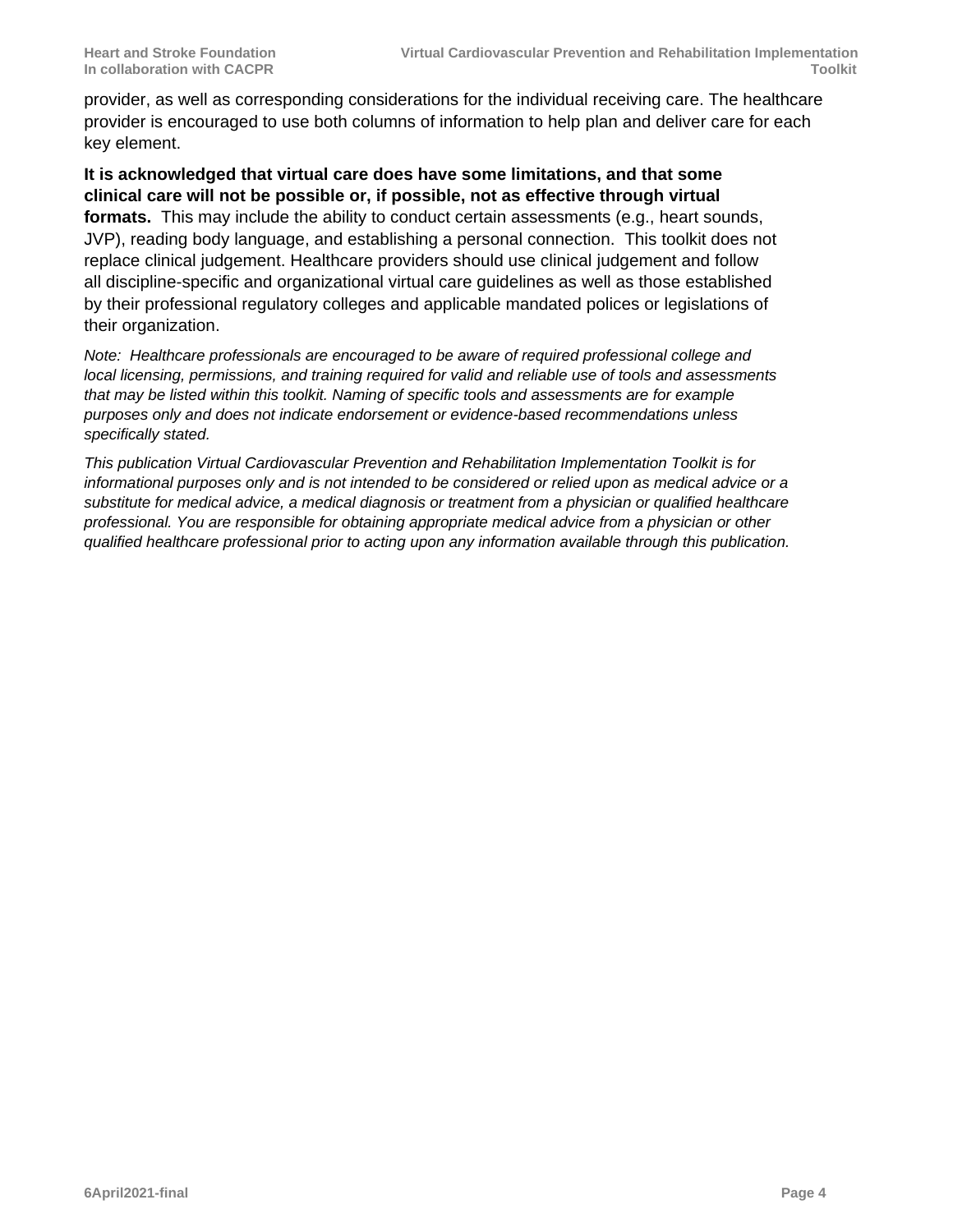## <span id="page-4-0"></span>**Tips for effective consultations for Healthcare providers 1-4**

- □ Review the Heart & Stroke Virtual Care Decision Framework
- $\Box$  Confirm and clarify consent at the start of each session.
- Clearly establish mode of communication and inform recipient of care how they will be contacted for the scheduled session.
- $\Box$  Be aware of individual characteristics, health status, potential language issues, care requirements and digital literacy in advance of session and adjust approach accordingly.
- Start with introducing yourself and add *"Thank you for inviting me in your home today,".*
- $\Box$  Frequently acknowledge that you are present and listening, remain visual on screen if using video, look into camera at the individual and avoid wandering gaze away from camera.
- $\Box$  Build rapport e.g., make a positive comment about their virtual background or environment to personally connect.
- Help individuals feel more comfortable *"I realize this visit style is new, thank you for giving it a try".*
- $\Box$  Set goals, expectations, and anticipated duration of the session at the start and agree on these.
- $\Box$  Be aware of body language and use gestures that they can see on camera.
- $\Box$  Adjust your style if using phone only as the individual will not be able to 'see' you and it will be harder to follow instructions and conversation. This may include asking a question or explaining a concept a second time, in a different way, and/or using different words.
- $\Box$  Be able to demonstrate what you need the individual to do as part of remote exam.
- $\Box$  Use pauses to ensure statements come across clearly and the individual has time to respond.
- A few minutes before end of time, state *we are almost done our visit, is there anything else regarding your heart condition you wanted us to discuss today; how did you feel the virtual visit went today?*
- $\Box$  Adopt good virtual etiquette in your services. Examples include camera at eye level, confidential environments, badges visible to individual, removing visual distractions behind healthcare providers, and being punctual for appointments with individual.
- $\Box$  If you are having difficulty hearing, ask the individual to turn down volume of radio, television, or source of background noise and/or if individual could move to a different room.
- Ensure that individual has a copy of the [H&S Virtual Healthcare Checklist.](https://www.heartandstroke.ca/-/media/1-stroke-best-practices/resources/patient-resources/csbp-infographic-virtual-healthcare-checklist)

### <span id="page-4-1"></span>**Tips for effective consultations for individuals participating in virtual healthcare session 1-4**

- $\Box$  Have technology ready ahead of time and ensure it is working.
- $\Box$  Have information (health card, medication list, questions) ready and with you.
- $\Box$  Have any questions or concerns written down and ready to ask.
- $\Box$  Have a pen and paper nearby to write down any notes or questions throughout the consultation.
- $\Box$  If needing glasses or hearing aids or other accessibility devices have them ready and with you.
- $\Box$  Be set up in front of your device (phone, computer, tablet) at least 10 minutes before the scheduled appointment time.
- $\Box$  Ensure distractions and surrounding noise is at a minimum or removed before starting appointment and good lighting so you can be seen clearly (avoid a bright window in the background).
- $\Box$  The healthcare provider can only see what your camera sees so be aware of your camera range.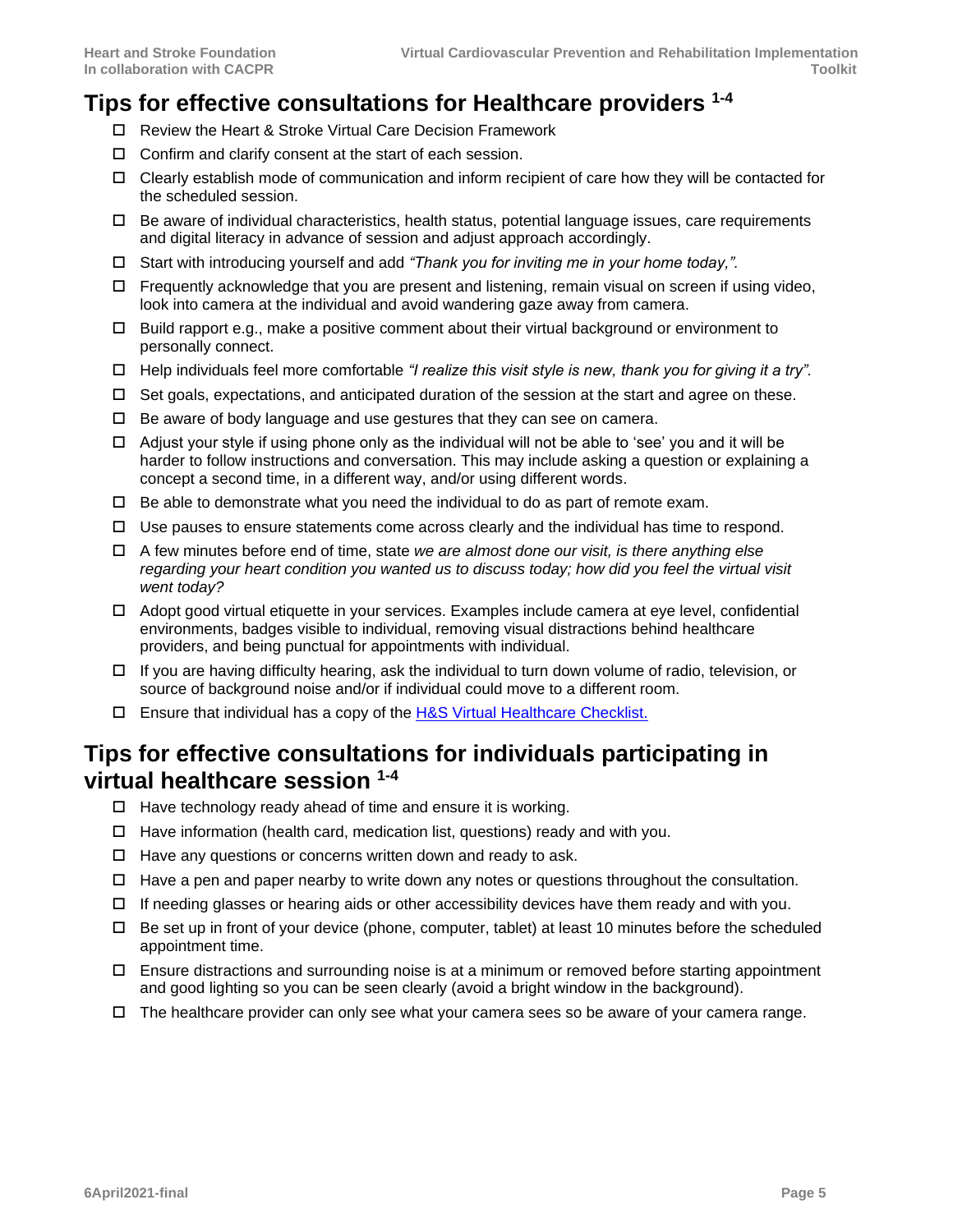# <span id="page-5-0"></span>**Virtual Health and Virtual Healthcare Definitions:**

**Virtual Health** is a broad 'umbrella term' that encompasses all the ways healthcare providers remotely interact with their patients that does not involve direct contact<sup>5</sup> (Teladoc Health, n.d.).

**Virtual healthcare** has been defined as any interaction between patients and/or one or more members of their health circle of care, occurring remotely, using any forms of communication or information technologies with the aim of facilitating or maximizing the quality and effectiveness of patient care.

- Virtual care encompasses all means by which healthcare providers interact with patients separated by space (in different locations) and/or time (synchronicity) - often called **virtual visits**.
- **EXECT A virtual visit** is an electronic exchange via teleconferencing, videoconferencing, secure messaging, or audio digital tools, where one or more health care providers deliver health care services to a patient. This includes provider to patient/family and provider to provider.

#### **Application of Virtual Healthcare**

**Goal***:* use of technology as a component of health services to enable access to equitable, integrated and seamless health care to optimize wellness, specialty care and outcomes. **Scope***:* Virtual visits may take place for a broad range of health-related services, such as health promotion, screening, assessment, triage, emergency decision-making, treatment, therapies, rehabilitation, counselling, follow-up and monitoring, education, skills training, teaching, and caring for patients requiring primary, acute, chronic, and specialty care, without or with minimal inperson interaction.

Related virtual care services include telemonitoring and digital self-care tools that collect biometric data and often support virtual visits.

#### **Specific Types of Virtual Care**

*Virtual Rehabilitation (Telerehabilitation)* refers to the use of information and communication technologies to deliver rehabilitation services from a distance. This can include video or telephone conferencing. Telerehabilitation includes a range of services including evaluation, assessment, monitoring, prevention, intervention, supervision, education, consultation, and coaching.

**Cardiovascular Rehabilitation (CR) and Virtual Cardiovascular Rehabilitation (VCR)** *Cardiovascular Rehabilitation (CR):* is an important specialized component of cardiovascular disease care and chronic disease management that uses a multifaceted approach including: reducing cardiovascular risk factors, using behaviour modification strategies to sustain healthy lifestyles and promote pharmacological adherence, and providing therapeutic exercise training $6-7$ 

*Virtual Cardiovascular Rehabilitation (VCR):* is home-based cardiovascular rehabilitation delivered by virtual mechanisms. It refers to the use of information and communication technologies to deliver CR services from a distance, including, but not limited to telephone and videoconferencing communication, e-mail, mail, text or other messaging solutions, smartphone applications, online platforms, and wearable devices $8$ 

<sup>5</sup>Teladoc Health. Telemedicine vs. Virtual care: Defining the difference [Internet]. Intouchhealth.com. 2018 [cited 2021 Jan 22]. Available from: https://intouchhealth.com/finding-the-right-term-for-modern-digital-healthcare/

<sup>&</sup>lt;sup>6</sup> CorHealth. CorHealth COVID-19 Cardiac Memo #12 - Recommendation for an Approach to the Provision of Cardiovascular Rehabilitation During COVID-19 in Ontario [Internet]. 2020. Available from[: https://www.corhealthontario.ca/CorHealth-COVID-19-Memo12-Cardiovascular-Rehab-\(May-12-](https://www.corhealthontario.ca/CorHealth-COVID-19-Memo12-Cardiovascular-Rehab-(May-12-2020).pdf) [2020\).pdf](https://www.corhealthontario.ca/CorHealth-COVID-19-Memo12-Cardiovascular-Rehab-(May-12-2020).pdf)

<sup>7</sup> Arthur HM, Suskin N, Bayley M, et al. The Canadian Heart Health Strategy and Action Plan: Cardiac Rehabilitation as an Exemplar of Chronic Disease Management. Can. J. Cardiol. 2010; 26: 37-41

<sup>8</sup> Moulson N, Bewick D, Selway T, Harris J, Suskin N, Oh P, et al. Cardiac rehabilitation during the COVID-19 era: Guidance on implementing virtual care. Can J Cardiol. 2020;36(8):1317–21.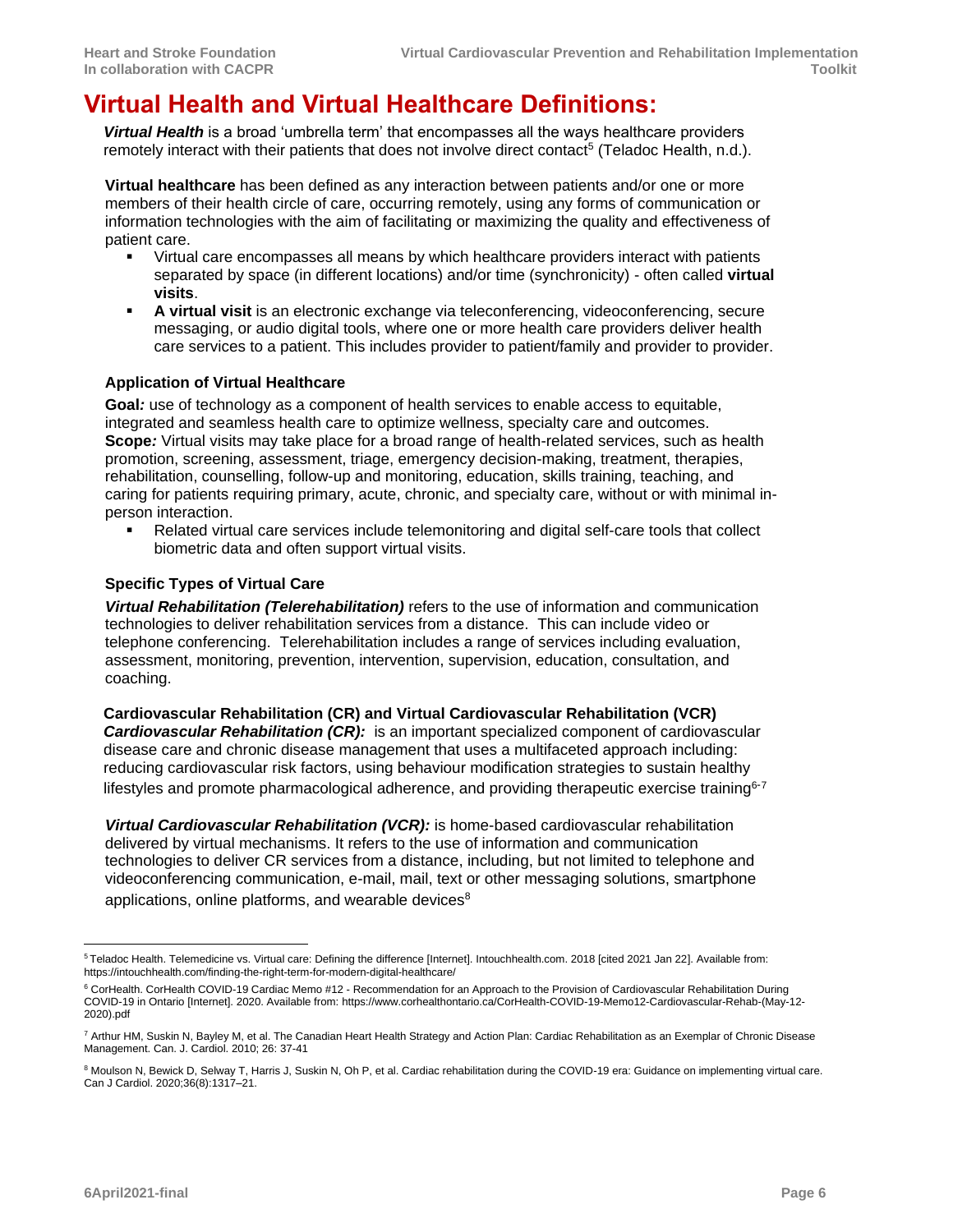# <span id="page-6-0"></span>**Checklists for Virtual Cardiovascular Prevention and Rehabilitation Services**

**Legend:** *Healthcare provider* refers to any healthcare professional providing services to an individual through virtual modalities and *working within their regulated scope of practice*. *Individual* refers to the person (patient, client) receiving the healthcare services from the healthcare provider. *Session* refers to the actual virtual healthcare encounter between the healthcare provider and individual. Note, in some cases a *Substitute Decision Maker* (SDM) may be involved in a session with or on behalf of the individual. We do not include this person in the checklist specifically for conciseness but do acknowledge they may be included. **Synchronous** refers to sessions that occur in 'real time', where the individual and healthcare provider are connected (e.g., live videoconferencing, audio (such as telephone), or real-time instant messaging). **Asynchronous** refers to sessions that are not occurring in 'real time' (e.g., email, texting, voicemail, other messaging modalities, pre-recorded video).

<span id="page-6-2"></span><span id="page-6-1"></span>

| <b>Key Elements</b>                                                                                                                                                                   |        | <b>For the Healthcare Provider</b>                                                                                                                                                                                                                                                                                                            | For the Individual, Family<br>and Caregivers |                                                                                                                                                                                                                                                                    |
|---------------------------------------------------------------------------------------------------------------------------------------------------------------------------------------|--------|-----------------------------------------------------------------------------------------------------------------------------------------------------------------------------------------------------------------------------------------------------------------------------------------------------------------------------------------------|----------------------------------------------|--------------------------------------------------------------------------------------------------------------------------------------------------------------------------------------------------------------------------------------------------------------------|
| <b>Infrastructure and Technology</b>                                                                                                                                                  |        |                                                                                                                                                                                                                                                                                                                                               |                                              |                                                                                                                                                                                                                                                                    |
| <b>Administrative structure</b><br>to manage scheduled<br><b>VCR service</b><br>appointments<br>(i.e., system<br>coordination, privacy &<br>security, supporting<br>documentation and | □      | $\square$ Ensure there is administrative and<br>clinical cardiovascular leadership to<br>support VCR development and<br>implementation across provider groups.<br>Align VCR model with provincial and/or<br>regional CR service structure and<br>priorities and integrate or connect VCR<br>program with available resources and<br>supports. | $\Box$                                       | Some individuals may be<br>worried about participating in a<br>virtual healthcare session and<br>sharing personal information<br>online. Ask the healthcare<br>provider what steps they have<br>in place to ensure your<br>information is secure and<br>protected. |
| manuals, referral<br>management, contract<br>management,<br>monitoring and<br>evaluation).                                                                                            | $\Box$ | Ensure that appropriate and approved<br>protocols and cardiovascular care<br>pathways are in place to address VCR.                                                                                                                                                                                                                            |                                              | Individual to be made aware<br>that virtual healthcare sessions<br>can be part of routine<br>cardiovascular care.                                                                                                                                                  |
|                                                                                                                                                                                       | $\Box$ | Maintain regularly updated clinical lists<br>and use algorithms to determine which<br>individuals can be seen virtually vs.<br>those that must be seen in person. See<br><b>Virtual Care Decision framework.</b>                                                                                                                              |                                              | Individual has internet enabled<br>device (telephone,<br>smartphone, tablet, desktop, or<br>laptop computer with webcam).                                                                                                                                          |
|                                                                                                                                                                                       | $\Box$ | Method or system to change service<br>delivery to a different format of VCR as<br>required (e.g., telephone to video or                                                                                                                                                                                                                       |                                              | Individual has access to<br>reliable internet connection<br>and/or telephone connection.                                                                                                                                                                           |
|                                                                                                                                                                                       |        | vice versa, and virtual care to in person<br>or vice versa).                                                                                                                                                                                                                                                                                  | $\Box$<br>0                                  | Clarify mode of virtual<br>communication to book the<br>virtual healthcare session,<br>conduct the session, share<br>results and information, follow                                                                                                               |
|                                                                                                                                                                                       | □      | Develop or modify policies to address<br>items related to VCR such as:                                                                                                                                                                                                                                                                        |                                              |                                                                                                                                                                                                                                                                    |
|                                                                                                                                                                                       |        | Verification of identity.<br>$\circ$                                                                                                                                                                                                                                                                                                          |                                              | up (e.g., email, phone call or                                                                                                                                                                                                                                     |
|                                                                                                                                                                                       |        | Establish location of individual.<br>$\Omega$                                                                                                                                                                                                                                                                                                 |                                              | video call).                                                                                                                                                                                                                                                       |
|                                                                                                                                                                                       |        | Privacy.<br>$\circ$                                                                                                                                                                                                                                                                                                                           |                                              | Individual to receive<br>information on which program                                                                                                                                                                                                              |
|                                                                                                                                                                                       |        |                                                                                                                                                                                                                                                                                                                                               | Informed consent for VCR.<br>$\circ$         |                                                                                                                                                                                                                                                                    |
|                                                                                                                                                                                       |        | Patient understanding of risks<br>and benefits of VCR                                                                                                                                                                                                                                                                                         |                                              | using, and whether                                                                                                                                                                                                                                                 |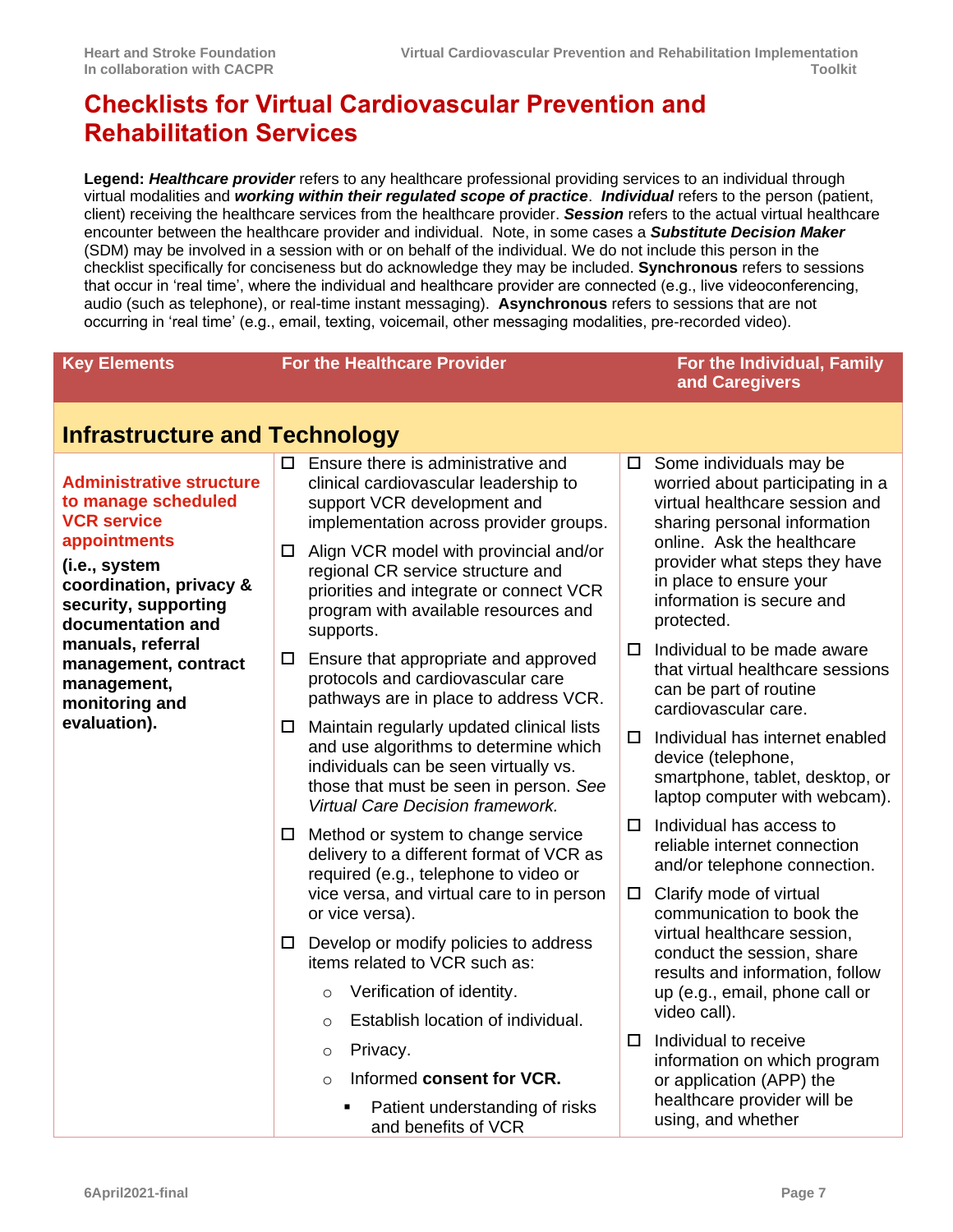<span id="page-7-0"></span>

|                                             | participation, including safety<br>and exercise programming.<br>An established disclaimer for<br>٠                                                                                                                                                                              | downloading a particular APP<br>or program is required.                                                                                               |
|---------------------------------------------|---------------------------------------------------------------------------------------------------------------------------------------------------------------------------------------------------------------------------------------------------------------------------------|-------------------------------------------------------------------------------------------------------------------------------------------------------|
|                                             | VCR program.<br>Process to attain consent<br>٠<br>across multiple interactions<br>including: phone calls, emailing<br>information, resources,<br>assessment, virtual education<br>sessions (in accordance with<br>organizational policies and<br>appropriate provincial privacy |                                                                                                                                                       |
|                                             | standards).<br>Additional consent for<br>٠<br>recording sessions if required.                                                                                                                                                                                                   |                                                                                                                                                       |
|                                             | Consent for participation of<br>٠<br>additional family members as<br>required.                                                                                                                                                                                                  |                                                                                                                                                       |
|                                             | Note: permission may be<br>٠<br>needed from all referred<br>participants before family<br>members can take part in a<br>group session.                                                                                                                                          |                                                                                                                                                       |
|                                             | Emergency plan and safety (e.g.,<br>$\circ$<br>emergency plan for synchronous<br>exercise).                                                                                                                                                                                     |                                                                                                                                                       |
|                                             | Ensure administrative supports and<br>$\Box$<br>structures in place to address<br>contingency planning, contract<br>management, documentation changes<br>that may be required for virtual care,<br>including the potential of remote<br>working.                                |                                                                                                                                                       |
| <b>VCR Capacity and</b><br><b>Expertise</b> | Establish a committed group of<br>□<br>healthcare providers with VCR<br>experience prepared to ensure CR care<br>standards are met. Establish specific<br>teams to ensure delivery of VCR<br>components.                                                                        | Clarify whether virtual<br>□<br>healthcare session to take<br>place in the individual's home<br>or through a different<br>healthcare clinic location. |
|                                             | Develop virtual service delivery models<br>ш<br>based on purpose of session $-$ e.g.,<br>consultation, assessment, rehabilitation<br>session, exercise, follow-up, education,<br>or ongoing monitoring.                                                                         |                                                                                                                                                       |
|                                             | $\Box$ Determine which of existing CR<br>educational materials and resources<br>could be utilized in a virtual format (e.g.,<br>changing format, uploading online so<br>that individuals can access, sending by                                                                 |                                                                                                                                                       |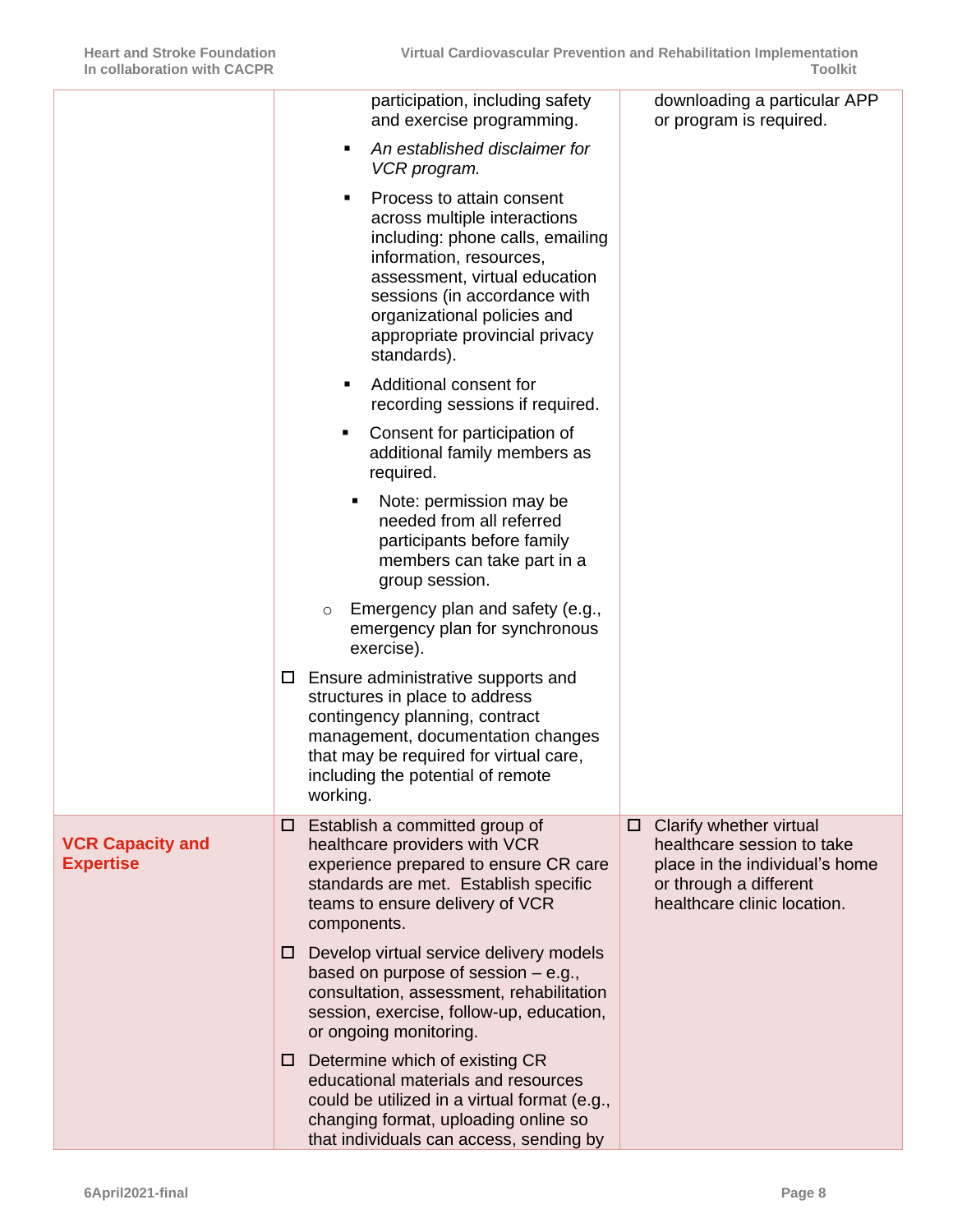<span id="page-8-0"></span>

|                                                           |   | mail). Where are the gaps in this<br>information? How will the gaps be<br>filled?                                                                                                                                                                                                                                     |             |                                                                                                                                                                                                                      |
|-----------------------------------------------------------|---|-----------------------------------------------------------------------------------------------------------------------------------------------------------------------------------------------------------------------------------------------------------------------------------------------------------------------|-------------|----------------------------------------------------------------------------------------------------------------------------------------------------------------------------------------------------------------------|
|                                                           | ப | Determine if referring sites have<br>capacity to support the virtual service if<br>appropriate (such as rural health<br>centres); e.g., making devices available<br>for individuals to enable participation.                                                                                                          |             |                                                                                                                                                                                                                      |
|                                                           | ப | Develop a system to provide initial and<br>ongoing training in virtual care<br>technology and service delivery for all<br>staff and supporting service areas.                                                                                                                                                         |             |                                                                                                                                                                                                                      |
|                                                           | ப | Develop administrative procedures to<br>address staffing capacity to deliver<br>virtual care services, including in times<br>of reduced staffing levels. Staffing<br>complement and availability may<br>determine nature of virtual care<br>services (i.e., group vs 1:1, recorded<br>education sessions as back-up). |             |                                                                                                                                                                                                                      |
|                                                           |   | $\Box$ Ensure that all healthcare providers<br>work within their scope of practice as<br>defined by professional colleges.                                                                                                                                                                                            |             |                                                                                                                                                                                                                      |
|                                                           |   | If available or required, healthcare<br>$\circ$<br>providers to be aware of<br>competencies related to governing<br>bodies.                                                                                                                                                                                           |             |                                                                                                                                                                                                                      |
| <b>Virtual Care connectivity</b><br>and Technical Support |   | Note, confirm with your organization, or<br>appropriate health administration bodies,<br>what networks and/or platforms are<br>approved for use when healthcare provider<br>is working off-site (e.g., at home) - all<br>reasonable precautions for privacy should<br>be taken including that the individual has      | □           | Identify what minimal and<br>optimal technology is available<br>to the individual - ensure the<br>device (e.g., smartphone,<br>laptop, tablet) is charged and<br>that the volume is working and<br>has a microphone. |
|                                                           |   | provided informed consent.<br>$\Box$ Consider what access the individual<br>has to available technology and                                                                                                                                                                                                           | □<br>$\Box$ | Discuss preferred method of<br>contact (phone versus audio<br>and video).                                                                                                                                            |
|                                                           |   | support such as a family member or<br>other health care support personnel in<br>the home (e.g., availability of camera<br>and assistance with operating the<br>camera).                                                                                                                                               |             | Ensure individual has secure<br>place to perform a virtual<br>healthcare session respecting<br>privacy and confidentiality -<br>discuss issues with healthcare                                                       |
|                                                           |   | $\Box$ Determine the need and capacity of<br>family members or caregivers who may<br>support the individual with technology,<br>communication and/ or any safety<br>issues.                                                                                                                                           | □           | provider.<br>Ensure individual can maintain<br>privacy and confidentiality as<br>appropriate (e.g., if in care<br>facility, privacy from other                                                                       |
|                                                           | ш | Consider the needs and goals of the<br>virtual care session and determine<br>technology required (e.g., telephone,                                                                                                                                                                                                    |             | residents).                                                                                                                                                                                                          |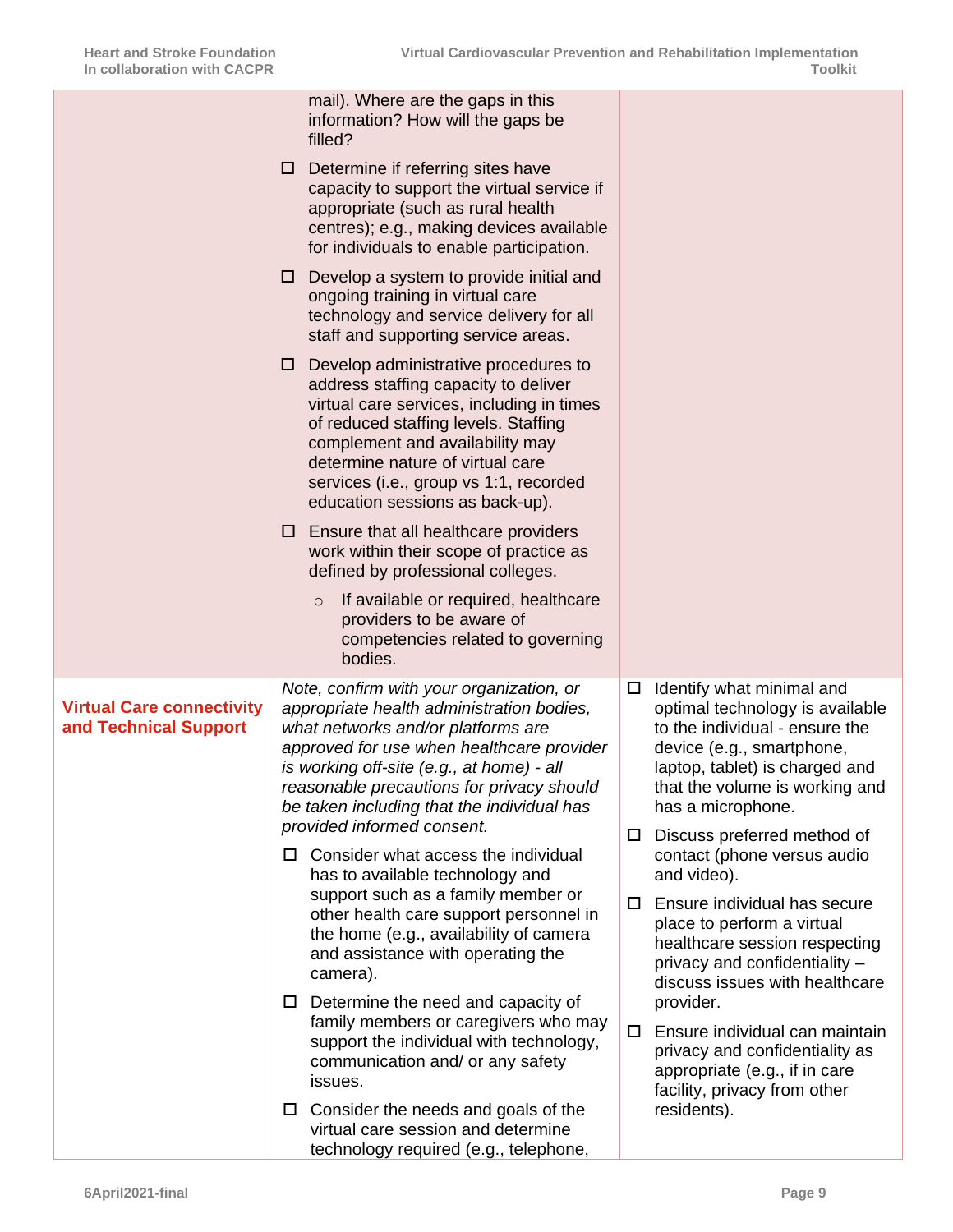| <u>CUNADULANUN WILII CACFN</u> |        |                                                                                                                                                                                                                                                                                                                                                         |        |   |
|--------------------------------|--------|---------------------------------------------------------------------------------------------------------------------------------------------------------------------------------------------------------------------------------------------------------------------------------------------------------------------------------------------------------|--------|---|
|                                |        | virtual platform, video call, smart<br>device, APP, virtual system with<br>increased functionality such as<br>peripheral linkages and/or<br>moveable/zoomable cameras).                                                                                                                                                                                 | □<br>□ | C |
|                                |        | Note: When connecting with an<br>individual from home and using a<br>personal phone-line, inform individual<br>that the call might indicate "unknown"<br>or "private call" on call display.                                                                                                                                                             | п      | C |
|                                |        | $\Box$ Ensure staff have appropriate training<br>and/or support regarding the<br>technological aspects of the program<br>delivery, to optimize virtual care<br>experience for the provider and<br>individual.                                                                                                                                           | □      | S |
|                                |        | $\square$ Develop or ensure there are polices<br>and procedures that describe and<br>define roles and responsibility for<br>technology set-up and support (e.g.,<br>meeting scheduling, support for<br>participants).                                                                                                                                   |        |   |
|                                | $\Box$ | Service providers must have a backup<br>plan (e.g., access to telephone) in the<br>event of technical problems or medical<br>emergency. Ensure devices are<br>charged in case of power outage.                                                                                                                                                          |        |   |
|                                | □.     | Ensure confidentiality and privacy<br>requirements regarding Personal<br>Health Information are respected<br>throughout the continuum of care; both<br>in rest (in platform) and in transit<br>(between platforms) and that patient<br>information is transferred on a secure<br>network that meets legislated health<br>information privacy standards. |        |   |
|                                |        | $\Box$ There are often audio or video delays<br>in the connection; establish a strategy<br>for managing this (e.g., regular pauses,<br>communicating the delay to<br>individuals.)                                                                                                                                                                      |        |   |
|                                | $\Box$ | Consider plan for technical support<br>available for providers and individuals if<br>providing services directly to<br>individual's homes. Communicate<br>available support to individual.                                                                                                                                                              |        |   |
|                                | $\Box$ | If available, have a co-host and/or<br>administrative support to troubleshoot<br>any issues.                                                                                                                                                                                                                                                            |        |   |

- dentify which location in living quarters the session will take place, ensure well-lit location.
- Determine if the connection has an audio or video delay.
- ndividual has a right to privacy and may choose to have someone else (e.g., family, caregiver) involved in care and participate in the sessions. This should be discussed in advance with care team to ensure appropriate arrangements are made.
- Ask if there is a person or service available for technical support, if needed.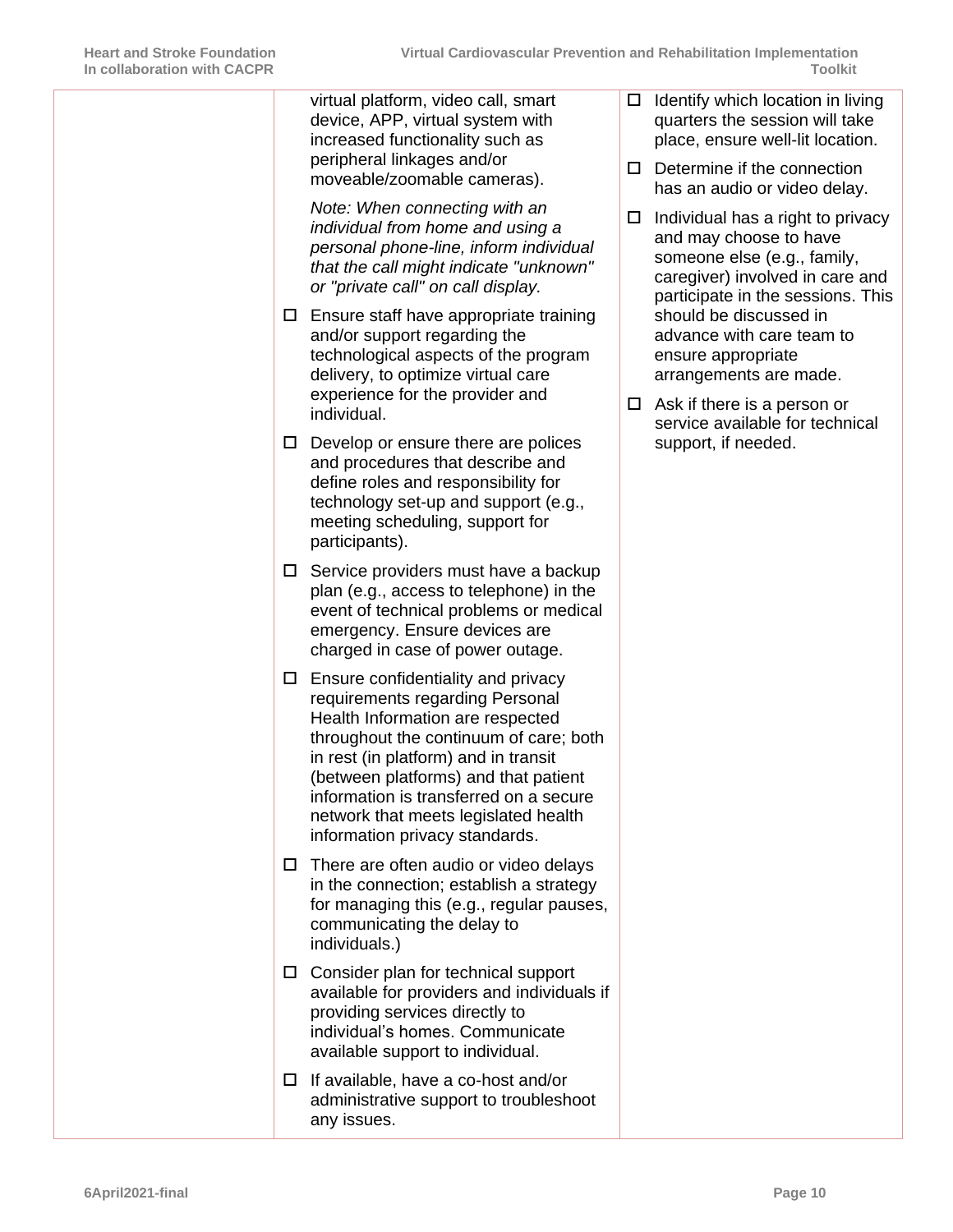<span id="page-10-1"></span><span id="page-10-0"></span>

| eHealth Technologies<br>for measurement and<br>monitoring<br>eHealth technologies:<br>can include wearables<br>(pedometer, Smart watch,<br>heart rate monitor), smart<br>devices (glucometer,<br>blood pressure), smart<br>phone applications and<br>websites (e.g., fitness<br>tracking applications<br>(APPs) | $\Box$ eHealth technologies can be highly<br>useful tools to enhance VCR. Such<br>technologies are widely available in the<br>public market. Individuals may ask for<br>healthcare provider's help and support<br>before purchasing and using any of<br>these. Note: Evidence for eHealth<br>technologies continues to evolve and<br>increase validation.<br>Establish feedback loops and practice<br>$\Box$<br>for interpretation of information from<br>eHealth technology to inform ongoing<br>management.<br>Many eHealth technologies have<br>ப<br>shareable platforms allowing<br>information to be shared between<br>individual and healthcare provider. E.g.,<br>healthcare provider can login to view<br>and coach activity patterns.<br>Know your organization's policies<br>$\circ$<br>around patient information sharing,<br>including individual providing<br>informed consent.<br>Have a discussion with the<br>$\Omega$<br>individual regarding risk/benefit of<br>data sharing.<br>Limitations may exist regarding eHealth<br>ப<br>technologies. If used in care,<br>healthcare provider to discuss potential<br>limitations with individual.<br>If lending eHealth technology, ensure<br>ப<br>appropriate agreements and polices<br>are in place. | $\Box$ eHealth technologies can help<br>to support an individual while<br>making lifestyle changes.<br>Consider informing the<br>□<br>healthcare provider if the<br>individual owns and/or uses an<br>eHealth technology.<br>Many eHealth technologies<br>□<br>have shareable platforms<br>allowing the individual to share<br>information directly with the<br>healthcare provider. Individual<br>can inquire about this process<br>so that an informed decision<br>can be made, should the<br>individual choose to share their<br>information this way.<br>0<br>If individual is considering<br>purchase of a wearable or<br>other Smart device, discuss<br>potential accessibility issues<br>(i.e., affordability.). Provide<br>information on available<br>subsidies or programs to<br>support accessibility.<br>If considering purchase, the<br>ц<br>healthcare provider may be<br>able to provide information on<br>quality and functionality. |
|-----------------------------------------------------------------------------------------------------------------------------------------------------------------------------------------------------------------------------------------------------------------------------------------------------------------|--------------------------------------------------------------------------------------------------------------------------------------------------------------------------------------------------------------------------------------------------------------------------------------------------------------------------------------------------------------------------------------------------------------------------------------------------------------------------------------------------------------------------------------------------------------------------------------------------------------------------------------------------------------------------------------------------------------------------------------------------------------------------------------------------------------------------------------------------------------------------------------------------------------------------------------------------------------------------------------------------------------------------------------------------------------------------------------------------------------------------------------------------------------------------------------------------------------------------------------------------------------------|------------------------------------------------------------------------------------------------------------------------------------------------------------------------------------------------------------------------------------------------------------------------------------------------------------------------------------------------------------------------------------------------------------------------------------------------------------------------------------------------------------------------------------------------------------------------------------------------------------------------------------------------------------------------------------------------------------------------------------------------------------------------------------------------------------------------------------------------------------------------------------------------------------------------------------------------------|
| <b>Referral Management:</b><br><b>Mechanism in place to</b><br>support referral<br>management and<br>coordinate virtual<br>healthcare bookings                                                                                                                                                                  | Develop or confirm clear criteria and<br>$\Box$<br>protocols available for targeted referral<br>pathways to ensure you respect the<br>health system's efforts to maintain<br>essential services (e.g., if service<br>reductions occur).<br>Ensure consulting sites and individual<br>$\Box$<br>healthcare providers have triage<br>protocols and scheduling systems in<br>place that ensure referred individuals<br>are seen in a timely manner within the<br>target timelines outlined (e.g., CCS<br>Quality Indicators)_and local intake<br>criteria. If possible,<br>automatic/systematic referrals can<br>assist in this process.                                                                                                                                                                                                                                                                                                                                                                                                                                                                                                                                                                                                                              | At time of booking, individual<br>$\Box$<br>provides verbal consent to<br>participate in a virtual<br>healthcare session related to<br>CR and recovery.<br>At time of booking, individual<br>$\Box$<br>provides verbal consent to<br>receive email communication<br>regarding scheduling and<br>communication of non-<br>sensitive information.<br>Individual provides email<br>$\Box$<br>address (if consent given) for<br>scheduling and communication<br>of non-sensitive information.                                                                                                                                                                                                                                                                                                                                                                                                                                                            |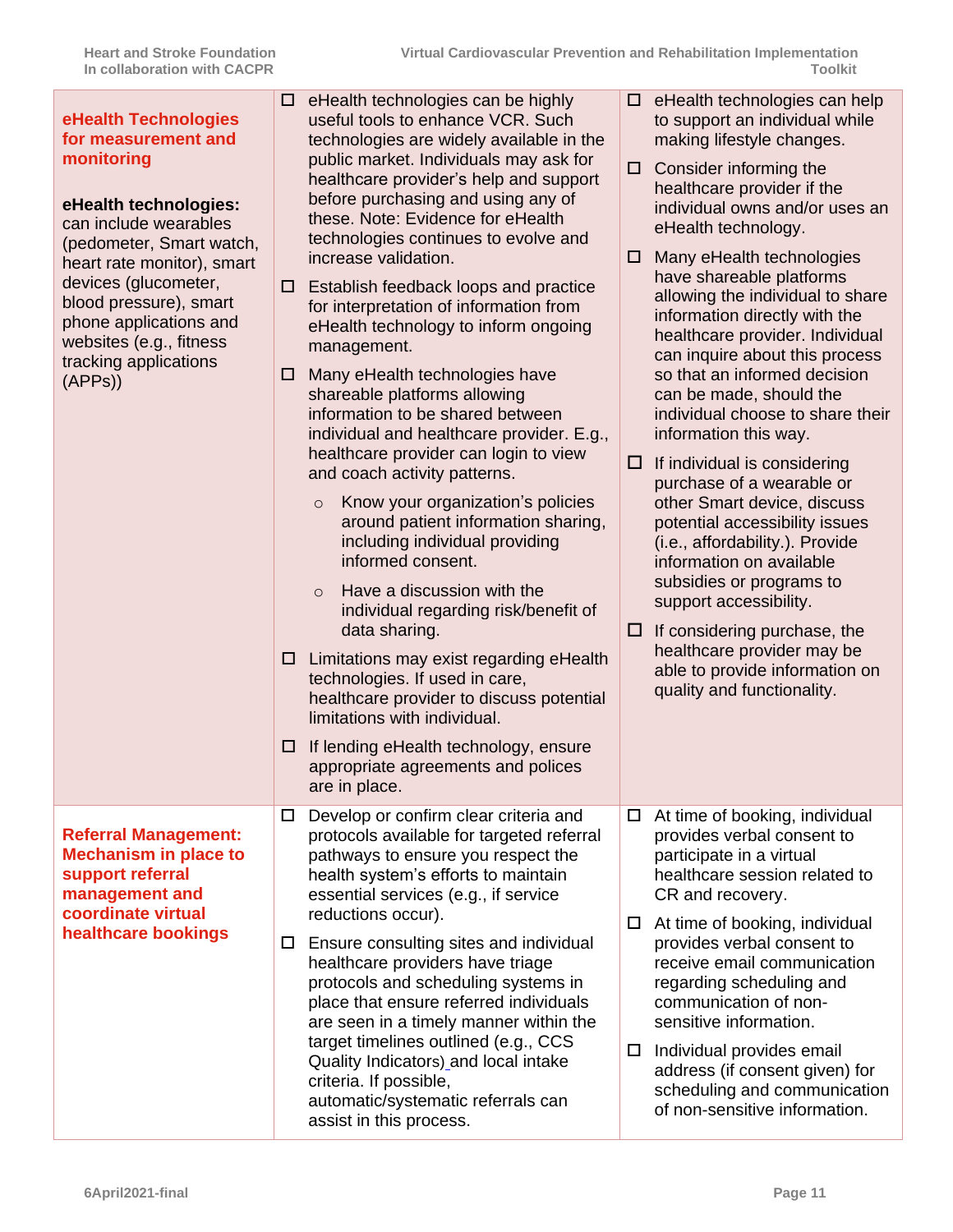<span id="page-11-0"></span>

|                                                      |                                                                                                                                                                                                                                                                                                                         | $\square$ Establish a process to support<br>continuity of care when target timelines<br>cannot be met.<br>Establish a process to assess<br>$\Box$<br>individuals for their abilities, eligibility,                                                       |                                                                                                                                                                                                                                                                                                            | Individual is aware that they<br>may decide whether to include<br>other family and or caregivers<br>as participants in virtual<br>healthcare sessions.                                                 |
|------------------------------------------------------|-------------------------------------------------------------------------------------------------------------------------------------------------------------------------------------------------------------------------------------------------------------------------------------------------------------------------|----------------------------------------------------------------------------------------------------------------------------------------------------------------------------------------------------------------------------------------------------------|------------------------------------------------------------------------------------------------------------------------------------------------------------------------------------------------------------------------------------------------------------------------------------------------------------|--------------------------------------------------------------------------------------------------------------------------------------------------------------------------------------------------------|
|                                                      | and preference in participating in a<br>virtual session for CR (such as<br>clinical/medical factors and/or individual<br>factors and sensory/motor,<br>cognitive/communicative, psychosocial<br>domains) as well as access to<br>technology/ability to communicate<br>remotely). See Virtual Care Decision<br>Framework | □                                                                                                                                                                                                                                                        | Individual identifies others who<br>may need/want to also<br>participate in the session (e.g.,<br>family members, family<br>physician, nurse) and<br>determine whether it is<br>appropriate to the visit and<br>technically possible if they are<br>not present in the same<br>location as the individual. |                                                                                                                                                                                                        |
|                                                      | $\Box$                                                                                                                                                                                                                                                                                                                  | Appointment times available that<br>accommodate individual and provider<br>schedules as much as possible (within<br>regular clinic business hours and with<br>some flexibility where necessary).                                                         | ப                                                                                                                                                                                                                                                                                                          | Individual has secure place to<br>perform a virtual healthcare<br>session, respecting privacy,<br>and confidentiality.                                                                                 |
|                                                      | $\Box$                                                                                                                                                                                                                                                                                                                  | Consider providing an orientation<br>package of information for individual in<br>advance of starting virtual services -<br>what to expect, how the virtual session                                                                                       | $\Box$                                                                                                                                                                                                                                                                                                     | Confirm technology to be used<br>such as smart-phone or<br>another device with video and<br>or audio.                                                                                                  |
|                                                      |                                                                                                                                                                                                                                                                                                                         | will be conducted, limitations of virtual<br>session, technical requirements and<br>troubleshooting documents. Address                                                                                                                                   | 0                                                                                                                                                                                                                                                                                                          | Individual, family, and<br>caregivers assess:                                                                                                                                                          |
|                                                      |                                                                                                                                                                                                                                                                                                                         | privacy and confidentiality.                                                                                                                                                                                                                             |                                                                                                                                                                                                                                                                                                            | Ability to use the<br>$\circ$<br>technology effectively.                                                                                                                                               |
|                                                      |                                                                                                                                                                                                                                                                                                                         |                                                                                                                                                                                                                                                          |                                                                                                                                                                                                                                                                                                            | Ability to safely participate<br>$\circ$<br>in a VCR session including:                                                                                                                                |
|                                                      |                                                                                                                                                                                                                                                                                                                         |                                                                                                                                                                                                                                                          |                                                                                                                                                                                                                                                                                                            | <b>Physical abilities</b>                                                                                                                                                                              |
|                                                      |                                                                                                                                                                                                                                                                                                                         |                                                                                                                                                                                                                                                          |                                                                                                                                                                                                                                                                                                            | Cognitive capacity                                                                                                                                                                                     |
|                                                      |                                                                                                                                                                                                                                                                                                                         |                                                                                                                                                                                                                                                          |                                                                                                                                                                                                                                                                                                            | Language barriers                                                                                                                                                                                      |
| <b>Alternate plans if</b><br>technology issues occur | □                                                                                                                                                                                                                                                                                                                       | Utilize established IT services and<br>connection back-up plan (e.g., alternate<br>phone number).                                                                                                                                                        | □                                                                                                                                                                                                                                                                                                          | Know how to connect with the<br>healthcare provider to cancel<br>or reschedule the session if<br>needed.                                                                                               |
|                                                      | ⊔                                                                                                                                                                                                                                                                                                                       | If connection was initially made and<br>disconnected before session is<br>completed, both the individual and the<br>healthcare provider can attempt to<br>reconnect and continue the call.                                                               | ப<br>□                                                                                                                                                                                                                                                                                                     | $\Box$ Ask healthcare provider what<br>processes they have in place<br>to address technical issues.                                                                                                    |
|                                                      | ⊔                                                                                                                                                                                                                                                                                                                       | If the virtual call cannot be continued<br>due to loss of internet, power or system<br>outage, the healthcare provider must<br>contact the individual via other means<br>(i.e., telephone if available) to instruct<br>them on any remaining details not |                                                                                                                                                                                                                                                                                                            | If technical problems arise<br>during the call, have a<br>telephone nearby and the<br>phone number of the<br>healthcare provider to try and<br>resolve the issue.<br>If able, practice use of platform |
|                                                      |                                                                                                                                                                                                                                                                                                                         | already covered as well as follow-up<br>details.                                                                                                                                                                                                         |                                                                                                                                                                                                                                                                                                            | prior to the visit.                                                                                                                                                                                    |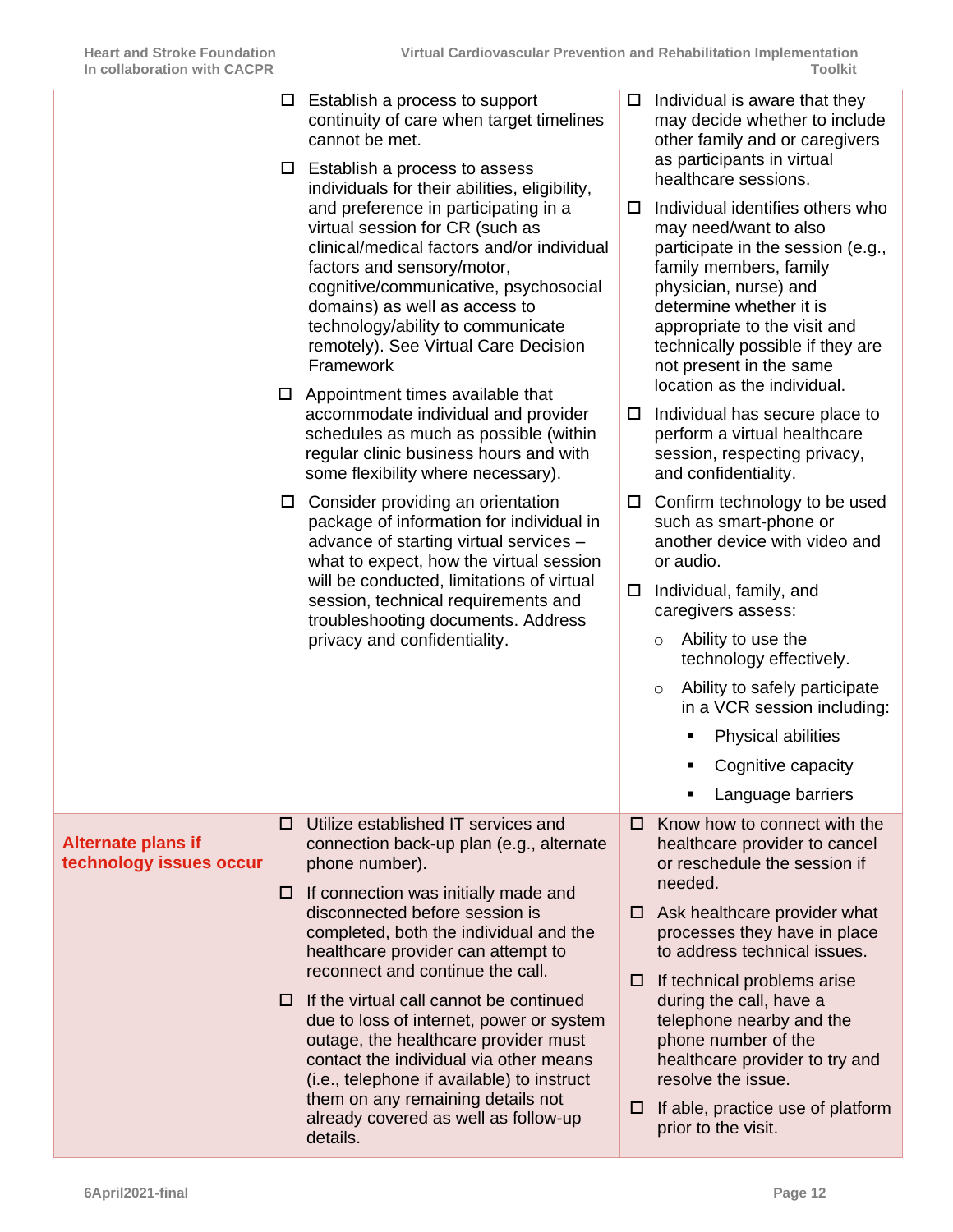<span id="page-12-1"></span><span id="page-12-0"></span>

|                               | □           | If connection was not made, healthcare<br>provider will contact the individual to<br>reschedule in-person or virtually as per<br>healthcare provider/individual's request.                                                   | □      | <b>Consult the Heart and Stroke</b><br><b>Resource: Virtual Healthcare</b><br>Checklist, for technology tips.                                                 |  |  |
|-------------------------------|-------------|------------------------------------------------------------------------------------------------------------------------------------------------------------------------------------------------------------------------------|--------|---------------------------------------------------------------------------------------------------------------------------------------------------------------|--|--|
| <b>Clinical Care Delivery</b> |             |                                                                                                                                                                                                                              |        |                                                                                                                                                               |  |  |
| <b>Risk Management</b>        |             | $\Box$ Ensure you have an emergency plan<br>(e.g., call 911 or local appropriate<br>number if there is an incident, have<br>individual's home phone number and<br>location)<br>$\Box$ Ensure informed consent to participate | □      | $\Box$ Individual provides informed<br>consent to participate in VCR<br>session.<br>Individual to discuss any<br>concerns related to<br>participation in VCR. |  |  |
|                               |             | in VCR is addressed. Please refer to<br>the <b>Administration section</b> for further<br>details.<br>Consider whether the potential benefits                                                                                 | □      | Individual is prepared to<br>discuss any issues or<br>concerns that arise during<br><b>VCR.</b> Individual and                                                |  |  |
|                               | $\Box$<br>0 | of virtual care for a given individual<br>outweigh any risks.<br>Be aware of and provide                                                                                                                                     |        | healthcare provider work<br>collaboratively to help<br>manage risks, as able.                                                                                 |  |  |
|                               |             | recommendations to address limitations<br>of virtual healthcare interactions (e.g.,<br>cannot complete a full and/or<br>comprehensive physical exam).                                                                        | $\Box$ | Individual to always<br>communicate any medication<br>or symptom changes to the<br>healthcare provider.                                                       |  |  |
|                               | □           | If providing pre-recorded exercise<br>videos to watch, consider asking the<br>individual to watch the video all the way<br>through, prior to exercising, to promote<br>safety.                                               |        |                                                                                                                                                               |  |  |
|                               | ш           | If music or videos are used as part of<br>the session, ensure sound quality is<br>appropriate and copyright is addressed.                                                                                                    |        |                                                                                                                                                               |  |  |
|                               | 0           | Be aware of required licensing,<br>permissions, and training required for<br>all tools used.                                                                                                                                 |        |                                                                                                                                                               |  |  |
|                               |             | $\Box$ Follow local established protocols for all<br>communication to individual.                                                                                                                                            |        |                                                                                                                                                               |  |  |
|                               |             | E.g., when providing assessment<br>$\circ$<br>questionnaires to individual in<br>advance of session, ensure method<br>of communication (e.g., email, mail,<br>internal system) is permitted.                                 |        |                                                                                                                                                               |  |  |
|                               |             | Ensure companions who participate are<br>not under the care of the service<br>provider and the provider is not<br>providing them exercise advice/medical<br>advice. If they follow along they are<br>assuming the risk.      |        |                                                                                                                                                               |  |  |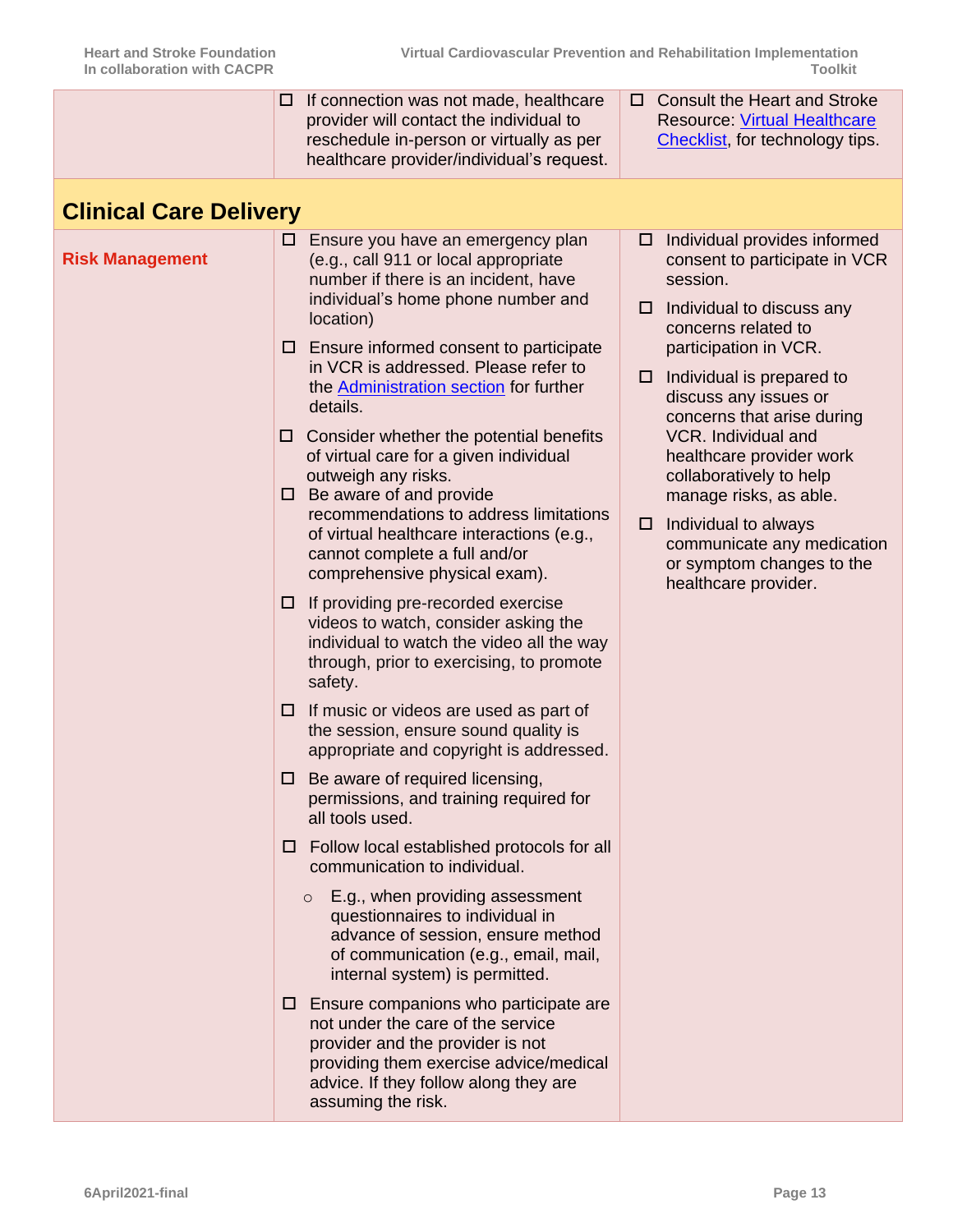<span id="page-13-0"></span>

|                                                                        |                                | Ensure mechanisms are in place to<br>support VCR sessions such as:                                                                                                                                                           |        |                                                                                                                                                                                                                |
|------------------------------------------------------------------------|--------------------------------|------------------------------------------------------------------------------------------------------------------------------------------------------------------------------------------------------------------------------|--------|----------------------------------------------------------------------------------------------------------------------------------------------------------------------------------------------------------------|
|                                                                        | ப                              | Method to provide feedback to<br>individual as needed during VCR.                                                                                                                                                            |        |                                                                                                                                                                                                                |
|                                                                        | □                              | Method to provide feedback to<br>colleagues, medical director and<br>referring or primary physician as<br>needed during VCR (e.g., allowing time<br>in scheduling for team 'huddles/review'<br>regarding individual's care). |        |                                                                                                                                                                                                                |
|                                                                        | □<br>on missed appointments.   | A scheduling system to ensure follow-<br>up care and monitoring and to follow-up                                                                                                                                             |        |                                                                                                                                                                                                                |
| <b>Preparation for Virtual</b><br><b>Session</b><br>(as appropriate to | □<br>available and functional. | Healthcare provider or administrative<br>support staff to provide individuals with<br>a reminder (e.g., via phone or email)<br>one day prior to the session, if<br>possible. Confirm technology is still                     |        | NOTE: In advance of session,<br>individual to be provided with<br>information to prepare for the<br>virtual session (e.g., could be<br>facilitated within an orientation<br>package or when setting up initial |
| Individual's needs and<br>within professional<br>scope of practice)    | $\Box$                         | Consider interpretation services for<br>those with language barriers for<br>obtaining an informed discussion.                                                                                                                | ш      | assessment)<br>Ask and discuss rights and<br>responsibilities regarding<br>participation in a virtual<br>healthcare session.                                                                                   |
|                                                                        | $\Box$                         | Ensure privacy, informed consent, and<br>confidentiality have been addressed.                                                                                                                                                |        |                                                                                                                                                                                                                |
|                                                                        | communication.                 | $\square$ Ensure you have an alternate way of<br>contact (e.g., phone number, local<br>contact) in case of break in                                                                                                          | □<br>ப | Discuss any concerns related<br>to privacy and/or confidentiality<br>regarding participation in a<br>virtual healthcare session, with<br>healthcare provider.                                                  |
|                                                                        | $\Box$<br>location)            | Ensure you have an emergency plan<br>(i.e., call 911 or local appropriate<br>number if there is an incident, have<br>individual's home phone number and                                                                      |        | Some individuals may want to<br>record their session with a<br>healthcare provider to help<br>remember information later.                                                                                      |
|                                                                        | $\Box$                         | Have access to individual's medical<br>history records as needed and referral<br>documentation (e.g., health status<br>updates, history of condition related to                                                              |        | Individual must discuss this<br>with the healthcare provider<br>before starting a recording and<br>ensure healthcare provider<br>provides their agreement first.                                               |
|                                                                        | factors).<br>ப                 | consultation, cardiovascular risk<br>Ensure that there is a process in place                                                                                                                                                 | ப      | Request a test call if required<br>and available (may not be<br>possible in some                                                                                                                               |
|                                                                        | session.                       | to receive all required diagnostic,<br>laboratory, and assessment<br>components prior to initiation of                                                                                                                       | $\Box$ | circumstances).<br>Ask healthcare provider how<br>much space will be needed for<br>the session.                                                                                                                |
|                                                                        | ப<br>obtained.                 | Determine source of documentation<br>and metrics - self-report or clinician                                                                                                                                                  |        | $\Box$ Plan space where virtual<br>healthcare session will take<br>place – good lighting, minimal<br>background noise and                                                                                      |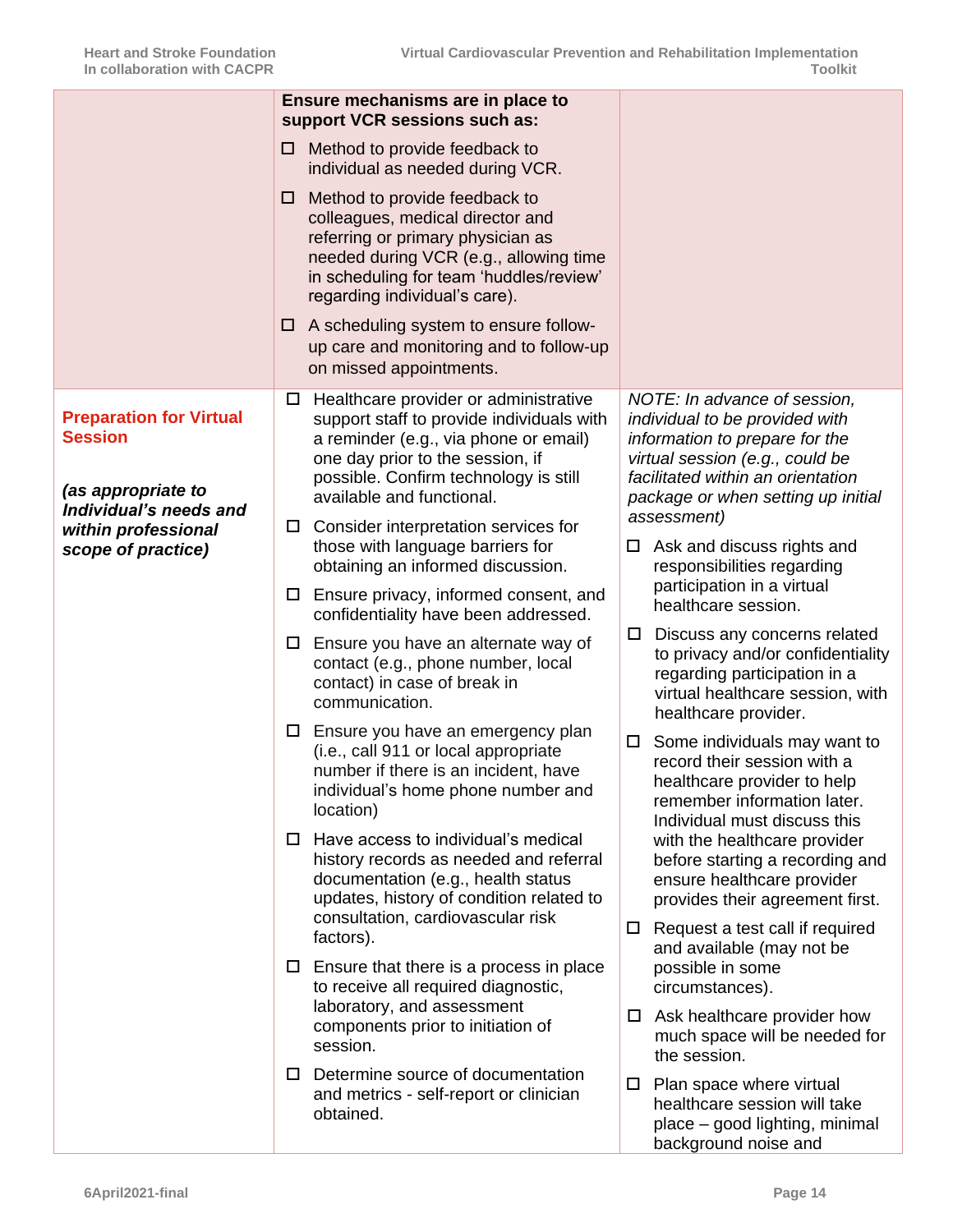|  |               | $\Box$ Determine if patient has access to or is<br>using remote patient monitoring<br>equipment or eHealth technologies,<br>and how healthcare provider will<br>access the information.                                                                                                                                |        |         | distractions (such as<br>televisions, radio, pets). Ensure<br>that the space is clear for<br>individual to safely move<br>around as needed (e.g.,                                                                                                                          |  |
|--|---------------|------------------------------------------------------------------------------------------------------------------------------------------------------------------------------------------------------------------------------------------------------------------------------------------------------------------------|--------|---------|----------------------------------------------------------------------------------------------------------------------------------------------------------------------------------------------------------------------------------------------------------------------------|--|
|  |               | $\Box$ Consider starting with shorter session<br>to give individual a chance to get used<br>to technology and process before more<br>complicated sessions occur, especially<br>if new individual where they are                                                                                                        | $\Box$ |         | remove tripping hazards such<br>as loose rugs or cords).<br>Ensure adequate privacy in the<br>room that will be used for the<br>session.                                                                                                                                   |  |
|  | $\Box$        | unknown to the provider.<br>Consider scheduling breaks throughout<br>session to help address increased<br>screen time.                                                                                                                                                                                                 | □      |         | Ask the healthcare provider in<br>advance what to expect during<br>the session (e.g., assessments,<br>what types of activities will be                                                                                                                                     |  |
|  | $\Box$        | Determine reason for appointment -<br>new referral or follow-up.                                                                                                                                                                                                                                                       |        |         | completed, the length of the<br>session).                                                                                                                                                                                                                                  |  |
|  | □             | Use validated risk stratification tools<br>and program triage to help guide and<br>inform virtual care delivery.                                                                                                                                                                                                       | □      |         | Where possible, ask the<br>healthcare provider in advance<br>what information and or<br>equipment may be needed,                                                                                                                                                           |  |
|  | □             | Determine if a caregiver is available to<br>participate and support the individual<br>through the session (e.g., with<br>rehabilitation exercises).                                                                                                                                                                    |        |         | where to obtain these items,<br>and have ready and available<br>during the session.                                                                                                                                                                                        |  |
|  | $\Box$        | If applicable: If this session takes place<br>in a referral healthcare site, have<br>health care provider at the referral site<br>complete the individual's vital signs<br>and assist with the physical exam as<br>necessary. VCR team can arrange<br>team assessment for patient on-site if<br>possible and required. | □      |         | If individual wants to show<br>healthcare provider something<br>that will be difficult to<br>demonstrate during a virtual<br>session, ask if taking and<br>sharing a video would be<br>beneficial. Discuss with<br>healthcare provider the best<br>way to share the video. |  |
|  | $\Box$        | Consider preparing a quick safety<br>checklist of the environment (clutter,<br>pets, phone accessible for emergency,<br>walking aids, hearing aids, glasses,<br>proper footwear).                                                                                                                                      |        |         | $\Box$ Have a companion available if<br>possible, to assist in the<br>session and to support safety.<br>Consider virtual participation if<br>they are in another location.                                                                                                 |  |
|  |               | $\Box$ Ensure adequate privacy in the room<br>used by the health care provider.                                                                                                                                                                                                                                        | □.     |         | Things to have readily<br>available for the session:                                                                                                                                                                                                                       |  |
|  |               | $\Box$ Ensure room is well-lit, sound is clear<br>and free of distracting background                                                                                                                                                                                                                                   |        | $\circ$ | Health card.                                                                                                                                                                                                                                                               |  |
|  |               | noise.                                                                                                                                                                                                                                                                                                                 |        | $\circ$ | Companion to assist in<br>session if available.                                                                                                                                                                                                                            |  |
|  | $\Box$<br>⊔ ⊢ | Notify all participants if healthcare<br>provider is running late to virtual<br>session.<br>Prepare outline of key session                                                                                                                                                                                             |        | $\circ$ | Updated medication list<br>including route, dose,<br>frequency, or medication<br>bottles/blister packs.                                                                                                                                                                    |  |
|  |               | elements. Plan session activities in<br>advance and determine ability to teach                                                                                                                                                                                                                                         |        | $\circ$ | Pharmacy name, location,<br>and phone number.                                                                                                                                                                                                                              |  |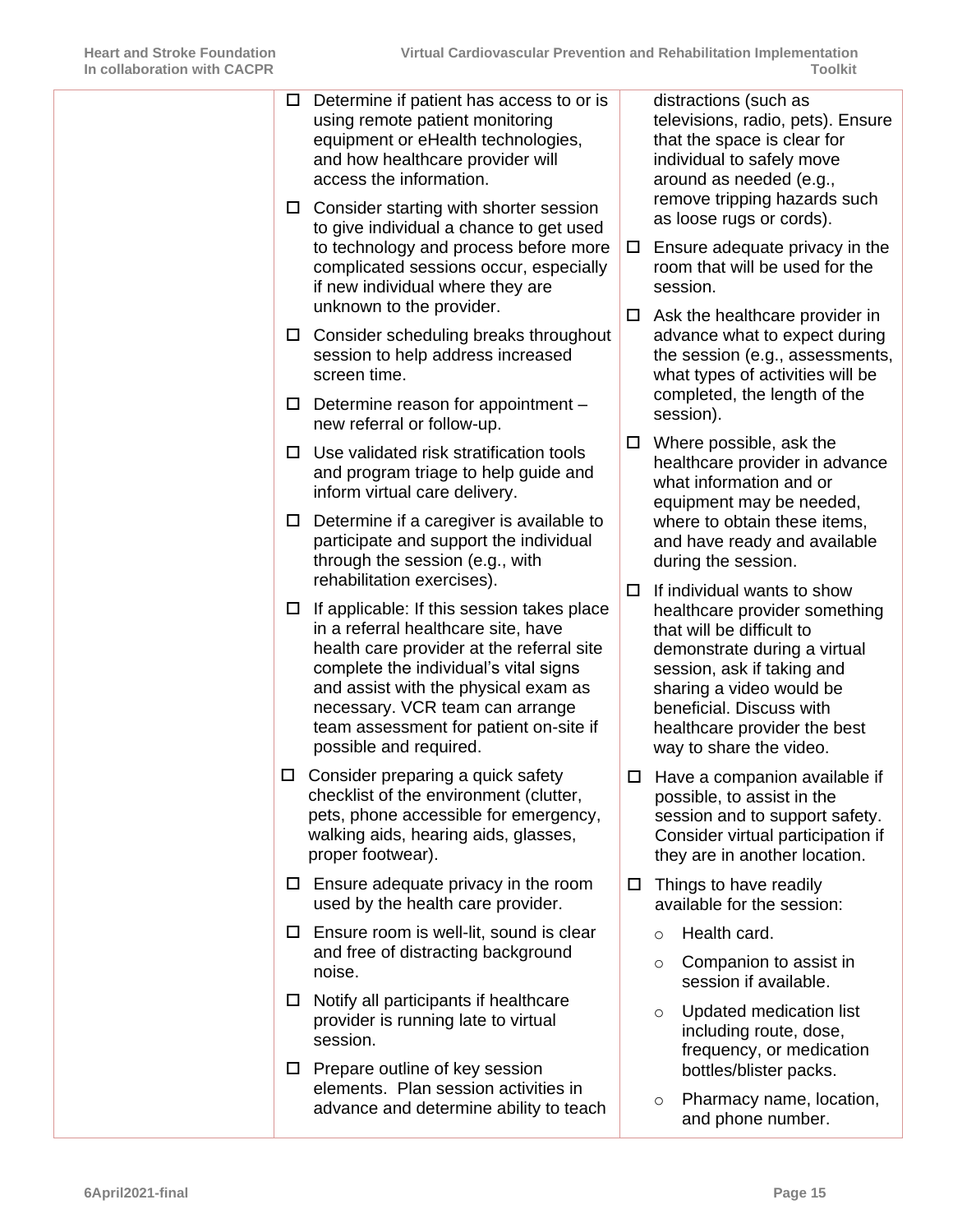and perform safely over virtual platforms.  $\Box$  Consider developing a weekly program plan for complete VCR, including facilitator's key notes, learning outcomes and content bullet points – each week healthcare provider can link to the resources that will be needed by the individual.  $\Box$  Consider transitioning questionnaires to a fillable or survey version so that patient can complete on-line.  $\Box$  In advance of session, provide individual with any assessment questionnaires to complete.  $\Box$  In advance of session, provide individual with any materials (electronic or hard copies) that will be required during the session (e.g., exercise program handout, instruction sheets, education pamphlet, instructions for self-measures, home exercise safety instructions). Be mindful to ensure materials are in 'user friendly' version. *Note: If individual has limited access to email, consider mailing materials. A return stamped and addressed envelope may be required to support access.*  $\Box$  Consider providing standardized, patient friendly instructions for selfmeasuring (e.g., handout or video) blood pressure, heart rate, weight, waist measurements. o See H&S resource for an example of how [to self-measure waist](https://www.heartandstroke.ca/healthy-living/healthy-weight/healthy-weight-and-waist)  **[circumference](https://www.heartandstroke.ca/healthy-living/healthy-weight/healthy-weight-and-waist)** o See H&S resource for an example of [how to self-measure blood](https://www.heartandstroke.ca/heart-disease/risk-and-prevention/condition-risk-factors/high-blood-pressure)  [pressure](https://www.heartandstroke.ca/heart-disease/risk-and-prevention/condition-risk-factors/high-blood-pressure)  $\Box$  Consider providing a list of locations where individual can measure blood pressure (e.g., pharmacies)  $\Box$  Have all equipment and visual aids prepared and available at the time of the session, including aides for supported conversation for individuals with communication challenges.  $\Box$  Your virtual toolbox should contain resources and strategies for individuals o Blood pressure machine and or recent readings. Wear comfortable clothes and non-slip footwear if you will be asked to walk or perform specific movements.  $\Box$  Have list of concerns, questions and any changes in health status prepared for discussion, such as: o What activities are recommended for me? o What should I include as part of my daily routine? o What type of information is needed by my healthcare providers to monitor my progress?  $\Box$  Have a pen and paper to make notes and write down instructions and medication changes.  $\Box$  If unable to attend booked appointment let the program know using previously identified communication methods (e.g., phone, email, online booking) □ Consider use of the Heart and Stroke Resource: [Virtual](https://www.heartandstroke.ca/-/media/1-stroke-best-practices/resources/patient-resources/csbp-infographic-virtual-healthcare-checklist)  [Healthcare Checklist,](https://www.heartandstroke.ca/-/media/1-stroke-best-practices/resources/patient-resources/csbp-infographic-virtual-healthcare-checklist) to help prepare for the virtual session, and get tips and steps to optimize the session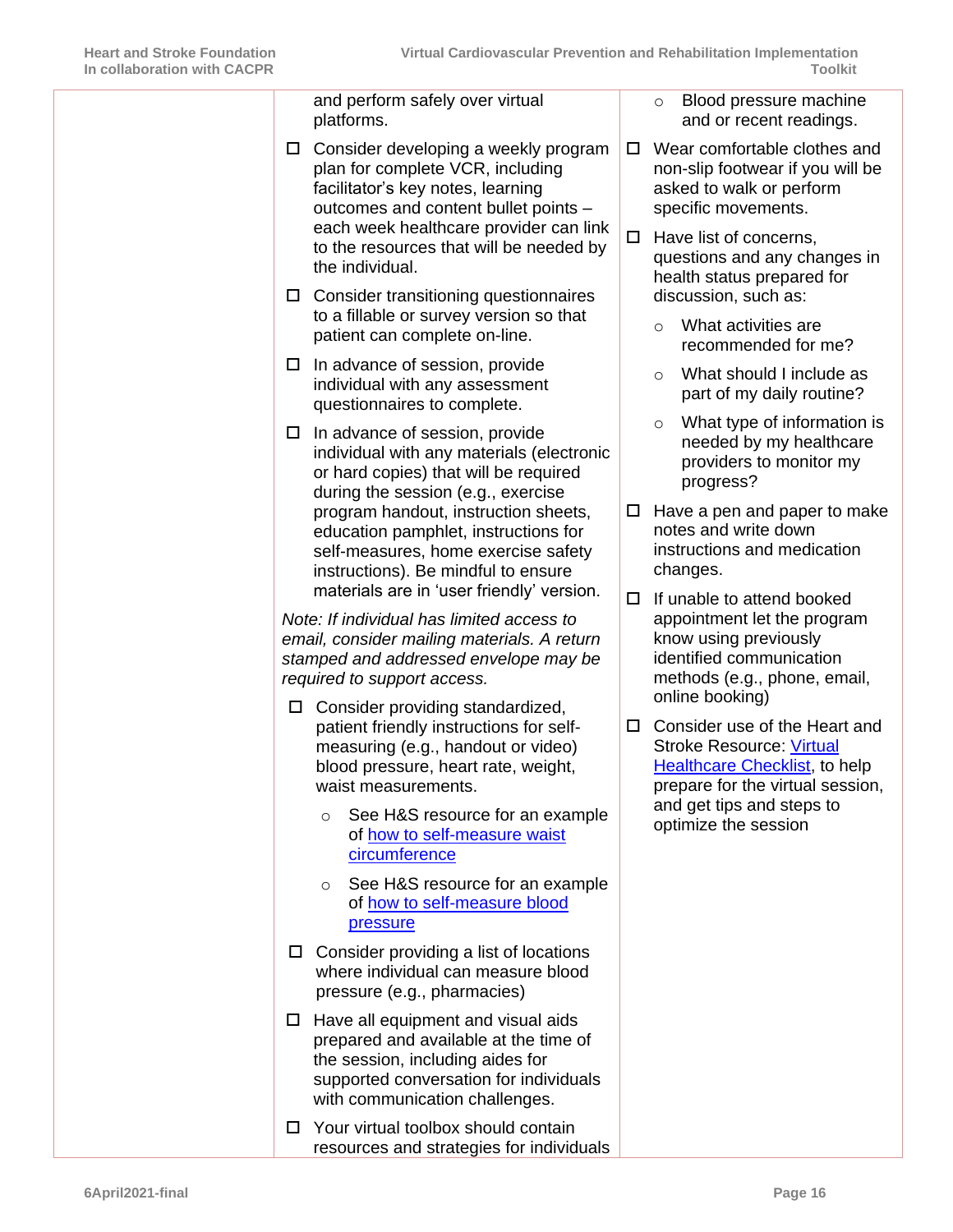<span id="page-16-0"></span>

|                                                    | to set goals, make action plans, log<br>their progress, and self-manage their<br>healthy behaviours. Examples of<br>strategies include:                                    |                                                                                                                                       |
|----------------------------------------------------|----------------------------------------------------------------------------------------------------------------------------------------------------------------------------|---------------------------------------------------------------------------------------------------------------------------------------|
|                                                    | Educational material (paper,<br>$\circ$<br>digital or video).                                                                                                              |                                                                                                                                       |
|                                                    | Mobile and web-based<br>$\circ$<br>technologies, consumer wearable<br>fitness monitors, training logs and<br>other self-monitoring techniques<br>See eHealth Technologies. |                                                                                                                                       |
|                                                    | Available (online or in person)<br>$\circ$<br>patient support groups and<br>community services.                                                                            |                                                                                                                                       |
|                                                    | Standardized clinical decision aids<br>$\circ$<br>and/or tools accessible to facilitate<br>interactions.                                                                   |                                                                                                                                       |
|                                                    | Tip sheets and resources to<br>$\circ$<br>troubleshoot technology issues<br>that arise. Note: resources may be<br>available through your virtual<br>service provider.      |                                                                                                                                       |
|                                                    | Consider visiting CACPR/COVID-<br>$\circ$<br>19 for available resources.                                                                                                   |                                                                                                                                       |
|                                                    | See CACPR for some available<br>O<br>resources.                                                                                                                            |                                                                                                                                       |
|                                                    | NOTE: Consider approach if sharing a<br>diagnosis or negative news that may be<br>distressing for the individual to receive                                                |                                                                                                                                       |
|                                                    | Ensure process is in place for:<br>ப                                                                                                                                       | Be aware of required<br>ப                                                                                                             |
| <b>Laboratory and</b><br><b>Diagnostic Testing</b> | Completion of laboratory and<br>$\circ$<br>diagnostic testing, including process<br>for sending requisitions (e.g., fax,                                                   | bloodwork and diagnostic<br>testing, timing and which<br>facility is open for testing.                                                |
|                                                    | email, mail).                                                                                                                                                              | $\Box$ Ask healthcare provider how to                                                                                                 |
|                                                    | Communicating information such as<br>$\circ$<br>frequency/urgency of testing to<br>individual<br>Healthcare providers to                                                   | obtain the requisitions or<br>whether the requisitions will be<br>sent directly to the laboratory<br>and/or testing facility and when |
|                                                    | $\circ$<br>communicate laboratory and test<br>results to one another (e.g., online<br>system, process to access and<br>communicate results virtually).                     | it will happen.<br>Ask healthcare provider about<br>ப<br>urgency and frequency of<br>required tests, and plan<br>accordingly.         |
|                                                    | In the case that laboratory and<br>□<br>diagnostic services are not available,<br>have processes in place to continue<br>with modified CR programming.                     | $\Box$ Ask healthcare provider if any<br>specific preparation is needed<br>before a test.                                             |
|                                                    |                                                                                                                                                                            | Ask about the process for<br>0<br>receiving and sharing test                                                                          |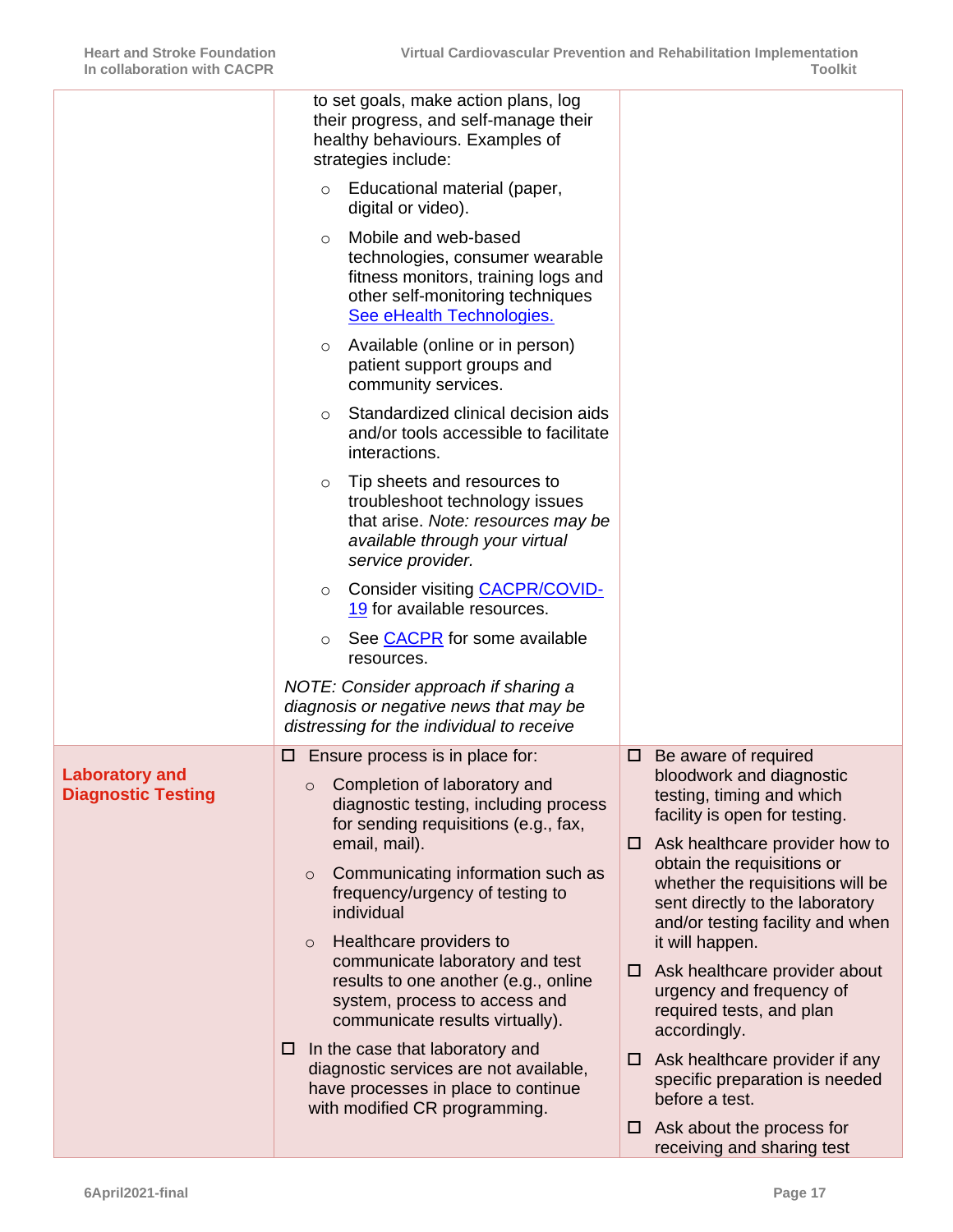<span id="page-17-0"></span>

|                                                                                                                                                                                 | 0<br>⊔                | Ensure that the individual is aware of<br>any preparation required for the test<br>(e.g., fasting may be required for blood<br>test) and clarify if any medication needs<br>to be suspended prior to a test.<br>Communicate this using approved<br>communication methods.<br>Healthcare providers should<br>communicate clearly to individual when<br>blood work and other tests should take<br>place, that require an in-person visit to<br>a laboratory or testing centre, and how<br>quickly the test needs to be done (e.g.,<br>urgently, appropriate to be delayed for<br>a certain time, or change in frequency).<br>Consider burdens and risk/benefit<br>$\circ$<br>associated with ordering new labs or<br>tests and adjust if needed (e.g., are<br>recent similar labs/tests available<br>from primary care provider or<br>provincial electronic system? Will<br>the results of tests/labs result in a<br>change in care?) | results (e.g., if other healthcare<br>providers have ordered tests,<br>what is the process to ensure<br>all team members can access/<br>are aware).<br>Book appointment where<br>□<br>possible to avoid waiting in<br>public area for longer time<br>periods. Follow safety<br>precautions based on Health<br>Canada, such as physical<br>distancing and hand washing,<br>when accessing testing<br>services. |
|---------------------------------------------------------------------------------------------------------------------------------------------------------------------------------|-----------------------|-------------------------------------------------------------------------------------------------------------------------------------------------------------------------------------------------------------------------------------------------------------------------------------------------------------------------------------------------------------------------------------------------------------------------------------------------------------------------------------------------------------------------------------------------------------------------------------------------------------------------------------------------------------------------------------------------------------------------------------------------------------------------------------------------------------------------------------------------------------------------------------------------------------------------------------|---------------------------------------------------------------------------------------------------------------------------------------------------------------------------------------------------------------------------------------------------------------------------------------------------------------------------------------------------------------------------------------------------------------|
| <b>Virtual Rehabilitation</b><br>Session - Intake and<br><b>Initial Assessment</b><br>(as appropriate to<br>Individual's needs and<br>within professional<br>scope of practice) | $\Box$<br>$\Box$<br>□ | Discuss privacy, confidentiality and<br>information security.<br>Verify individual identity using minimum<br>of two elements (e.g., name, date of<br>birth, address, health card number).<br>Confirm verbal consent to continue with<br>session.                                                                                                                                                                                                                                                                                                                                                                                                                                                                                                                                                                                                                                                                                    | Note: if the individual has agreed<br>to the virtual healthcare session<br>and has joined the call - consent<br>is implied. Consent should be<br>verbally agreed on and<br>documented prior to starting the<br>session.<br>Individual receiving care should<br>ப                                                                                                                                              |
|                                                                                                                                                                                 | □<br>Ц                | Perform introductions and take time to<br>determine individual's location and any<br>other relevant information (e.g., where<br>located, living alone or with others,<br>access to caregivers, equipment).<br>Address primary purpose of session                                                                                                                                                                                                                                                                                                                                                                                                                                                                                                                                                                                                                                                                                    | be on camera if available to aid<br>in assessment.<br>Individual to participate in the<br>□<br>virtual healthcare session to<br>the best of their ability.<br>At any time during the<br>$\circ$                                                                                                                                                                                                               |
|                                                                                                                                                                                 |                       | and overall program (e.g., new referral,<br>assessment, education, exercise<br>session, follow-up and or monitoring).<br>$\Box$ Describe expectations for the session -                                                                                                                                                                                                                                                                                                                                                                                                                                                                                                                                                                                                                                                                                                                                                             | session, individual to let the<br>healthcare provider know if<br>feeling unsafe,<br>uncomfortable or have any                                                                                                                                                                                                                                                                                                 |
|                                                                                                                                                                                 |                       | provide an outline (e.g., what you will<br>do or discuss) and the expected length<br>of time it will take (e.g., 30 minutes).                                                                                                                                                                                                                                                                                                                                                                                                                                                                                                                                                                                                                                                                                                                                                                                                       | concerns with how the<br>session is going<br>Individual can request to<br>$\circ$                                                                                                                                                                                                                                                                                                                             |
|                                                                                                                                                                                 | ப                     | Inquire about and address any new and<br>or urgent concerns or changes in health<br>status, such as new or worsening<br>symptoms.                                                                                                                                                                                                                                                                                                                                                                                                                                                                                                                                                                                                                                                                                                                                                                                                   | terminate the session at any<br>time<br>During the CR program, it is<br>$\Box$                                                                                                                                                                                                                                                                                                                                |
|                                                                                                                                                                                 | ப                     | Consider a quick safety check-in with<br>the individual about their environment                                                                                                                                                                                                                                                                                                                                                                                                                                                                                                                                                                                                                                                                                                                                                                                                                                                     | important that the individual<br>lets the healthcare provider<br>know if feeling unwell, or if                                                                                                                                                                                                                                                                                                                |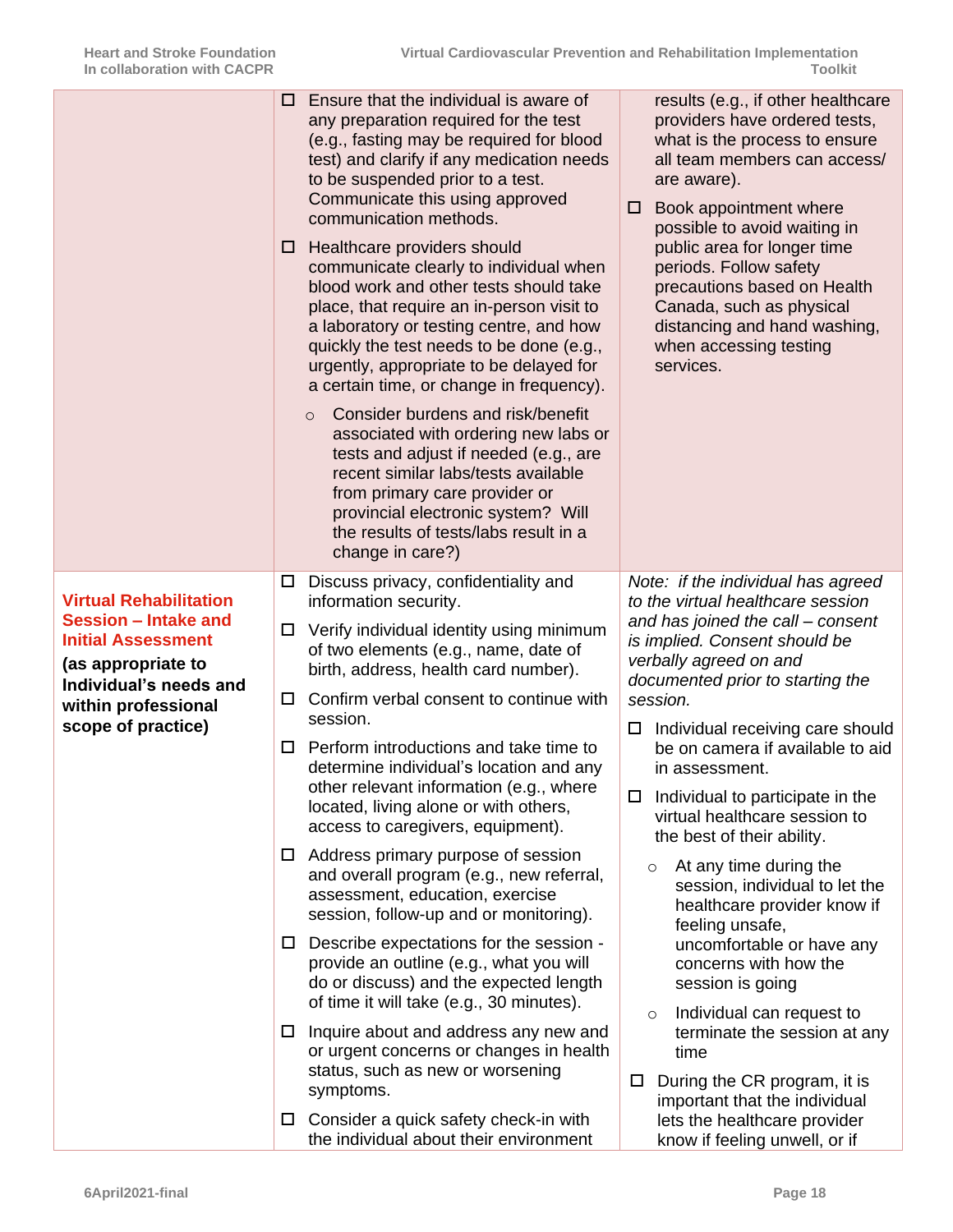| (e.g., clutter, pets, phone accessible for<br>emergencies, walking aids, hearing<br>aids, glasses, proper footwear).                                                                                  | experiencing new or worsening<br>symptoms (such as shortness<br>of breath, chest pain,                                     |
|-------------------------------------------------------------------------------------------------------------------------------------------------------------------------------------------------------|----------------------------------------------------------------------------------------------------------------------------|
| Take relevant history such as:<br>$\Box$                                                                                                                                                              | weakness, or light-<br>headedness). Stop the activity                                                                      |
| Demographic data<br>$\circ$                                                                                                                                                                           | right away, sit down, and                                                                                                  |
| Barriers to participating in VCR (e.g.,<br>$\circ$<br>equipment, devices, internet,<br>telephone)                                                                                                     | discuss with healthcare<br>provider what to do. Individual<br>may be asked to visit the<br>hospital or healthcare provider |
| Medical history (see appendix 1 for<br>$\circ$<br>examples)                                                                                                                                           | for further assessment and<br>care.                                                                                        |
| Cardiovascular risk factors and risk<br>$\circ$<br>scores                                                                                                                                             | Ask questions of healthcare<br>□<br>provider as required, regarding                                                        |
| Medication reconciliation<br>$\circ$                                                                                                                                                                  | the treatment plan/program                                                                                                 |
| Diet history<br>$\circ$                                                                                                                                                                               | goals.                                                                                                                     |
| Complete modified clinical assessment<br>ц<br>(self report as needed) including for<br>example:                                                                                                       | If possible, have a support<br>□<br>person available to participate<br>in session to help where<br>needed.                 |
| Height<br>$\circ$                                                                                                                                                                                     |                                                                                                                            |
| Weight and waist circumference<br>$\circ$                                                                                                                                                             |                                                                                                                            |
| <b>Blood pressure</b><br>$\circ$                                                                                                                                                                      |                                                                                                                            |
| Heart rate if available<br>$\circ$                                                                                                                                                                    |                                                                                                                            |
| Peripheral edema<br>$\circ$                                                                                                                                                                           |                                                                                                                            |
| Incision/ wound site<br>$\circ$                                                                                                                                                                       |                                                                                                                            |
| If completing an observational<br>ш<br>assessment of individual- use camera<br>features of zoom and wide angle to<br>assist in observations.                                                          |                                                                                                                            |
| $\square$ Consider using tools to assess<br>readiness and confidence. Provide in<br>advance of session or complete during<br>session using digital tools or print outs<br>that can be show on camera. |                                                                                                                            |
| $\Box$ Screen for:                                                                                                                                                                                    |                                                                                                                            |
| Nutrition needs (if registered dietitian<br>$\circ$<br>is not already involved, is a referral<br>needed?)                                                                                             |                                                                                                                            |
| Anxiety and depression (is referral to<br>$\circ$<br>social work or psychology required?)                                                                                                             |                                                                                                                            |
| Alcohol, substance use, or current<br>$\circ$<br>smoker (is referral required?)                                                                                                                       |                                                                                                                            |
| Vocational status (is assistance<br>O<br>required?)                                                                                                                                                   |                                                                                                                            |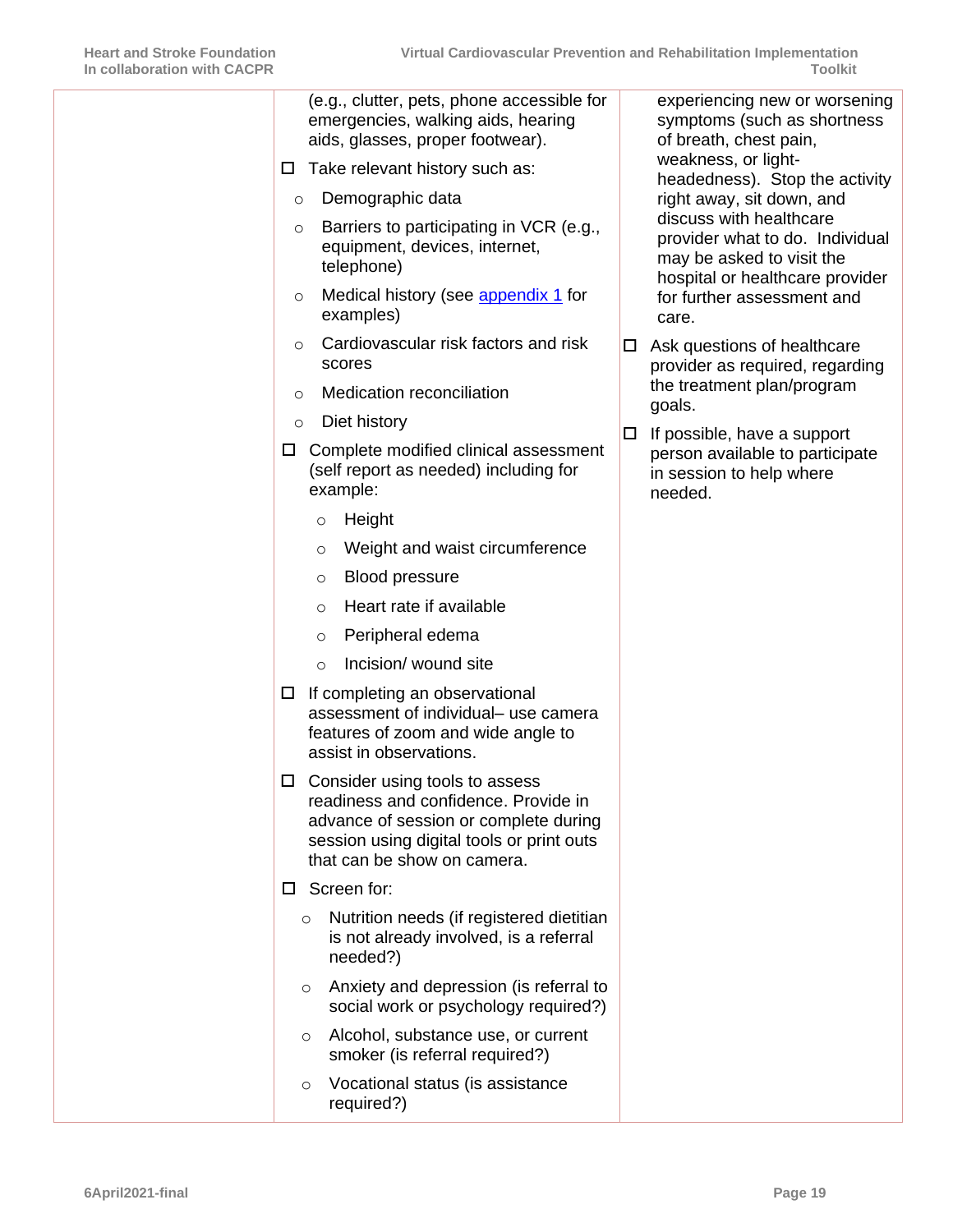| $\Box$ Complete a modified exercise<br>assessment:                                                                                                                                                                                                                                                                                                           |
|--------------------------------------------------------------------------------------------------------------------------------------------------------------------------------------------------------------------------------------------------------------------------------------------------------------------------------------------------------------|
| <b>Exercise history</b><br>$\circ$                                                                                                                                                                                                                                                                                                                           |
| <b>Functional abilities</b><br>$\circ$                                                                                                                                                                                                                                                                                                                       |
| Movement safety (i.e., quality of<br>$\circ$<br>movement and falls history)                                                                                                                                                                                                                                                                                  |
| Available equipment<br>O                                                                                                                                                                                                                                                                                                                                     |
| <b>NOTE: Ensure there is a process to</b><br>escalate assessment to physical<br>observation as needed                                                                                                                                                                                                                                                        |
| Determine a patient-centred and<br>ப<br>comprehensive care plan that prioritizes<br>mutually agreed on goals of the<br>program and outlines action strategies<br>for risk reduction. Determine how this<br>will be shared and tracked with<br>individual, virtually.                                                                                         |
| Healthcare provider is encouraged to<br>ப<br>complete as many components of their<br>usual assessment process as possible,<br>including, but not limited to: patient's<br>history and available test results,<br>symptoms, CV risk factors (including<br>nutrition and psychosocial status),<br>medications and levels and ability for<br>physical activity. |
| Recognizing limitations may exist due<br>$\Box$<br>to virtual setting, healthcare provider is<br>encouraged to follow program<br>processes and make adaptations to<br>include assessment tools that can be<br>completed virtually. E.g. self-<br>administered walk test, and<br>technologies such as step counters,<br>heart rate monitors.                  |
| Intake letter should be sent to the<br>$\Box$<br>patient's primary care provider and/or<br>cardiovascular specialist as appropriate<br>to summarize the patient's intake<br>assessment, care plan and goals, or at<br>a minimum should indicate enrollment<br>in the CR program. Use approved<br>communication channels.                                     |
| Identify and appropriately refer and/or<br>$\Box$<br>address any new or worsening<br>symptoms and comorbidities. Be aware<br>of the processes that are in place to<br>address issues that cannot be<br>managed during this session or by the                                                                                                                 |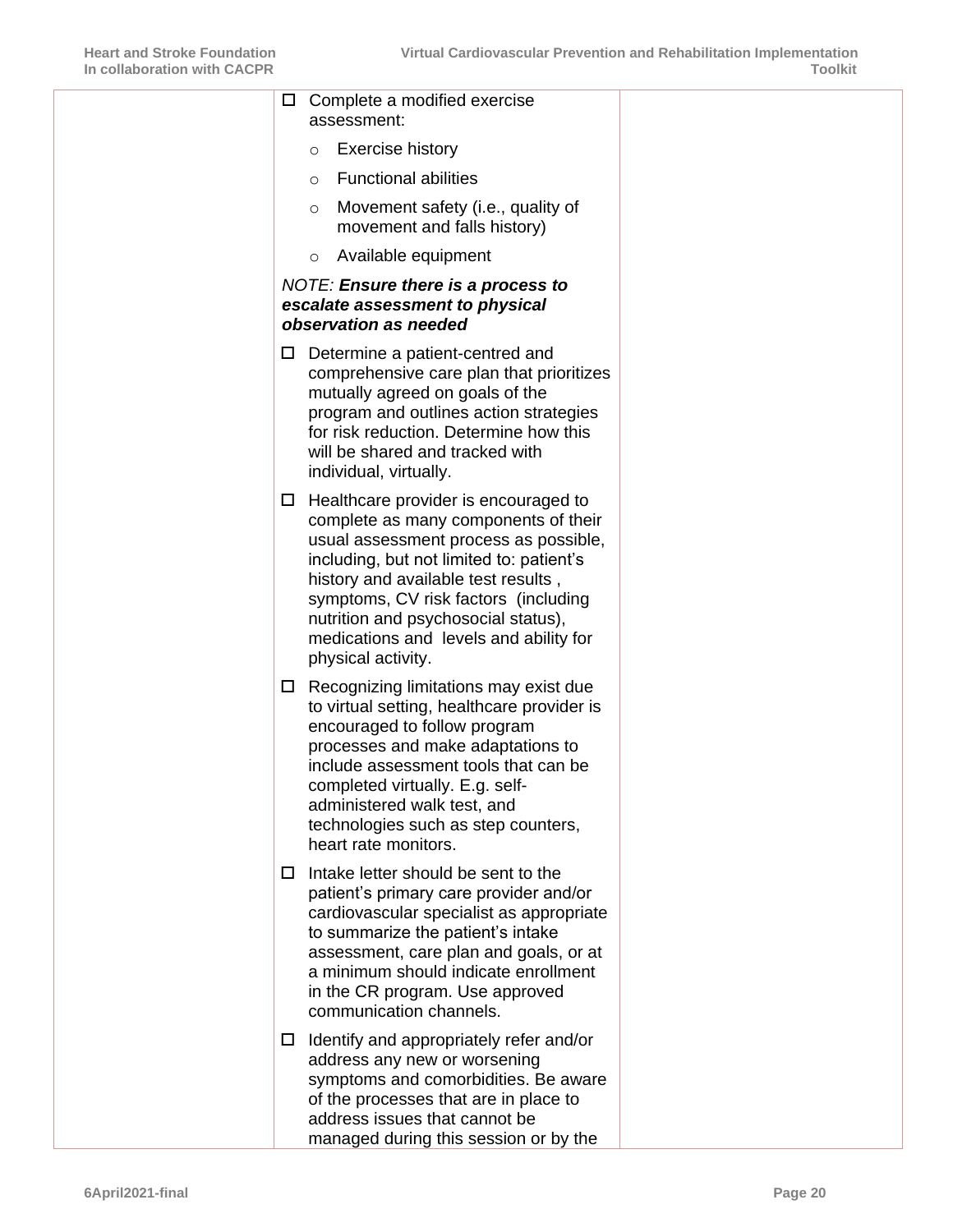<span id="page-20-0"></span>

|                                                                                                                                                                | overall program. Be aware of available<br>resources in the community and<br>consider creating a list of resources<br>available virtually (e.g., local<br>physiotherapy, diabetes education)                                                                                                                                                                                                                                                                                                                                                                                                                                                                    |                                                                                                                                                                                                                                                                                                                                                                                                                                                                                                |
|----------------------------------------------------------------------------------------------------------------------------------------------------------------|----------------------------------------------------------------------------------------------------------------------------------------------------------------------------------------------------------------------------------------------------------------------------------------------------------------------------------------------------------------------------------------------------------------------------------------------------------------------------------------------------------------------------------------------------------------------------------------------------------------------------------------------------------------|------------------------------------------------------------------------------------------------------------------------------------------------------------------------------------------------------------------------------------------------------------------------------------------------------------------------------------------------------------------------------------------------------------------------------------------------------------------------------------------------|
|                                                                                                                                                                | At the end of the intake and initial<br>□<br>assessment, schedule time for following<br>session or inform when individual could<br>expect their next contact from VCR.<br>See Ending virtual session,<br>documentation, follow up, for more<br>details                                                                                                                                                                                                                                                                                                                                                                                                         |                                                                                                                                                                                                                                                                                                                                                                                                                                                                                                |
|                                                                                                                                                                | Note: be aware of required licensing,<br>permissions, and training required for<br>chosen assessments                                                                                                                                                                                                                                                                                                                                                                                                                                                                                                                                                          |                                                                                                                                                                                                                                                                                                                                                                                                                                                                                                |
| <b>Considerations for</b><br>group vs individual care<br>delivery<br>(as appropriate to<br>Individual's needs and<br>within professional<br>scope of practice) | NOTE: Some individuals may not be<br>appropriate for group care delivery models<br>(e.g., language barriers, technology<br>challenges, privacy concerns). Healthcare<br>providers are encouraged to use available<br>decision aids, local processes and clinical<br>judgment when considering this, and have<br>process in place for those unable to<br>participate in groups.                                                                                                                                                                                                                                                                                 | Individual may be invited to join<br>□<br>a group session during VCR<br>program. Individual to express<br>comfort level with participating<br>in group session. If<br>uncomfortable in a group<br>setting, inquire about<br>alternative options.                                                                                                                                                                                                                                               |
| Note: Be aware of virtual<br>platform capacity limits.                                                                                                         | Have healthcare providers available for<br>□<br>one-to-one virtual counselling as<br>needed (e.g., dietitian, mental health<br>workers) to address issues not suitable<br>to virtual group care, such as:                                                                                                                                                                                                                                                                                                                                                                                                                                                      | Individual to use own comfort<br>$\sqcup$<br>level to decide what to share<br>with the group. If participating<br>in group session, all<br>information from other<br>members is confidential.                                                                                                                                                                                                                                                                                                  |
|                                                                                                                                                                | Return to work brainstorming.<br>$\circ$<br>Specific emotional challenges.<br>$\circ$<br>Individual nutritional concerns.<br>$\circ$<br>Consider using group format to deliver<br>□<br>core CR components virtually.<br>E.g., core CR components that could<br>$\circ$<br>be addressed in this way include<br>information about cardiovascular<br>disease risk factors, general nutrition<br>and exercise information, stress<br>management, medication<br>awareness/adherence, behaviour<br>change, group exercise.<br>Group classes can help with caseload<br>ப<br>management, peer support, enhance<br>patient experience, and support<br>behaviour change. | If individual has<br>$\Omega$<br>questions, concerns or<br>information that they are<br>uncomfortable discussing<br>in the group setting, follow<br>the established<br>communication method to<br>communicate privately<br>with the healthcare<br>professional (e.g., by<br>sending a private<br>message to the<br>healthcare provider,<br>indicating in the group<br>session that a private<br>conversation with the<br>healthcare provider is<br>needed)<br>Individual to be made aware<br>Ш |
|                                                                                                                                                                | When completing virtual group<br>$\Box$<br>sessions, ensure privacy and<br>confidentiality is discussed (i.e., what                                                                                                                                                                                                                                                                                                                                                                                                                                                                                                                                            | that group sessions can occur<br>using a variety of formats (e.g.,<br>1-way communication such as                                                                                                                                                                                                                                                                                                                                                                                              |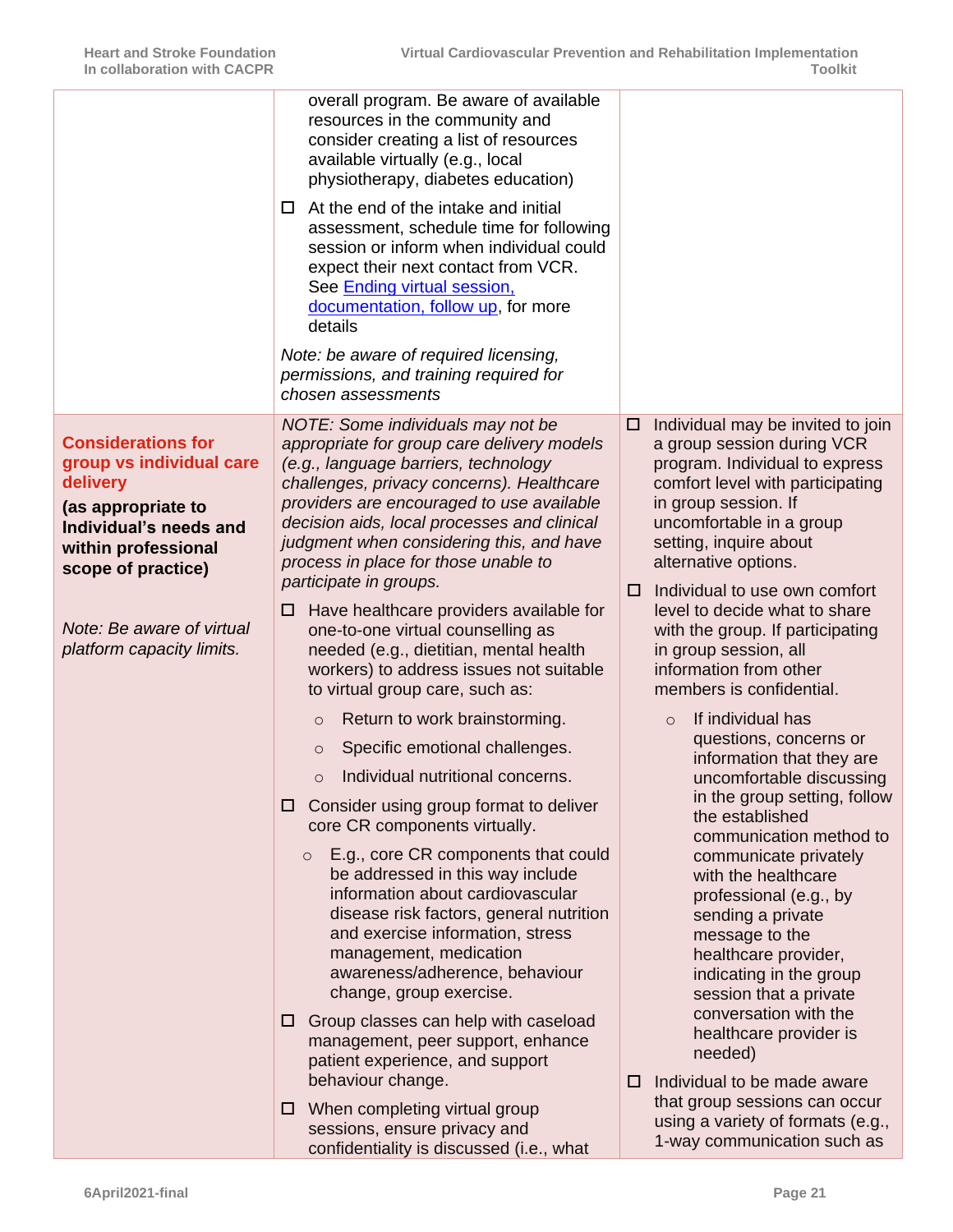<span id="page-21-0"></span>

|                                                                                               | ப<br>□           | group members say in the group, stays<br>within the group).<br>Consider using both video and<br>telephone platforms to reach a larger<br>audience (i.e., those without stable<br>internet connection. Ensure a method<br>of communication is established<br>between the healthcare providers and<br>the virtual group participants (e.g., chat<br>function, email, telephone calls).<br>Consider having two healthcare<br>providers available where possible: one<br>to lead the session and the other to<br>monitor chat functions and help<br>troubleshoot technical difficulties.<br>$\Box$ Create and use a standardized<br>template to guide group sessions. This<br>can help keep the healthcare provider<br>on track, and ensure all needed items<br>are covered.<br>Virtual Cardiovascular Prevention and Rehabilitation Session - Therapeutic Interventions                                                                                                                | □<br>0<br>□                | a webinar or 2-way<br>communication function, such<br>as an interactive call).<br>Individual will likely hear about<br>some barriers that others have<br>that may be similar to their<br>experience, as well as how<br>others have overcome them.<br>Others in the group may benefit<br>from other individual's<br>experiences<br>Have a way to take notes<br>available.                                                                                                                                                                                                                                                                                                                                                                                                                                                                                          |
|-----------------------------------------------------------------------------------------------|------------------|-------------------------------------------------------------------------------------------------------------------------------------------------------------------------------------------------------------------------------------------------------------------------------------------------------------------------------------------------------------------------------------------------------------------------------------------------------------------------------------------------------------------------------------------------------------------------------------------------------------------------------------------------------------------------------------------------------------------------------------------------------------------------------------------------------------------------------------------------------------------------------------------------------------------------------------------------------------------------------------|----------------------------|-------------------------------------------------------------------------------------------------------------------------------------------------------------------------------------------------------------------------------------------------------------------------------------------------------------------------------------------------------------------------------------------------------------------------------------------------------------------------------------------------------------------------------------------------------------------------------------------------------------------------------------------------------------------------------------------------------------------------------------------------------------------------------------------------------------------------------------------------------------------|
|                                                                                               |                  |                                                                                                                                                                                                                                                                                                                                                                                                                                                                                                                                                                                                                                                                                                                                                                                                                                                                                                                                                                                     |                            |                                                                                                                                                                                                                                                                                                                                                                                                                                                                                                                                                                                                                                                                                                                                                                                                                                                                   |
| <b>Contingency plans for</b><br>individuals requiring<br>medical management<br>during session | $\Box$<br>$\Box$ | Have an emergency action plan in<br>place for your session, and a process in<br>place for healthcare provider if<br>immediate attention or in person care is<br>needed (e.g., have address of<br>individual on hand in case you are<br>required to call local emergency<br>number).<br>E.g., have process in place for what<br>$\circ$<br>healthcare provider is to do if the<br>person falls/gets hurt while<br>completing synchronous exercise,<br>has new or worsening symptoms<br>Virtual appointments may not be<br>$\circ$<br>suitable for all situations or<br>individuals.<br>For group formats, consider having a<br>second healthcare provider present if<br>available, in the event that one group<br>participant requires medical assistance.<br>$\Box$ Be aware of and provide<br>recommendations to address limitations<br>of virtual healthcare interactions (e.g.,<br>cannot perform a complete physical<br>exam, cannot provide hands on<br>assistance as needed). | □<br>$\Box$<br>$\Box$<br>ц | Individual to be made aware<br>that if urgent health concerns<br>arise before the scheduled<br>session do not wait for a virtual<br>appointment. Seek medical<br>assistance by calling 911 or the<br>local emergency number.<br>During a virtual session,<br>individual to discuss health<br>concerns with the healthcare<br>provider.<br>During the VCR session, it is<br>important that the individual<br>lets the healthcare provider<br>know if feeling unwell, or if<br>experiencing new or worsening<br>symptoms (such as shortness<br>of breath, weakness,<br>dizziness). Stop the activity<br>right away, sit down, and<br>discuss with healthcare<br>provider what to do. Individual<br>may be asked to visit the<br>hospital or healthcare provider<br>for further assessment and<br>care.<br>Have an emergency action<br>plan in place for the session |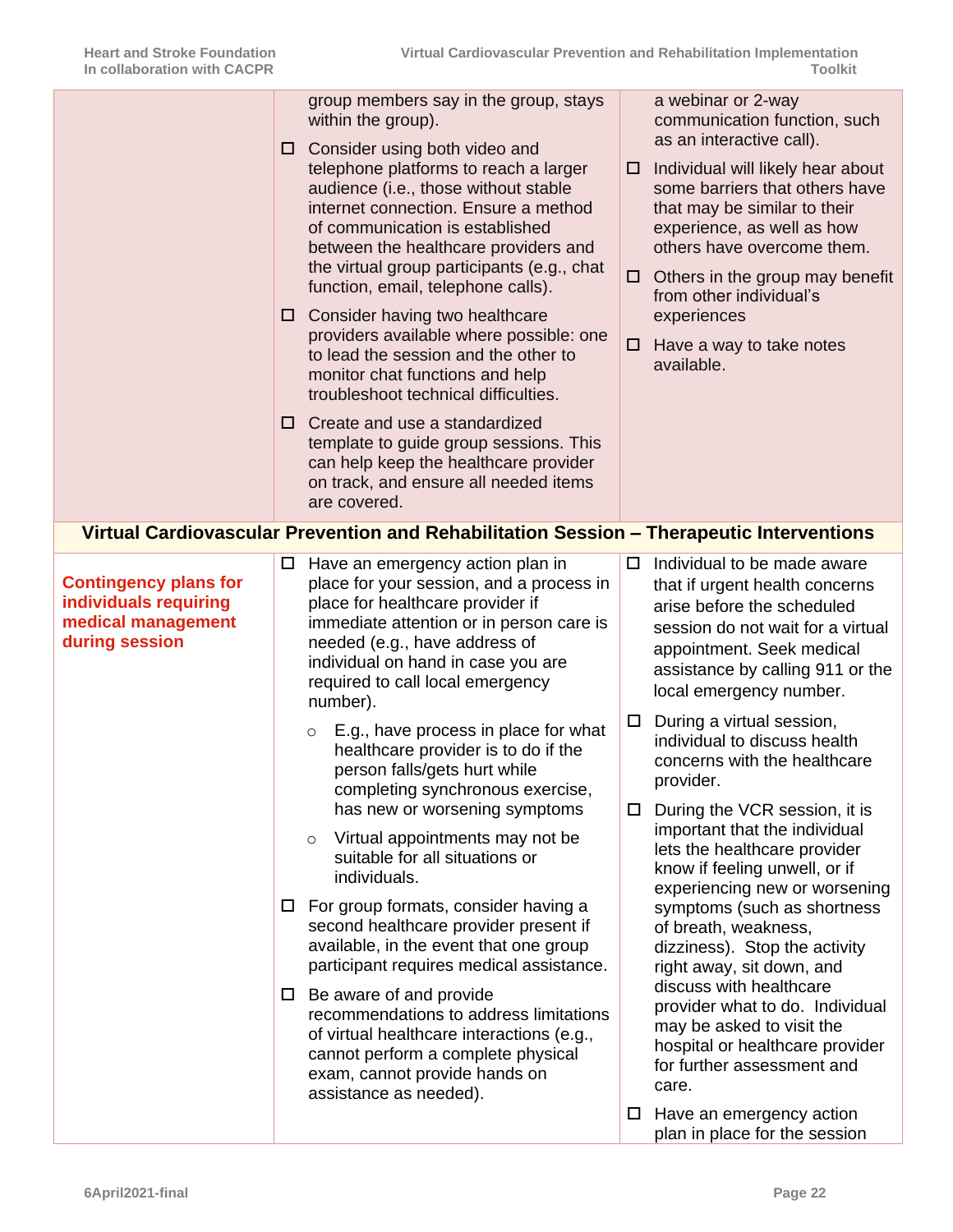<span id="page-22-1"></span><span id="page-22-0"></span>

|                                                                       |                                                                                                                                                                                                                   | (e.g., have telephone nearby to<br>call for help if needed and a<br>number of who to call).                                                                                 |
|-----------------------------------------------------------------------|-------------------------------------------------------------------------------------------------------------------------------------------------------------------------------------------------------------------|-----------------------------------------------------------------------------------------------------------------------------------------------------------------------------|
|                                                                       |                                                                                                                                                                                                                   | $\Box$ Seek in-person medical help if<br>there are urgent health<br>concerns (e.g., calling 911 or<br>local emergency number).                                              |
|                                                                       |                                                                                                                                                                                                                   | $\Box$ Be aware of the limitations of<br>the virtual setting (e.g.,<br>healthcare provider is not able<br>to provide hands on<br>assistance).                               |
| <b>Virtual Cardiac</b><br><b>Rehabilitation</b><br><b>Therapeutic</b> | Provide individuals with their risk<br>□<br>factors profile (e.g., online, using mail)<br>which indicates their current value for<br>each risk factor.                                                            | Be prepared to share any<br>$\Box$<br>changes or concerns since the<br>previous appointment.                                                                                |
| <b>Interventions</b><br><b>Risk factor management</b>                 | If available, home blood pressure<br>⊔<br>monitoring should be encouraged, and<br>results should be conveyed. If<br>unavailable, look for potential<br>community resources.                                       | Have exercise plan and/or<br>□<br>dates available. Inquire about<br>local resources for additional<br>help in getting adequate<br>exercise.                                 |
| (as appropriate to<br>Individual's needs and<br>within professional   | Assess glucometer readings where<br>⊔                                                                                                                                                                             | If applicable:                                                                                                                                                              |
| scope of practice)                                                    | applicable. Encourage people with<br>diabetes to monitor glucose levels and<br>communicate these during the session.                                                                                              | Have blood pressure readings<br>⊔<br>since last session.                                                                                                                    |
|                                                                       | Review dietary patterns for each<br>ப                                                                                                                                                                             | Have glucometer readings<br>□<br>since last session.                                                                                                                        |
|                                                                       | applicable risk factor (e.g., dietary salt,<br>added sugar, and fat).<br>Encourage use of a food diary or<br>$\circ$<br>food tracking/nutrition tracking                                                          | Ask about available smoking<br>□<br>cessation programs and                                                                                                                  |
|                                                                       |                                                                                                                                                                                                                   | treatments.<br>Ask for dietitian referral.<br>□                                                                                                                             |
|                                                                       | APP, as appropriate.<br>If dietitian is not already involved,<br>$\circ$                                                                                                                                          | $\Box$ Ask for information about stress<br>management resources.                                                                                                            |
|                                                                       | refer to a dietitian as needed.<br>Review timing for next lipid profile.<br>⊔                                                                                                                                     | Have lab work completed<br>⊔                                                                                                                                                |
|                                                                       | Where applicable continue to counsel<br>⊔<br>on smoking cessation and refer to<br>virtual smoking cessation program if<br>available.                                                                              | before the appointment.<br>$\Box$ Ask enough questions to<br>ensure you understand why<br>these targets have been<br>suggested for you                                      |
|                                                                       | In cases when weight/fluid monitoring is<br>Ц<br>necessary (e.g., heart failure and/or<br>function issues) provide individual with<br>appropriate guidelines. Otherwise<br>instead of self-weight monitoring, the | Weigh and discuss the pros<br>□<br>and cons of making the<br>changes that may be<br>recommended.                                                                            |
|                                                                       | individual is encouraged to focus on<br>health behaviors.                                                                                                                                                         | If you decide to make changes,<br>⊔<br>ask yourself how confident you<br>are that you will be successful.<br>If your confidence is low, ask<br>yourself what you would need |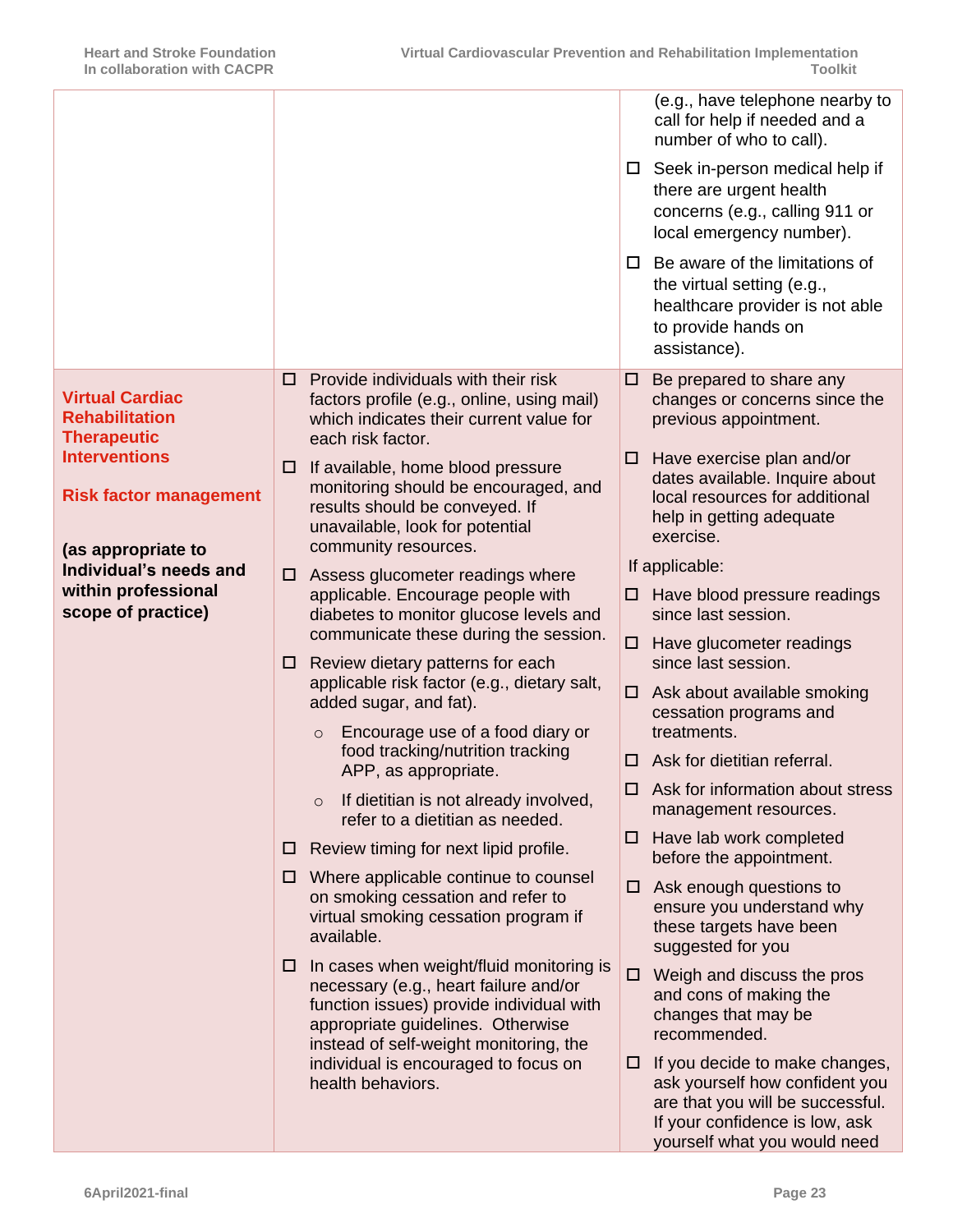<span id="page-23-1"></span><span id="page-23-0"></span>

|                                                            | $\Box$<br>ш<br>$\Box$<br>ப | Encourage regular exercise according<br>to clinical scenario. If available ask<br>about wearable technology data.<br>Encourage discussion related to stress<br>management and mental health, as you<br>would address in an in-person session.<br>Complete screenings and provide<br>additional referrals as required.<br>Repeat risk factor screens and<br>assessments when clinically indicated.<br>Include goal setting, action planning<br>and identify barriers and strategies<br>during patient interactions. Determine<br>how this will be monitored and tracked<br>virtually. | □      | to increase your confidence.<br>Ask your healthcare provider<br>for virtual resources that can<br>support you.<br>If comfortable, reach out to<br>friends or family that can<br>provide support for new goals.<br>Utilize modalities such as<br>phone and video calls to tell<br>them about new goals, so that<br>they can provide support and<br>encouragement. |
|------------------------------------------------------------|----------------------------|--------------------------------------------------------------------------------------------------------------------------------------------------------------------------------------------------------------------------------------------------------------------------------------------------------------------------------------------------------------------------------------------------------------------------------------------------------------------------------------------------------------------------------------------------------------------------------------|--------|------------------------------------------------------------------------------------------------------------------------------------------------------------------------------------------------------------------------------------------------------------------------------------------------------------------------------------------------------------------|
| <b>Virtual Cardiac</b><br><b>Rehabilitation Session -</b>  | □                          | In the absence of in-person exercise:<br>Assess how the individual is functioning                                                                                                                                                                                                                                                                                                                                                                                                                                                                                                    | $\Box$ | Gather any equipment that may<br>be needed well in advance of<br>the session. Discuss                                                                                                                                                                                                                                                                            |
| <b>Therapeutic</b><br><b>Interventions</b>                 |                            | and adapting in their home<br>environments.                                                                                                                                                                                                                                                                                                                                                                                                                                                                                                                                          |        | equipment options with the<br>healthcare provider.                                                                                                                                                                                                                                                                                                               |
| <b>Exercise</b>                                            | □                          | Assessment of individual's environment<br>(physical and social).                                                                                                                                                                                                                                                                                                                                                                                                                                                                                                                     | $\Box$ | Have a solid supportive surface<br>for balance as needed (e.g.,                                                                                                                                                                                                                                                                                                  |
| <b>Address areas</b><br>appropriate to each                | $\Box$                     | Address safety during each exercise,<br>and ensure there is an emergency plan<br>in place, including mechanism to                                                                                                                                                                                                                                                                                                                                                                                                                                                                    | □      | chair or table) during session.<br>Have a chair available and<br>nearby as needed for rest.                                                                                                                                                                                                                                                                      |
| individual and within<br>professional scope of<br>practice |                            | address issues (such as symptoms)<br>which may arise during exercise.                                                                                                                                                                                                                                                                                                                                                                                                                                                                                                                | ц      | Ensure there is enough room to<br>participate in exercise.                                                                                                                                                                                                                                                                                                       |
|                                                            | □                          | Provide individual with education on<br>how to assess and gradually increase<br>their exercise intensity. Encourage                                                                                                                                                                                                                                                                                                                                                                                                                                                                  | ш      | Have appropriate clothing and<br>footwear for exercise.                                                                                                                                                                                                                                                                                                          |
|                                                            |                            | individual to communicate this to<br>healthcare provider. Ask individual if<br>they experienced any issues or<br>symptoms in performing exercises<br>since last session. Additional                                                                                                                                                                                                                                                                                                                                                                                                  | □      | Have access to water or other<br>hydration or nutrition if needed<br>before, during, or after<br>exercise.                                                                                                                                                                                                                                                       |
|                                                            | ш                          | information available from the CCS<br><b>COVID-19 Rapid Response Team.</b><br>When assigning activities or completing                                                                                                                                                                                                                                                                                                                                                                                                                                                                |        | Note: be mindful of any<br>$\circ$<br>individual fluid restrictions.<br>Discuss with your healthcare                                                                                                                                                                                                                                                             |
|                                                            |                            | in session, provide direction regarding<br>frequency, duration and intensity of<br>each exercise and/or activity. Exercise<br>progressions may be more gradual in a<br>virtual setting.                                                                                                                                                                                                                                                                                                                                                                                              | ப      | professional as needed<br>Understand how to monitor<br>exercise intensity and<br>communicate intensity with<br>healthcare provider.                                                                                                                                                                                                                              |
|                                                            | $\Box$                     | Provide clear step-by-step instructions<br>and demonstrations - break exercises<br>into smaller parts and allow individual to<br>demonstrate back to ensure<br>understanding and mastery (if using<br>telephone only or asynchronous<br>modalities for sessions, consider                                                                                                                                                                                                                                                                                                            | ப      | At any time during the session,<br>individual to let the provider<br>know if they are feeling unsafe,<br>uncomfortable or have any<br>questions or concerns with how<br>the session is going.                                                                                                                                                                    |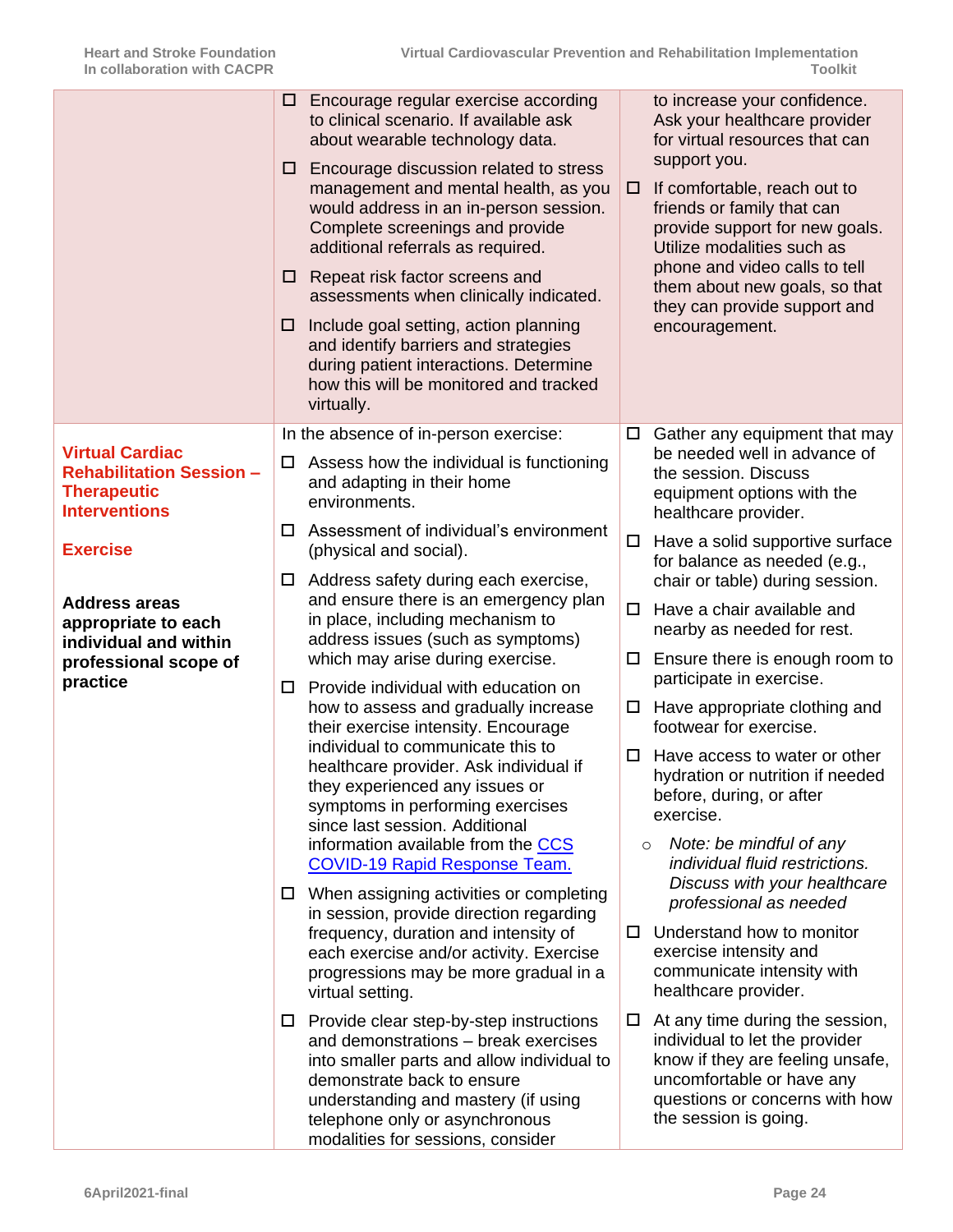|        | mailing out hard copies of step-by-step<br>instructions with illustrations or referring<br>to online resources, such as pre-<br>recorded videos).                                                                                                       | □      | During the exercise session it<br>is important that the individual<br>lets the healthcare provider<br>know if feeling unwell, or if                                                                                                |
|--------|---------------------------------------------------------------------------------------------------------------------------------------------------------------------------------------------------------------------------------------------------------|--------|------------------------------------------------------------------------------------------------------------------------------------------------------------------------------------------------------------------------------------|
| $\Box$ | Ensure that healthcare provider's<br>camera setup provides clear view of all<br>exercises being demonstrated (e.g., if<br>demonstrating a lower body exercise,<br>ensure the camera is pointing to your<br>lower body).                                 |        | experiencing new or worsening<br>symptoms (such as shortness<br>of breath, weakness, dizziness,<br>or pain symptoms). Stop the<br>activity right away, sit down,<br>and discuss with healthcare<br>provider what to do. Individual |
| ப      | Provide exercise modifications to<br>promote inclusiveness.                                                                                                                                                                                             |        | may be asked to visit the<br>hospital or healthcare provider                                                                                                                                                                       |
| $\Box$ | Ensure individual is aware of how to<br>self-manage device therapy (e.g.,<br>normal vs abnormal symptoms, who to<br>contact for trouble shooting, heart rate<br>thresholds if ICD or pacemaker<br>present).                                             | $\Box$ | for further assessment and<br>care.<br>Consider using wearable<br>devices (i.e., smart watches) to<br>assist in tracking activity.                                                                                                 |
|        | $\Box$ Determine whether the patient has<br>exercise equipment available at home.<br>Advise where they could purchase this<br>exercise equipment or consider<br>instruction regarding safe home-based<br>exercise with or without equipment.            |        |                                                                                                                                                                                                                                    |
|        | $\Box$ Provide the individual with a tip<br>sheet/list of items that they will need for<br>the session. (e.g., hydration,<br>appropriate shoes, safe space, home<br>items that can be used for exercise<br>equipment, required exercise<br>equipment.). |        |                                                                                                                                                                                                                                    |
|        | $\Box$ Provide regular reminders and check-<br>ins (by telephone, text, email,<br>Interactive Voice Response (IVR)<br>system,).                                                                                                                         |        |                                                                                                                                                                                                                                    |
|        | $\Box$ Consider having patients track their<br>weekly activity using activity<br>diaries/logs/tracking<br>applications/websites and send them to<br>you for accountability and monitoring.<br>Follow local privacy and confidentiality<br>guidance.     |        |                                                                                                                                                                                                                                    |
|        | $\Box$ Consider use of wearable devices, such<br>as smart watches or pedometers, when<br>appropriate See eHealth Technologies.                                                                                                                          |        |                                                                                                                                                                                                                                    |
| □      | Consider availability of tools to monitor<br>or track vital signs (e.g., heart rate,<br>blood pressure, oxygen saturation) if<br>appropriate See eHealth Technologies.                                                                                  |        |                                                                                                                                                                                                                                    |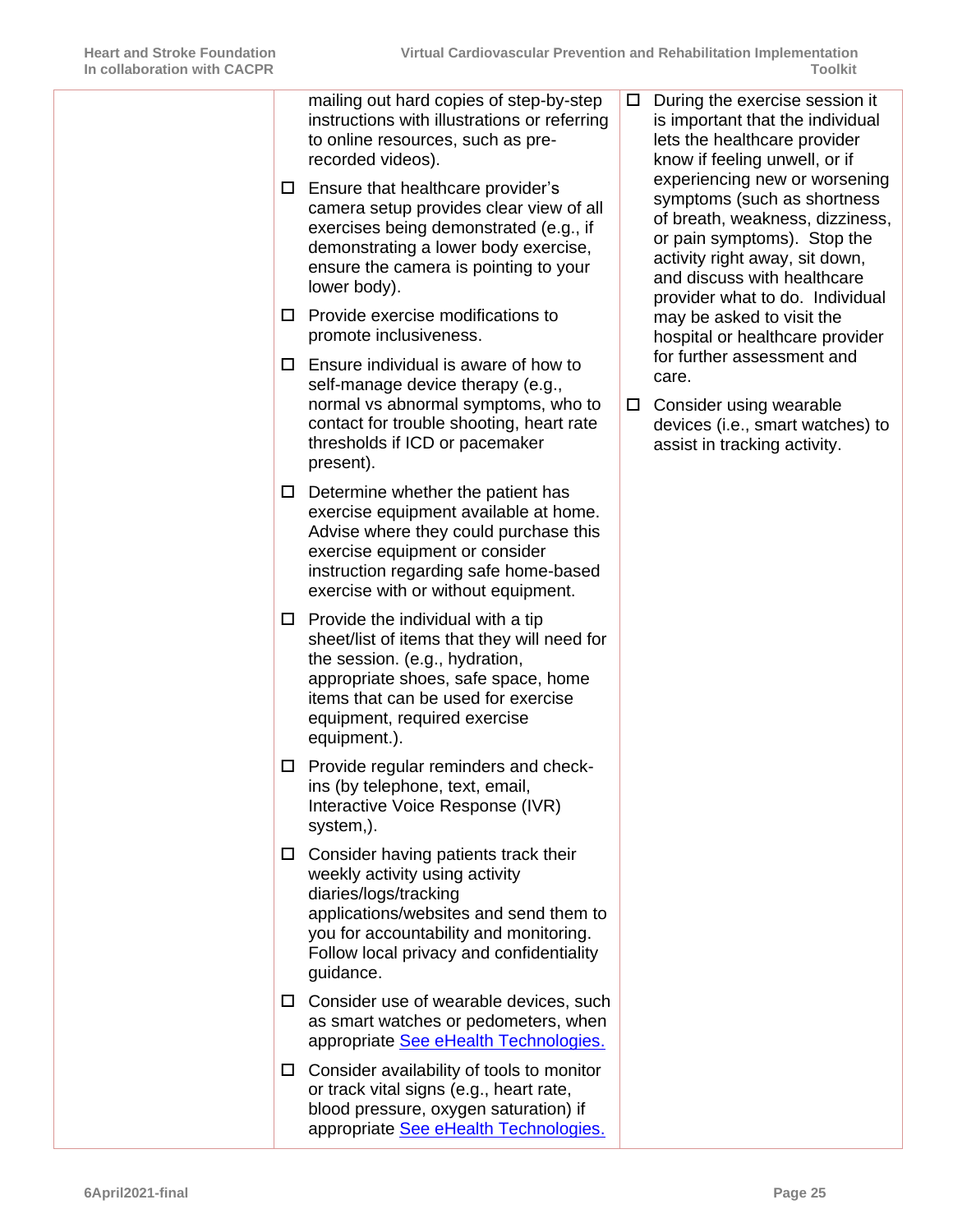<span id="page-25-1"></span><span id="page-25-0"></span>

|                                                                                           | □      | Try to incorporate interactive<br>components into the virtual session,<br>including time for questions, to keep<br>individual(s) interested and engaged.                                                                                                                                                                             |        |                                                                                        |
|-------------------------------------------------------------------------------------------|--------|--------------------------------------------------------------------------------------------------------------------------------------------------------------------------------------------------------------------------------------------------------------------------------------------------------------------------------------|--------|----------------------------------------------------------------------------------------|
|                                                                                           | $\Box$ | If using music, ensure participants are<br>still able to hear your voice/instruction.                                                                                                                                                                                                                                                |        |                                                                                        |
|                                                                                           | □      | Allow opportunities for feedback after<br>session.                                                                                                                                                                                                                                                                                   |        |                                                                                        |
|                                                                                           | □      | If during session it is determined that an<br>in-person visit is necessary to complete<br>a comprehensive assessment, there<br>are safety concerns and/or individual<br>requires treatment that cannot be<br>delivered virtually, follow site protocols<br>for addressing immediate concerns and<br>completing an in-person session. |        |                                                                                        |
| <b>Virtual Cardiac</b><br><b>Rehabilitation Session -</b>                                 | □      | Education may be provided in a variety<br>of formats pending appropriateness and<br>available resources.                                                                                                                                                                                                                             | 0      | Write down a list of questions<br>and areas where more<br>information is needed.       |
| <b>Therapeutic</b><br><b>Interventions</b><br><b>Education</b>                            |        | E.g., pre-recorded or presented in<br>$\circ$<br>live sessions (1-on-1 or in a group<br>setting).                                                                                                                                                                                                                                    | 0      | Ask about reliable online<br>resources to help individual<br>manage their recovery and |
|                                                                                           |        | Refer to section on Group<br>$\circ$<br>Programming for more information.                                                                                                                                                                                                                                                            | $\Box$ | daily activities.<br>Ask about where to find your                                      |
| (as appropriate to<br>Individual's needs and<br>within professional<br>scope of practice) | □      | Provide specific time and opportunity<br>for individuals to ask questions.                                                                                                                                                                                                                                                           |        | program's educational<br>offerings, and where to find<br>updated information.          |
|                                                                                           | □      | Make educations sessions available<br>after they have been presented so<br>individuals can access them at their<br>leisure (video and/or audio recordings,<br>online video, print material). Note: may<br>need to complete a recording without<br>audience to follow local privacy rules<br>and procedures.                          | □      | Visit the Heart & Stroke<br>website for information.                                   |
|                                                                                           | □      | Consider emailing or mailing relevant<br>print material to the individuals in<br>advance of education sessions.                                                                                                                                                                                                                      |        |                                                                                        |
|                                                                                           |        | Provide literacy and language<br>$\circ$<br>appropriate education/resources.                                                                                                                                                                                                                                                         |        |                                                                                        |
|                                                                                           | □      | Recommend reliable online resources<br>for patients. Provide list of resources<br>using agreed upon communication<br>channels (e.g., via email).                                                                                                                                                                                     |        |                                                                                        |
|                                                                                           | □      | Try to incorporate interactive<br>components, including time for<br>questions, to keep patients interested<br>and engaged.                                                                                                                                                                                                           |        |                                                                                        |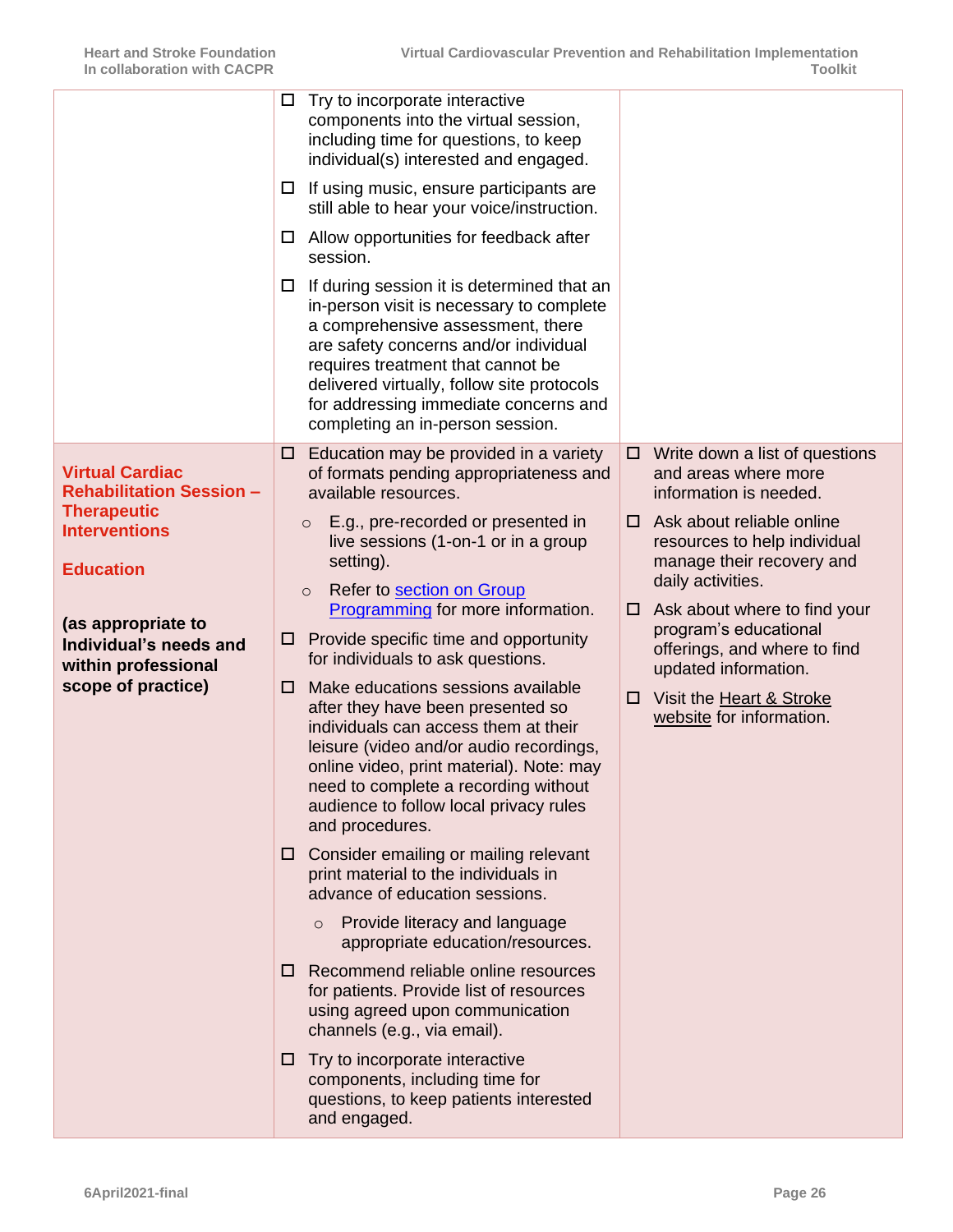<span id="page-26-1"></span><span id="page-26-0"></span>

| management/psychosocial health)<br>Consideration should be given to a<br>□<br>variety of individual learning styles and<br>adult learning principles. Offering<br>education in a variety of formats (e.g.,<br>different video duration, visuals, audio,<br>text, interactivity) may be beneficial<br>when providing information virtually.                                                                                                                                                                                                                                                                                                                                                                                                                                                                                                                                                                                                                                                                                                                                                                                                                                                                                                                                                                                                                                                                                                                                                                                                                                                                                                                                                                                                                                                                                                                                                                                                                                                                                                                                                                                                                                            |                                                                                                                                                                                                                                                                                                             |
|---------------------------------------------------------------------------------------------------------------------------------------------------------------------------------------------------------------------------------------------------------------------------------------------------------------------------------------------------------------------------------------------------------------------------------------------------------------------------------------------------------------------------------------------------------------------------------------------------------------------------------------------------------------------------------------------------------------------------------------------------------------------------------------------------------------------------------------------------------------------------------------------------------------------------------------------------------------------------------------------------------------------------------------------------------------------------------------------------------------------------------------------------------------------------------------------------------------------------------------------------------------------------------------------------------------------------------------------------------------------------------------------------------------------------------------------------------------------------------------------------------------------------------------------------------------------------------------------------------------------------------------------------------------------------------------------------------------------------------------------------------------------------------------------------------------------------------------------------------------------------------------------------------------------------------------------------------------------------------------------------------------------------------------------------------------------------------------------------------------------------------------------------------------------------------------|-------------------------------------------------------------------------------------------------------------------------------------------------------------------------------------------------------------------------------------------------------------------------------------------------------------|
| Complete a medication reconciliation,<br>Ensure you have your<br>$\Box$<br>$\Box$<br><b>Virtual Cardiac</b><br>including over the counter medications<br>complete list of medication<br><b>Rehabilitation Session -</b><br>(e.g., supplements). Determine how this<br><b>Therapeutic</b><br>will be communicated to the individual<br>the counter drugs<br><b>Interventions</b><br>and other team members in the virtual<br>Document and report any<br>$\Box$<br>setting (e.g., electronically).<br>possible side effects<br><b>Medication management</b><br>Question the individual about<br>experienced.<br>$\Box$<br>adherence to treatment, including<br>0.<br>access to medications and medication<br>is needed. Have all the<br>coverage.<br>Refer to appropriate services if<br>the pharmacy phone or fax<br>$\circ$<br>needed (e.g., physician, pharmacist,<br>social services for medication<br>Do not hesitate to ask<br>0<br>coverage)<br>Ensure the patient is on guideline<br>$\Box$<br>directed medical therapy (GDMT)<br>including dose, according to<br>important to take them.<br>condition/risk factors.<br>□<br>Assess and ask about potential side<br>ш<br>this will be communicated to<br>effects or allergic reactions.<br>other care team members<br>Enquire if prescription renewal required.<br>$\Box$<br>(e.g., family physician).<br>Identify most efficient portal to send<br>$\circ$<br>$\Box$ Communicate any medication<br>electronic prescription.<br>change since last visit.<br>Educate the individual on the<br>ப<br>It is helpful to use one single<br>$\Box$<br>importance of medication (purpose and<br>pharmacy for medication<br>adherence).<br>management.<br>Communicate any medication changes<br>$\Box$<br>Bring up any financial issues<br>ப<br>to the attending physician and to the<br>that could limit access to<br>patient. Following established local<br>medication, if applicable.<br>protocols for communication.<br>$\Box$ Encourage the use of a single<br>pharmacy for medication management.<br>If individual tends to forget pills, ask<br>$\Box$<br>about ways to improve adherence to<br>the treatment, and discuss these | (with dosages) including over<br>Check if a medication renewal<br>necessary information such as<br>number ready for the session.<br>questions about the purpose of<br>prescribed medications. It will<br>help in understanding why it is<br>Be sure all medication changes<br>are understood. Ask about how |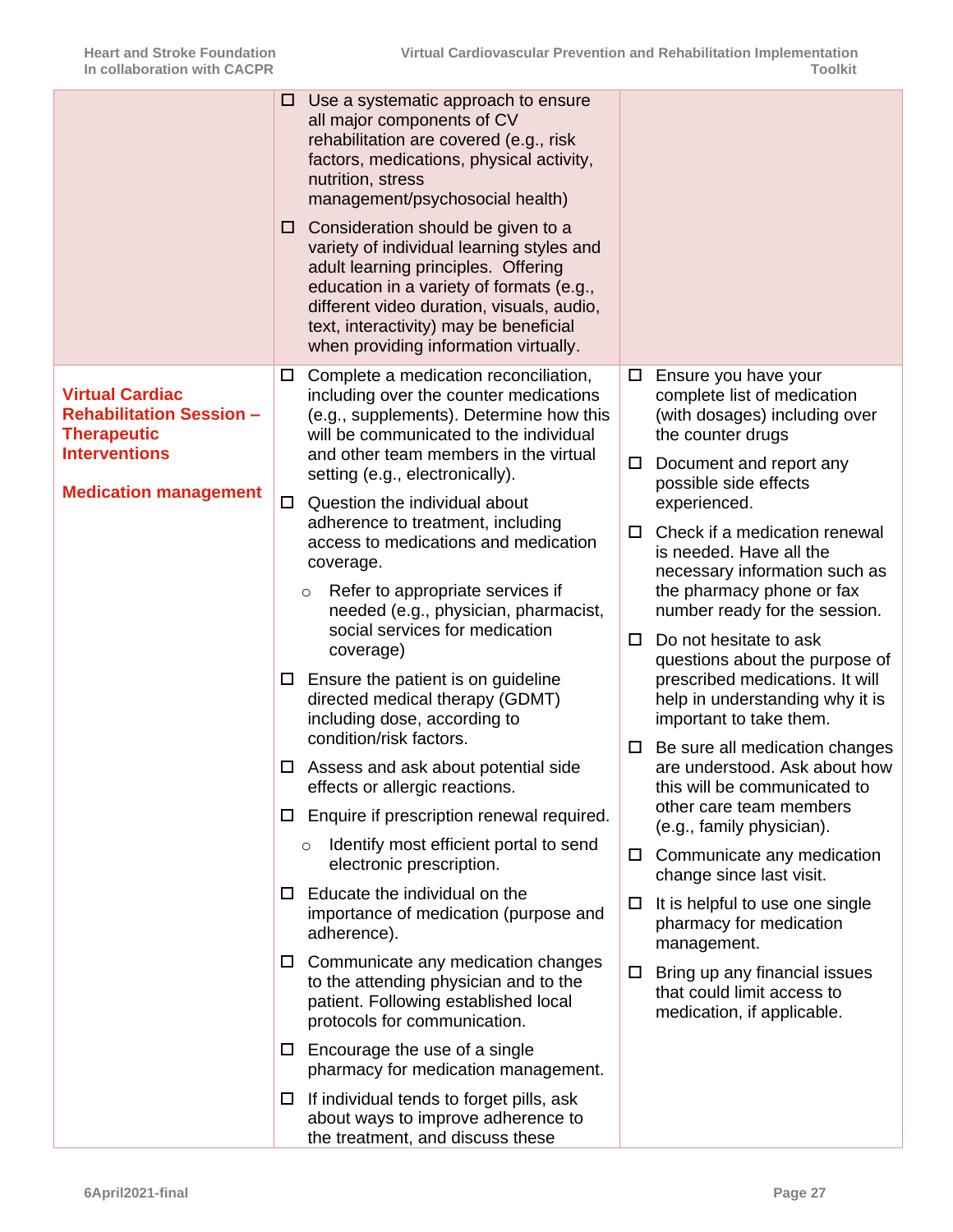<span id="page-27-0"></span>

|                                                               |    | options during virtual session (e.g.,<br>blister packs, pill organizers).                                                                                                                                                                            |                                                                                                                                                                                    |                                                                                                                           |
|---------------------------------------------------------------|----|------------------------------------------------------------------------------------------------------------------------------------------------------------------------------------------------------------------------------------------------------|------------------------------------------------------------------------------------------------------------------------------------------------------------------------------------|---------------------------------------------------------------------------------------------------------------------------|
|                                                               |    | Virtual Cardiovascular Prevention and Rehabilitation Session - Follow-up and Evaluation                                                                                                                                                              |                                                                                                                                                                                    |                                                                                                                           |
| <b>Ending virtual session,</b><br>documentation, follow<br>up | 0  | Provide summary of areas addressed,<br>key messages, homework, and<br>outcomes of the virtual healthcare<br>session.                                                                                                                                 | 0<br>L.                                                                                                                                                                            | Individual to ask any remaining<br>questions that they have.<br>Individual to ask for information<br>about how to contact |
|                                                               | ப  | Make recommendations for follow-up,<br>replicating as closely as possible how<br>this is managed in an in-person visit,<br>and share how appointment will be<br>made if needed.                                                                      |                                                                                                                                                                                    | rehabilitation team members or<br>members of community support<br>teams as appropriate to<br>individual's care.           |
|                                                               | ப  | ப<br>Document session on a standard<br>individual record form for your practice<br>(digital or paper) and send appropriate<br>consultation notes to referring source, as<br>per college and organizational<br>requirements.                          | Make note of instructions and<br>information on follow-up<br>appointments and tests - with<br>whom, when, how will individual<br>be contacted, will it be virtual or<br>in-person. |                                                                                                                           |
|                                                               | ப  | If appropriate, obtain verbal consent<br>from the individual that they are willing to<br>have future appointments virtually if<br>necessary and possible. This<br>information is then captured in the<br>documentation following the<br>appointment. |                                                                                                                                                                                    |                                                                                                                           |
|                                                               | ш  | Each future appointment should be<br>assessed for appropriateness for in<br>person versus virtual delivery and<br>mutually agreed upon by the healthcare<br>provider and individual.                                                                 |                                                                                                                                                                                    |                                                                                                                           |
|                                                               | ப  | Inform individual of next booked<br>appointment with VCR and/or book next<br>appointment between the health care<br>provider and the individual.                                                                                                     |                                                                                                                                                                                    |                                                                                                                           |
|                                                               | ப  | Follow-up with any action items from the<br>session (e.g., contacting vendors,<br>arranging for equipment needs, faxing,<br>emailing, or mailing home-based<br>rehabilitation program, exercises,<br>suggestions, instructions).                     |                                                                                                                                                                                    |                                                                                                                           |
|                                                               | O. | Provide email summary of therapy<br>session to support individuals with<br>communication or memory difficulties<br>(need email consent from individual).                                                                                             |                                                                                                                                                                                    |                                                                                                                           |
|                                                               | ப  | Discuss long term<br>adherence/maintenance and relapse<br>planning prior to program completion.<br>Provide virtual/online resources and                                                                                                              |                                                                                                                                                                                    |                                                                                                                           |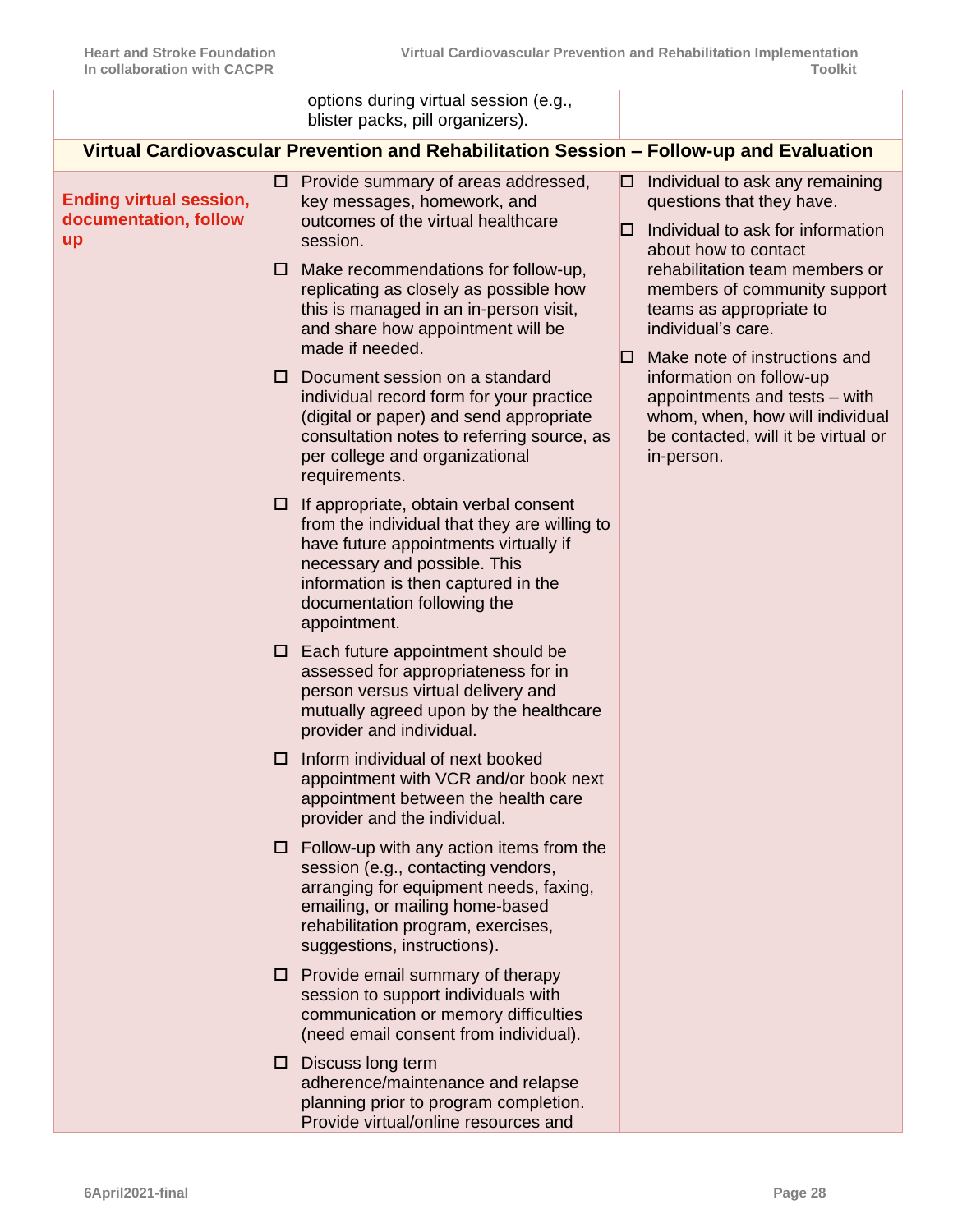<span id="page-28-1"></span><span id="page-28-0"></span>

|                                                                                                                                                  |                       | tools to support adherence/maintenance<br>that can be utilized.                                                                                                                                                                                                                                                                                                                                                                                                                                                                                                                                                                                                                                                                                                                                                                                                                                                                                                                                                                                                                                                                   |                  |                                                                                                                                                                                                                                                                                                                                                                                                                                                                                                                                                                   |
|--------------------------------------------------------------------------------------------------------------------------------------------------|-----------------------|-----------------------------------------------------------------------------------------------------------------------------------------------------------------------------------------------------------------------------------------------------------------------------------------------------------------------------------------------------------------------------------------------------------------------------------------------------------------------------------------------------------------------------------------------------------------------------------------------------------------------------------------------------------------------------------------------------------------------------------------------------------------------------------------------------------------------------------------------------------------------------------------------------------------------------------------------------------------------------------------------------------------------------------------------------------------------------------------------------------------------------------|------------------|-------------------------------------------------------------------------------------------------------------------------------------------------------------------------------------------------------------------------------------------------------------------------------------------------------------------------------------------------------------------------------------------------------------------------------------------------------------------------------------------------------------------------------------------------------------------|
| <b>Reassessment at</b><br><b>Program Completion</b><br>and Transitioning to<br><b>Maintenance</b><br><b>Phase/Long Term</b><br><b>Management</b> | $\Box$<br>$\Box$<br>□ | Re-evaluate, assess, and provide<br>summary of pre/post of cardiovascular<br>risk factors, physical activity level,<br>functional capacity, and psychosocial<br>profiles and anthropometric measures,<br>e.g., blood work, nutrition status, health<br>behaviour change, key messages,<br>homework, and outcomes of the virtual<br>CR session.<br>Evaluate and recommend post-program<br>plans for continued maintenance and<br>long-term management (e.g., virtual<br>community programs, APPS, websites)<br>Ensure individual understands who to<br>connect with, and has contact<br>information (e.g., phone, email.) for<br>appropriate healthcare providers, in<br>case they have follow-up questions or<br>concerns.<br>Review signs of heart attack, stroke, or<br>cardiac arrest. Remind the individual<br>that these are medical emergencies and<br>direct the individual to call 911 if they<br>experience any of signs, even if mild or<br>transient.<br>Establish a virtual process for discharge<br>and/or summary letter to be forwarded<br>to the primary care provider and<br>cardiovascular specialist to aid in | □<br>ц<br>□<br>□ | Individual, family member or<br>caregiver to ask any remaining<br>questions that they have.<br>Complete the necessary testing<br>(e.g., bloodwork, functional<br>testing) for the final<br>cardiovascular risk profile.<br>Complete program satisfaction<br>questionnaire to determine if<br>individual's needs were met.<br>Ask for information about how<br>to contact appropriate<br>healthcare provider for any<br>follow up questions (e.g.,<br>phone, email).<br>Make note of instructions and<br>information on follow-up<br>appointments and tests - with |
|                                                                                                                                                  | ш<br>□                |                                                                                                                                                                                                                                                                                                                                                                                                                                                                                                                                                                                                                                                                                                                                                                                                                                                                                                                                                                                                                                                                                                                                   | $\Box$           | whom, when, how will<br>individual be contacted, will it<br>be virtual or in-person.<br>Visit the Heart & Stroke<br>website for information.<br>$\Box$ Consider joining Heart &<br>Stroke's online Community of<br><b>Survivors or Care Supporters</b><br>Community peer support, or<br>local support network if                                                                                                                                                                                                                                                  |
|                                                                                                                                                  |                       | ongoing management.                                                                                                                                                                                                                                                                                                                                                                                                                                                                                                                                                                                                                                                                                                                                                                                                                                                                                                                                                                                                                                                                                                               | $\Box$           | available.<br>Ensure follow-up with primary<br>physician.<br>$\square$ Ensure to follow up on<br>transitioning recommendations<br>such as on exercise and/or any<br>suggested medical/community<br>services such as diabetic<br>management and education,<br>smoking cessation,<br>psychological counselling,<br>social services.                                                                                                                                                                                                                                 |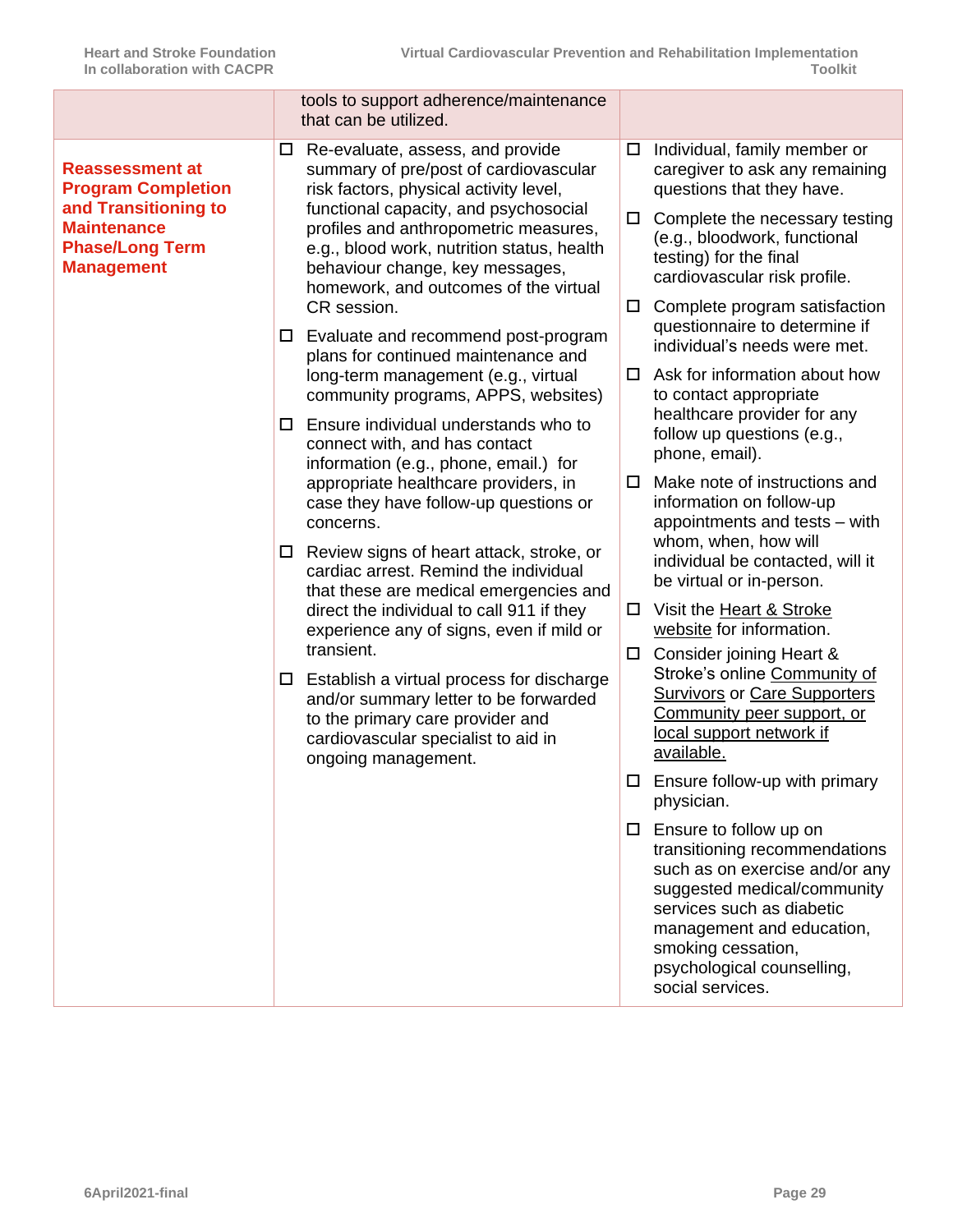# **Evaluation of Virtual Healthcare Sessions and Programs**

Cardiovascular rehabilitation services are underutilized with only 34% of all eligible patients participating.<sup>9</sup> There is also considerable variability in terms of access to these services, with three quarters of programs being in the urban setting.<sup>10</sup> As a result of the Covid-19 pandemic, many health care services, including cardiovascular rehabilitation, quickly shifted to virtual healthcare delivery where possible. This allowed for an opportunity to increase program uptake and participation and enable improved access to expertise nationwide.

Much like the more traditional centre or home-based cardiovascular programs, a key step for all virtual cardiovascular rehabilitation programs is to establish an evaluation strategy which includes an assessment of the individual virtual care sessions as well as overall program delivery and outcomes.

Performance measures for individual sessions *may* include:

- A sub-set of your program's current performance measures (determine effectiveness and appropriateness for use in the virtual sessions).
- Degree to which healthcare providers are able to conduct the required assessments and treatments through virtual care sessions *(e.g., screen/question the healthcare providers if they feel comfortable that the virtual session allows for a complete/thorough assessment).*
- Median duration and frequency of virtual care sessions; attendance data; frequency of negative events.
- Effectiveness of virtual care sessions versus in-person *sessions.*
- Percentage of patients requiring in-person follow up for further assessments that could not be addressed virtually.
- Percentage of sessions that experience technical difficulties affecting the quality of session and ability to provide services.
- Healthcare provider rating of the virtual encounter and willingness to expand virtual care in their practice.
- Patient rating of quality of virtual care sessions and willingness to participate in future sessions.

Overall program evaluation should comprise of:

- i) Assessment of program outcomes and address established standards of care and quality indicators for cardiovascular rehabilitation<sup>11</sup>
- ii) The virtual delivery of cardiovascular rehabilitation services. Using a minimum data set to benchmark to clinical guidelines and performance measures allows for:
	- Assessment of individual patient improvement.
	- Quantifies the quality of care and identifies areas for improvement.
	- Determines program accessibility and barriers i.e., extent of access, wait times, enrollment and completion rates etc., effectiveness i.e., impact on patient outcomes, recurrent clinical events and hospital readmissions, and efficacy i.e., cost savings, advocacy for funding<sup>12</sup>

Mechanisms for data collection should be integrated into patient health care records and virtual care session documentation and should be comprehensive and yet not too time consuming to use. The data should be reviewed monthly with a report prepared annually. Existing CR program databases/registries, such as the CACPR registry, can provide platforms to support data collection and evaluation. Thus, implementing program evaluation measures the "real world"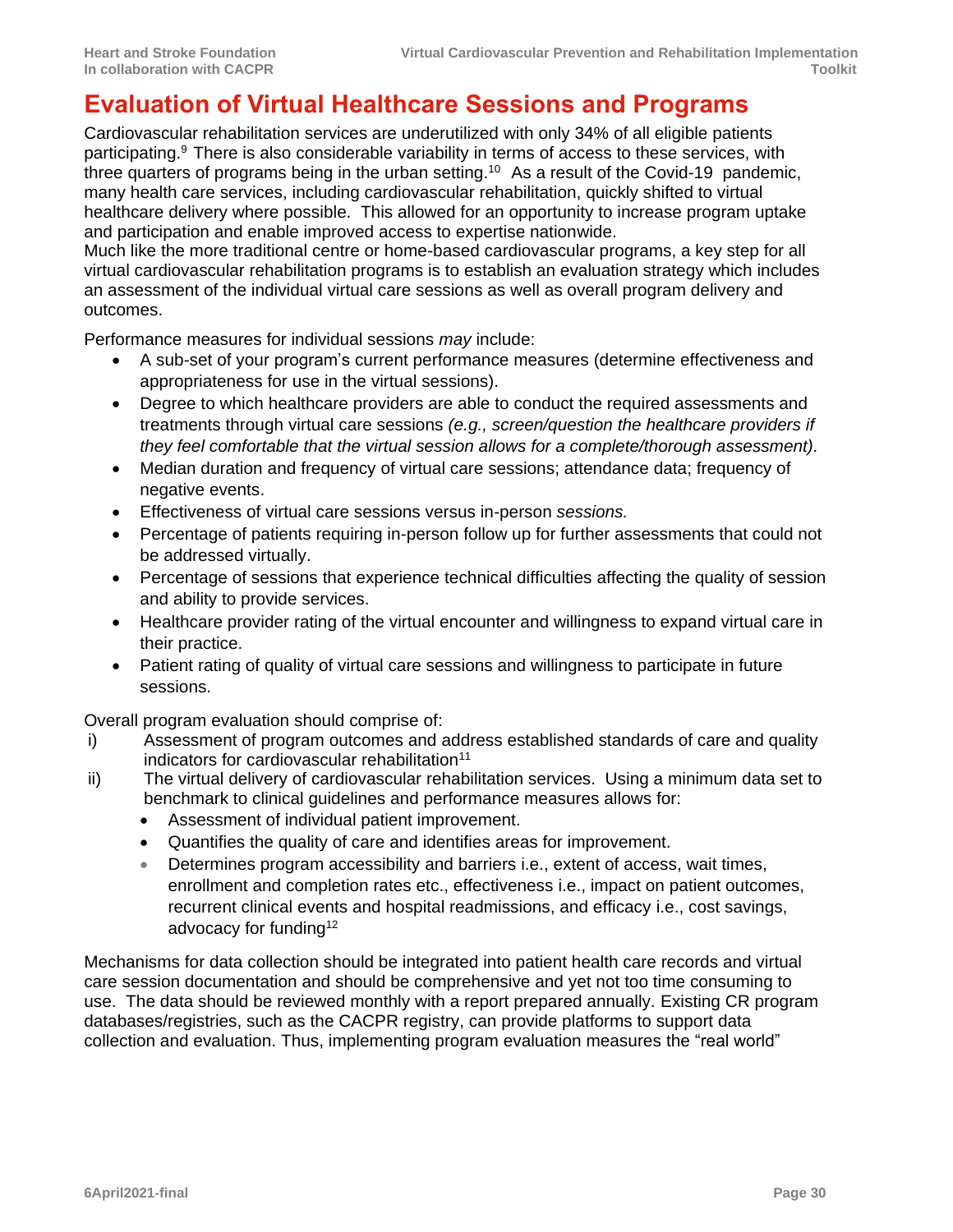<span id="page-30-0"></span>delivery of care and determines the impact that virtual cardiovascular rehabilitation will have on the patient's cardiovascular health.

<sup>9</sup> Candido E, Richards JA, Oh P et al. The Relationship Between the Need and Capacity for Multidisciplinary Cardiovascular Risk Reduction Programs in Ontario. Can J Cardiol. 2011, 27(2): 200-207. doi: 10.1016/j.cjca.2011.01.008.

<sup>10</sup> Grace SL, Bennett S, Ardern CI, Clark AM. Cardiac rehabilitation series: Canada. Prog Cardiovasc Di. 2014 Mar 1;56(5):530-5.

<sup>11</sup> Grace SL, Poirier P, Norris CM, Oakes GH, Somanader DS, Suskin N. Pan-Canadian development of cardiac rehabilitation and secondary prevention quality indicators. Can J Cardiol. 2014 Aug 1;30(8):945-8.

<sup>&</sup>lt;sup>12</sup> Santiago de Aravio Pio C, Beckie T, Varnfield M et al. Promoting Patient Utilization of Outpatient Cardiac Rehabilitation: A Joint International Council and Canadian Association of Cardiovascular Prevention and Rehabilitation Position Statement. Inter J Cardio. 2020, 298: 1-7. doi: 10.1016/j.ijcard.2019.06.064.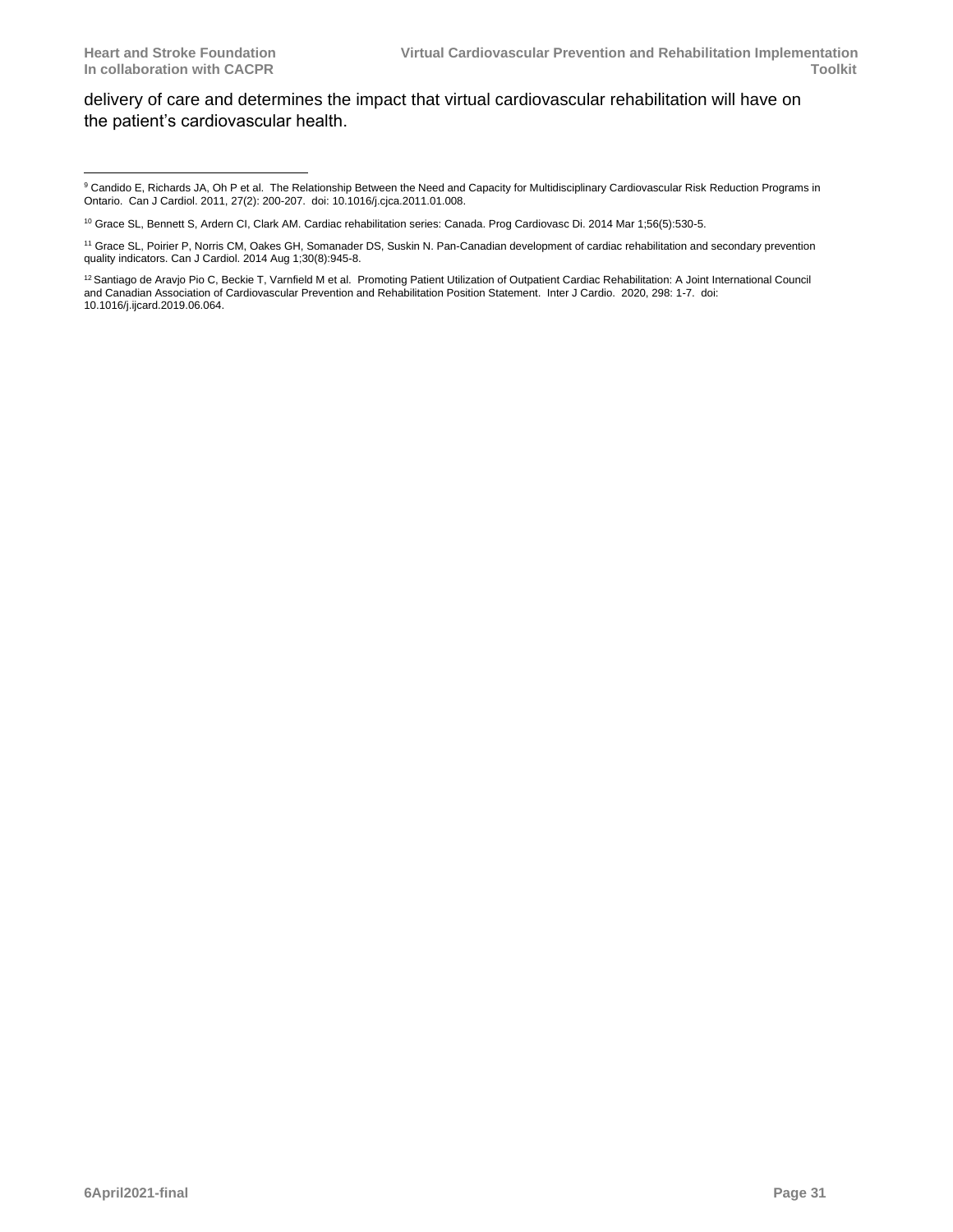# **Appendix 1: Completing A Medical History**

Examples of information to ask and consider when completing a medical history include:

- **Symptoms**
- Type and timeline of cardiovascular illness and intervention (level of revascularization, surgery and surgical wounds – sternotomy, vein graft harvest sites, device implant site, PCI, ablation etc.)
- Recent cardiovascular investigations(Angiogram, Echo, MUGA, MPS, cMRI, holter etc.) and any relevant findings therein
- Device therapy thresholds (if relevant)
- Any complications during recovery including arrhythmias, symptoms of heart failure PCI access site complications, surgical site wound complications, etc.
- Relevant past medical history (as may limit activity and exercise recommendations,) e.g., Rheumatologic/musculoskeletal – joint and mobility/range of motion limitations, cerebrovascular disease - physical defects, vascular disease - claudication, Pulmonary diseases – need for oxygen, etc.

Always refer to appropriate guidelines and professional standards.

# <span id="page-31-0"></span>**Citation:**

Rebecca McGuff, Lisa Cotie, Jennifer Harris, Carolyn Baer, Kathryn Brisco, Dylan Chipperfield, Bruce Moran, Rodolfo Pike, Marie-Kristelle Ross, Colin Yeung, Dylan Blacquiere, Anita Mountain, Natalie Gierman, Patrice Lindsay (Senior Editor, Corresponding Author), on behalf of Heart and Stroke Foundation of Canada in collaboration with the Canadian Association of Cardiovascular Prevention and Rehabilitation. Virtual Cardiovascular Prevention and Rehabilitation Implementation Toolkit. 2021; Heart and Stroke Foundation of Canada.

## <span id="page-31-1"></span>**Acknowledgements:**

Heart & Stroke acknowledges and thanks the many expert clinicians and people with lived experience from across Canada who contributed to reviewing and updating this resource and making it available at a time when healthcare delivery rapidly transitioned to virtual care modalities.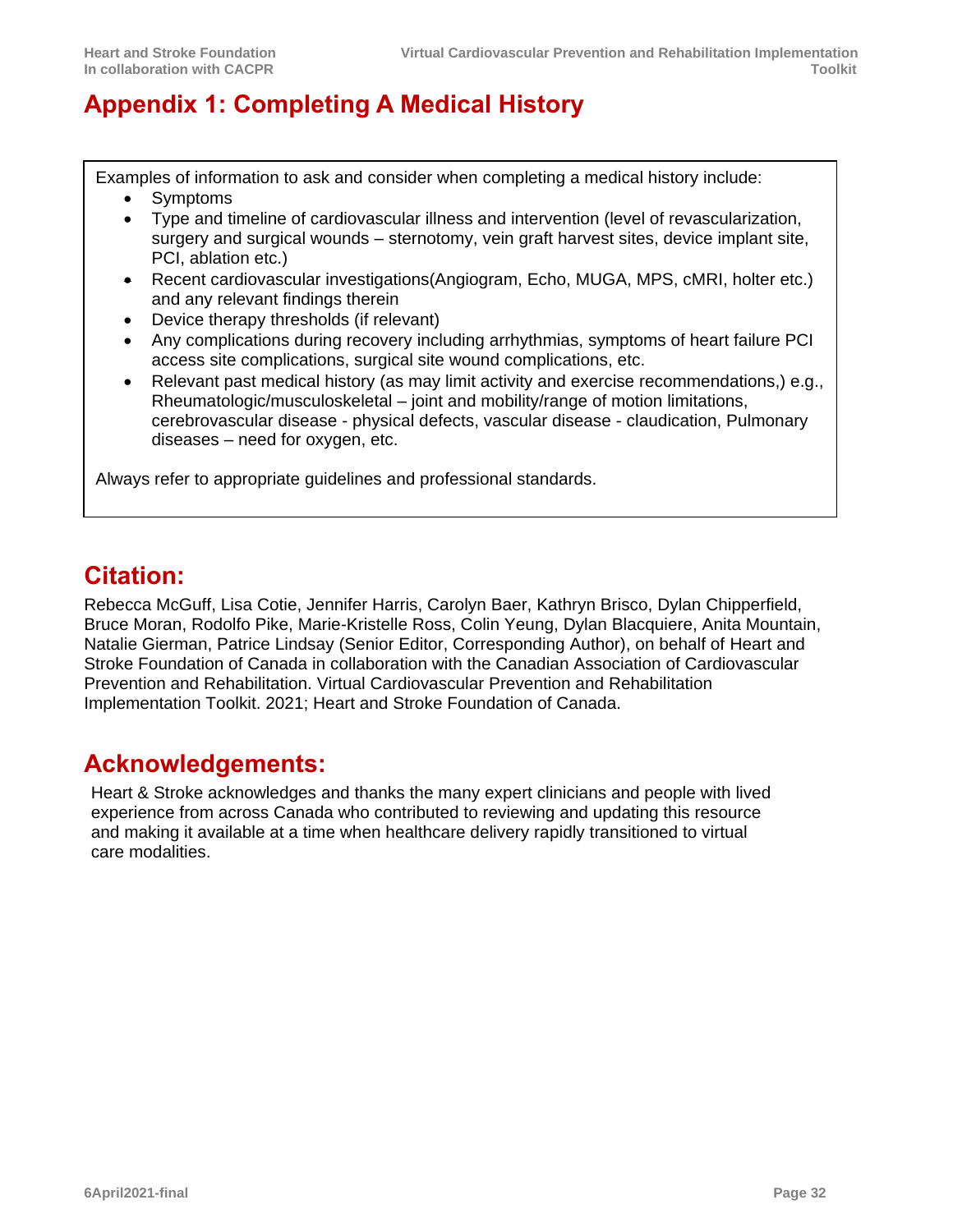#### <span id="page-32-0"></span>**Reference List:**

- 1. Dylan Blacquiere, M. Patrice Lindsay, Frank L. Silver; on behalf of the Telestroke Writing Group. Telestroke Module 2017. In Lindsay MP, Gubitz G, Dowlatshahi D, Harrison E, and Smith EE (Editors) on behalf of the Canadian Stroke Best Practices Advisory Committee. Canadian Stroke Best Practice Recommendations: Telestroke Update 2017. Sixth Edition 2017; Ottawa, Ontario Canada: Heart and Stroke Foundation.
- 2. Accreditation Canada-Health Standards Organization COVID-19 Toolkit: Virtual Care [Internet]. Canada: 2020 [cited 2021 Jan 4]. Available from: [https://store.accreditation.ca/products/virtual-care](https://store.accreditation.ca/products/virtual-care-toolkit)[toolkit](https://store.accreditation.ca/products/virtual-care-toolkit)
- 3. American Academy of Neurology [Telemedicine and Remote Care](https://www.aan.com/tools-and-resources/practicing-neurologists-administrators/telemedicine-and-remote-care/) (Update April 10, 2020)
- 4. Cadilhac DA, Bagot KL, Demaerschalk BM, Hubert G, Schwamm L, Watkins CL, Lightbody CE, Kim J, Vu M, Pompeani N, Switzer J. Establishment of an internationally agreed minimum data set for acute telestroke. Journal of telemedicine and telecare. 2020 Jan 14:1357633X19899262.
- 5. Teladoc Health. Telemedicine vs. Virtual care: Defining the difference [Internet]. Intouchhealth.com. 2018 [cited 2021 Jan 22]. Available from: [https://intouchhealth.com/finding-the-right-term-for-modern](https://intouchhealth.com/finding-the-right-term-for-modern-digital-healthcare/)[digital-healthcare/](https://intouchhealth.com/finding-the-right-term-for-modern-digital-healthcare/)
- 6. CorHealth. CorHealth COVID-19 Cardiac Memo #12 Recommendation for an Approach to the Provision of Cardiovascular Rehabilitation During COVID-19 in Ontario [Internet]. 2020. Available from: [https://www.corhealthontario.ca/CorHealth-COVID-19-Memo12-Cardiovascular-Rehab-\(May-12-](https://www.corhealthontario.ca/CorHealth-COVID-19-Memo12-Cardiovascular-Rehab-(May-12-2020).pdf) [2020\).pdf](https://www.corhealthontario.ca/CorHealth-COVID-19-Memo12-Cardiovascular-Rehab-(May-12-2020).pdf)
- 7. Arthur HM, Suskin N, Bayley M, et al. The Canadian Heart Health Strategy and Action Plan: Cardiac Rehabilitation as an Exemplar of Chronic Disease Management. Can. J. Cardiol. 2010; 26: 37-41
- 8. Moulson N, Bewick D, Selway T, Harris J, Suskin N, Oh P, et al. Cardiac rehabilitation during the COVID-19 era: Guidance on implementing virtual care. Can J Cardiol. 2020;36(8):1317–21.
- 9. Candido E, Richards JA, Oh P et al. The Relationship Between the Need and Capacity for Multidisciplinary Cardiovascular Risk Reduction Programs in Ontario. Can J Cardiol. 2011, 27(2): 200- 207. Doi: 10.1016/j.cjca.2011.01.008.
- 10. Grace SL, Bennett S, Ardern CI, Clark AM. Cardiac rehabilitation series: Canada. Prog Cardiovasc Di. 2014 Mar 1;56(5):530-5.
- 11. Grace SL, Poirier P, Norris CM, Oakes GH, Somanader DS, Suskin N. Pan-Canadian development of cardiac rehabilitation and secondary prevention quality indicators. Can J Cardiol. 2014 Aug 1;30(8):945-8.
- 12. Santiago de Aravjo Pio C, Beckie T, Varnfield M et al. Promoting Patient Utilization of Outpatient Cardiac Rehabilitation: A Joint International Council and Canadian Association of Cardiovascular Prevention and Rehabilitation Position Statement. Inter J Cardio. 2020, 298: 1-7. doi: 10.1016/j.ijcard.2019.06.064.

#### <span id="page-32-1"></span>**Bibliography:**

- 13. Brain Rehab Program and Mobility Innovations Centre. (2020). The Toronto Rehab Telerehabilitation Toolkit for Outpatient Rehabilitation Programs. 1st Edition. Toronto Rehabilitation Institute: Toronto.
- 14. Canadian Cardiovascular Society: Nathaniel Moulson, David Bewick, Tracy Selway, Jennifer Harris, Neville Suskin, Paul Oh, Thais Coutinho, Gurmeet Singh, Chi-Ming Chow, Brian Clarke, Simone Cowan, Christopher B. Fordyce, Anne Fournier, Kenneth Gin, Anil Gupta, Sean Hardiman, Simon Jackson, Yoan Lamarche, Benny Lau, Jean-François Légaré, Howard Leong-Poi, Samer Mansour, Ariane Marelli, Ata ur Rehman Quraishi, Idan Roifman, Marc Ruel, John Sapp, Gary Small, Ricky Turgeon, David A. Wood, Shelley Zieroth, Sean Virani, Andrew D. Krahn. GUIDANCE FROM THE CCS COVID-19 RAPID RESPONSE TEAM [Internet]. 2020 Jun. Available from: https://ccs.ca/app/uploads/2020/12/Cardiac\_Rehab\_In\_Covid\_v2.4\_Final\_17\_May\_313.pdf
- 15. Canadian Cardiovascular Society. The Canadian Cardiovascular Society Quality Indicators E-Catalogue: Quality indicators for Cardiac Rehabilitation and secondary prevention-A CCS Consensus Document. 2013:1–11.